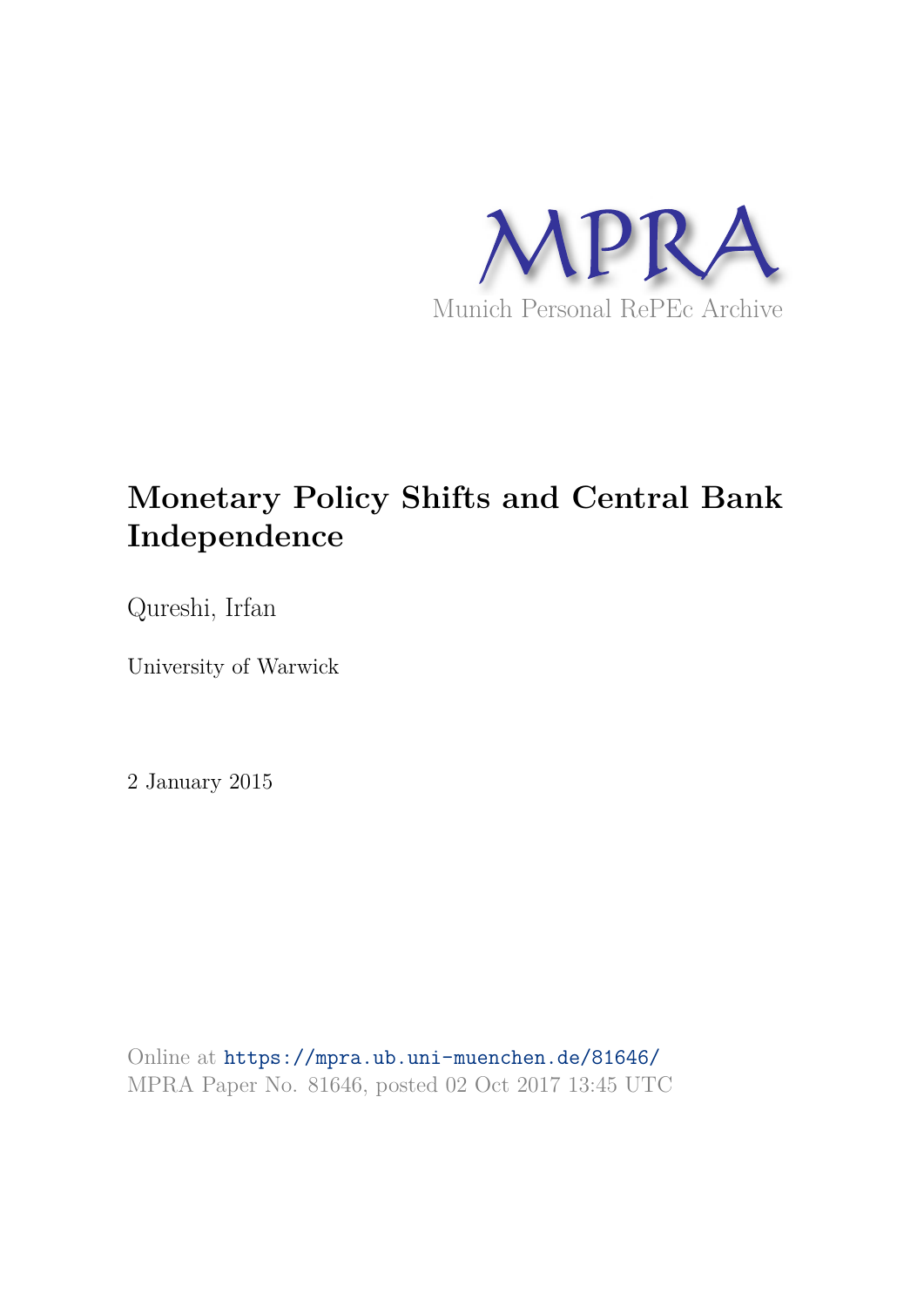# Monetary Policy Shifts and Central Bank Independence<sup>∗</sup>

Irfan Qureshi†

University of Warwick

This version: September, 2017

#### Abstract

Why does low central bank independence generate high macroeconomic instability? A government may periodically appoint a subservient central bank chairman to exploit the inflation-output trade-off, which may generate instability. In a New Keynesian framework, time-varying monetary policy is connected with a "chairman effect." To identify departures from full independence, I classify chairmen based on tenure (premature exits), and the type of successor (whether the replacement is a government ally). Bayesian estimation using cross-country data confirms the relationship between policy shifts and central bank independence, explaining approximately 25 (15) percent of inflation volatility in developing (advanced) economies. Theoretical analyses reveal a novel propagation mechanism of the policy shock.

Keywords: Time-varying policy parameters, macroeconomic volatility, central bank independence, type of chairman changes JEL classification: E30, E42, E43, E52, E58, E61, O11, O23, O57

<sup>∗</sup> I am greatly indebted to Thijs van Rens for the excellent guidance and countless discussions on the subject. I am also grateful to Michael McMahon, Marija Vukotić, Ozge Senay, Gulcin Ozkan, Roberto Pancrazi, Boromeus Wanengkirtyo, Lucio D'Aguanno, Kostas Mavromatis, Marco Di Pietro, and seminar participants at the University of Warwick, the European Economics and Finance Society, the RCEA Macro-Money-Finance Workshop, the Centre for Growth and Business Cycle Research conference and the Scottish Economic Society conference for their useful comments. I also thank Guillermo Vuletin and Efrem Castelnuovo for sharing their replication files. A previous version of this paper was circulated as "Time-varying monetary policy and inflation variability."

<sup>†</sup>Department of Economics, University of Warwick, Coventry, CV4 7AL, i.a.qureshi@warwick.ac.uk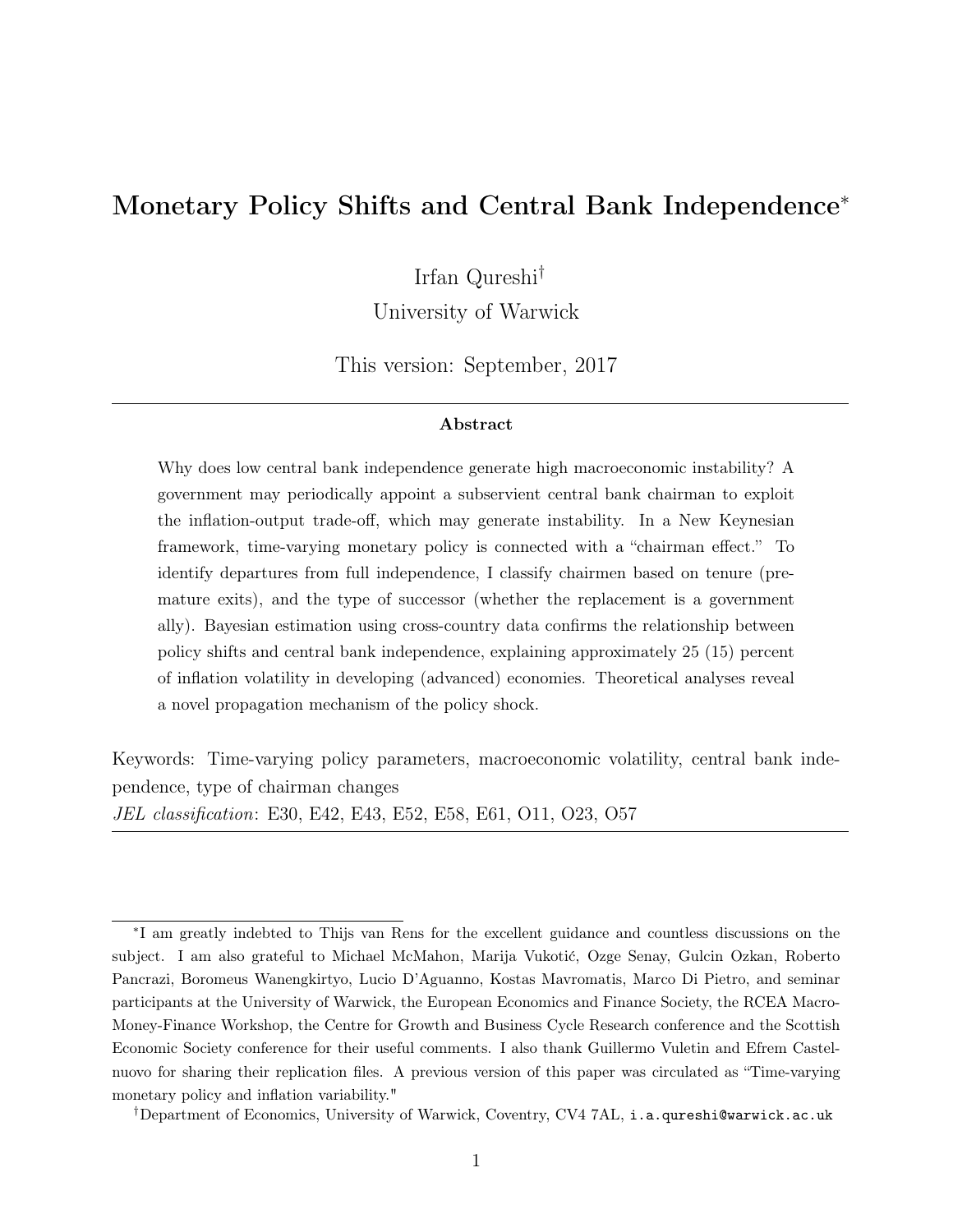# 1. INTRODUCTION

"Argentina's central bank governor Juan Carlos Fabrega has resigned after less than a year in office. He will be replaced by Alejandro Vanoli, who analysts say is more in tune with the economic policies of President Cristina Fernandez." (BBC, 02 October, 2014)

"President Trump must soon decide whether to renominate Ms. Yellen or pick someone similarly inclined to emphasize economic growth. Or, instead, he could accede to the wishes of many conservatives for a Fed chairman more worried about inflation." (NYT, 24 August, 2017)

The need to delegate monetary policy to a central bank that is both independent and held accountable for price stability was first argued by Rogoff (1985), based on the dynamic inconsistency theory of inflation introduced by Kydland and Prescott (1977) and further elaborated in Barro and Gordon (1983). While several studies have documented a negative relationship between central bank independence (henceforth CBI) and inflation (Cukierman (1992), Grilli et al. (1991), Cukierman et al. (1992)), these findings have been challenged on several grounds. It has been observed that the reduced form specification may omit important variables, such as society's aversion to inflation (Posen (1995a)), preference for delegation (Crowe (2008)), raising reverse causality concerns (Dreher et al. (2008)). These limitations motivate the need for a formal causal mechanism to justify the empirical literature, and separate CBI's role from other channels that generate macroeconomic stability.

I establish this mechanism in two steps. To connect with the empirical literature, I first document the relationship between CBI and macroeconomic stability. I focus on the de facto measure of CBI, which is proxied by the chairman<sup>1</sup> turn over rate (henceforth TOR),<sup>2</sup> and macroeconomic instability. While several reasons may be attributed to chairman TOR, it can be argued that frequent replacement of the central bank chairman may reflect the removal of those who 'challenge' the government, as highlighted in the case of Argentina, or,

<sup>&</sup>lt;sup>1</sup>Throughout the paper I use the terms "governor" and "chairman" interchangeably to identify the head of central banking systems, for which titles in different countries vary.

<sup>2</sup>The most widely employed legal indicators of central bank independence are (updates of) the indexes of Cukierman et al. (1992) and Grilli et al. (1991). Legal measures of CBI suffer from many issues (Eijffinger et al. (1996), Cukierman (1992) and Vuletin and Zhu (2011)). For example, de jure institutional rules and laws may not reflect the actual degree of independence in many countries, especially in developing ones. Instead, "de facto" measures of independence, such as the frequency of changes in central bank governors suggest that, at least above some threshold, a more rapid turnover of central bank governors indicates less CBI.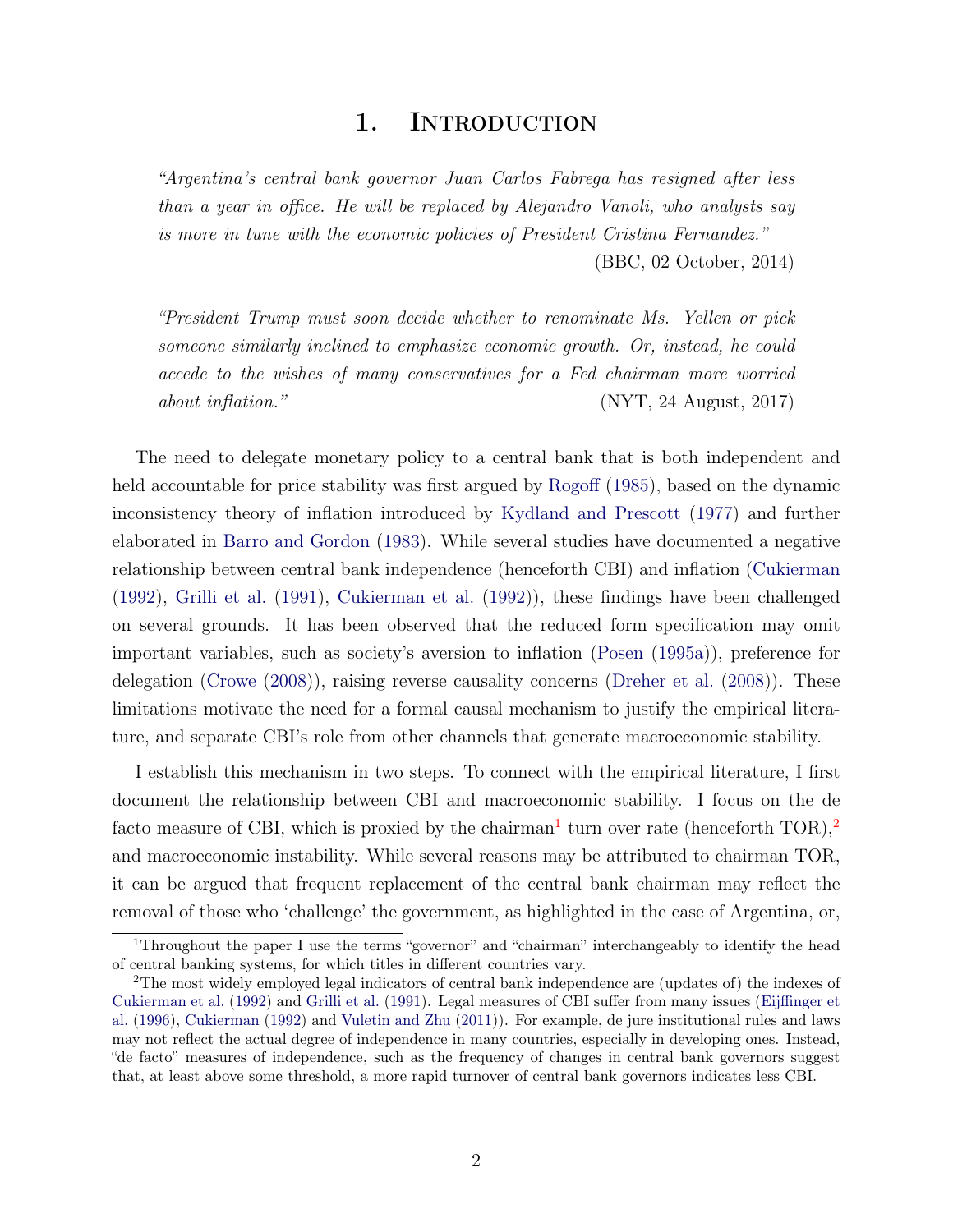given the recent Trump-Yellen dynamic, maybe even in the United States.<sup>3</sup> A government may frequently fire or pressure the highest monetary authority to quit when he/she does not pursue expansionary monetary policy to exploit the short-run trade-off between output and inflation, which may be achieved through a readjustment in the policy objectives.<sup>4</sup> I model these shifts using time-varying policy parameters in a New Keynesian framework. By introducing a "chairman dummy" in the estimation process, I present a novel technique to quantify what I term the "chairman effect", which connects the frequency of changes in the policy preferences with the TOR of central bank chairman. Using quarterly data on 42 advanced and developing economies, I find this channel to be a source of significant macroeconomic volatility. "Executive capture" of the central bank is identified by disaggregating chairman turnover into (i) premature exits and (ii) whether the replacement was an ally of the government. The results show that executive capture explains approximately 25 percent of the volatility in inflation in developing economies, and 15 percent of the volatility in inflation in advanced economies.

The use of the new panel data set developed by Vuletin and Zhu (2011) confirms the positive and significant relationship between TOR and inflation volatility. The additional controls are robust to a variety of channels that effect this relationship: the inclusion of country fixed effects, degree of trade openness, alternative exchange and monetary agreements, such as fixed exchange rate and inflation targeting regimes, and output volatility. Notable contributions include robustness for the monetary policy transmission mechanism (Laurens (2005), Mishra et al. (2012) and Mishra and Montiel (2013)), and to the type of government regimes (Aisen and Veiga (2006), Aisen and Veiga (2008)).

In the second half of the paper, I introduce time-varying monetary policy parameters to capture shifts in policy preferences using a New Keynesian model. As Clarida et al. (1998a) note, this specification for the policy rule implies that the policy reaction function is stable during the tenure of the chairmen in charge at the time, but may vary across Chairmen.<sup>5</sup> The model is generalized to include positive trend inflation along the lines of Ascari and Ropele (2009) and Ascari and Sbordone (2014). I use Bayesian estimation techniques to quantify the contribution of the policy shock (the shock to the Taylor parameter) to the

<sup>3</sup>Cukierman et al. (1992) conjecture that the frequent changes of the central bank governor give political authorities the "opportunity to pick those who will do their will.

<sup>4</sup>The theoretical motivation for modeling the chairman effect using a time-varying parameter approach is based on the analysis offered by Cukierman (1992), who uses a simple central bank loss function to capture shifts in the relative emphasis on employment and price stability, and where the stochastic policy variable follows an AR(1) process. These shocks may represent readjustments in policy objectives and characterize policymakers who place different relative weights on given policy objectives as being of different "types".

<sup>&</sup>lt;sup>5</sup>The premise that the emphasis of policy on alternative objectives is time invariant does not seem very realistic in any case (see Lakdawala (2016) for a recent discussion).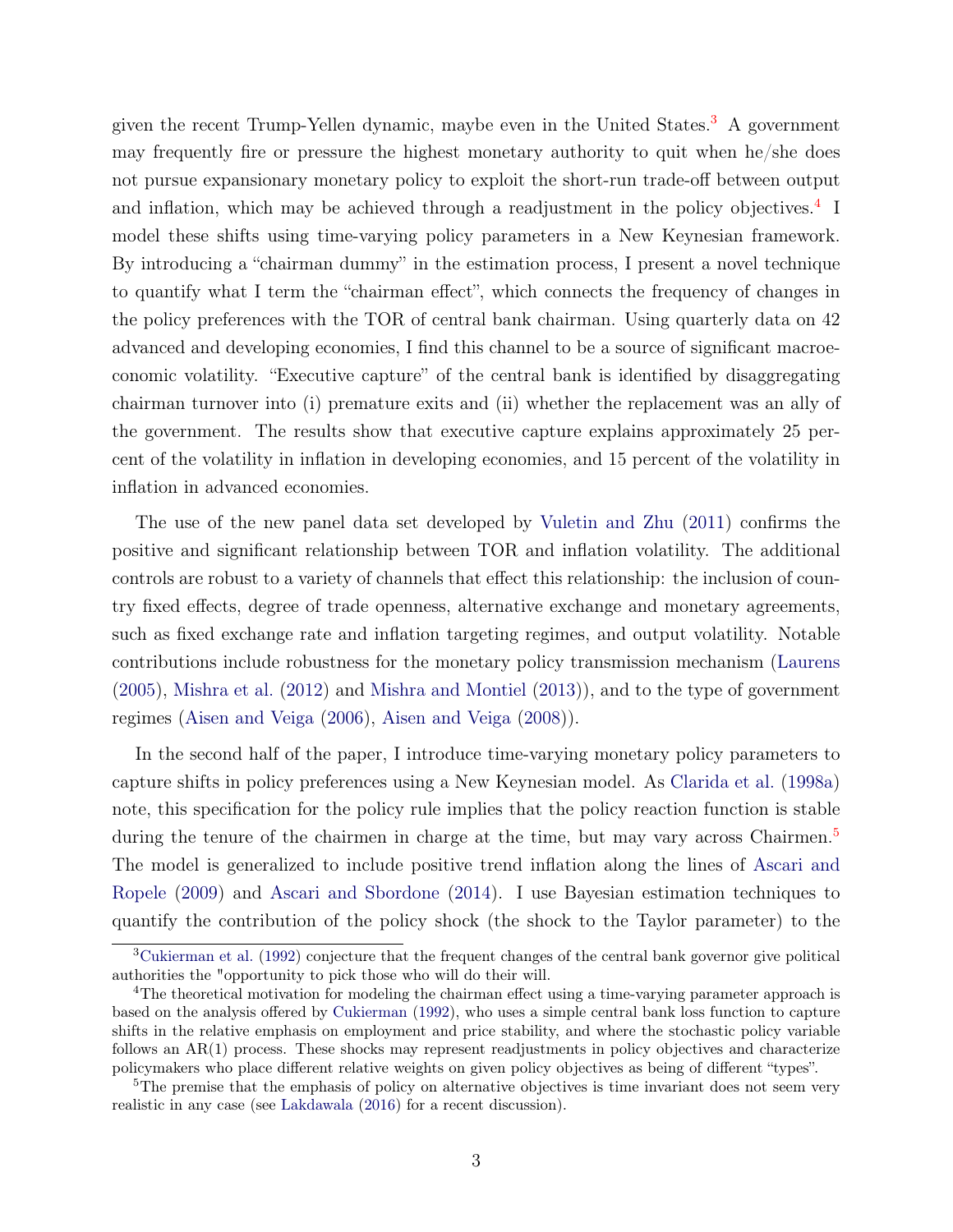historical macroeconomic volatility in the United States.<sup>6</sup> This shock is estimated to be highly persistent and volatile, explaining a large proportion of volatility in inflation and interest rates. Since the change in policy is implemented gradually, giving expectations time to adjust, the output effects are much smaller.

Two exercises connect the independence mechanism to the theoretical model. As a benchmark, I first introduce a "chairman dummy" in the model. The dummy is identified using an additional data series in the model's estimation procedure that includes appointment dates of Federal Reserve chairmen. This enables me to identify the "chairman effect" and separate the variability in policy attributed to changes in the chairman from the aggregate volatility in policy. The "chairman effect" amounts to approximately 18 percent of the variability in inflation and to 32 percent of the variability in the interest rates. Counterfactual analysis finds a positive relationship between chairman TOR and inflation volatility via the time-varying parameter mechanism. I apply this empirical strategy to extract the "chairman effect" for all countries considered in my panel specification.

To identify the type of governors from the aggregate series, I distinguish between changes that were premature, and whether the incoming chairman was an ally of the government. Classifying chairmen in this manner purges regular changes from those that may point to an executive capture of the central bank. Estimating the model with the "independence effect" identifies those shifts in the policy parameter that occurred specifically due to a government seeking to exploit the inflation-output trade-off. The independence effect is found to be quantitatively important: approximately 60 percent (25 percent) of total chairman changes result in a parameter shift in the policy rule, explaining on average 25 percent (15 percent) of inflation volatility in developing (advanced) economies. Across countries there exist significant heterogeneity. As expected, in certain advanced economies, such as in the United Kingdom, the United States, Austria and the Netherlands, there is no evidence of the independence effect even though policy varies across chairmen. This mechanism is more prevalent in Argentina, as compared to Bulgaria or Malaysia, where a one-to-one relationship emerges between changes in leadership and policy parameters, generating additional inflation volatility. Therefore, executive capture of the central bank via the appointment of a subservient chairman is found to generate significant macroeconomic volatility.

In the final part of the paper, I examine the theoretical implications of the policy shock. Several interesting results are worth highlighting. First, the shock to policy propagates at higher trend inflation, and when the mean weight on the response to inflation is large.

<sup>&</sup>lt;sup>6</sup>I focus only on the weight attached to inflation in the policy rule. In an earlier version of the paper, all policy coefficients including the coefficient on interest smoothing were allowed to vary. These were subsequently excluded since they did not contribute to the macroeconomic dynamics.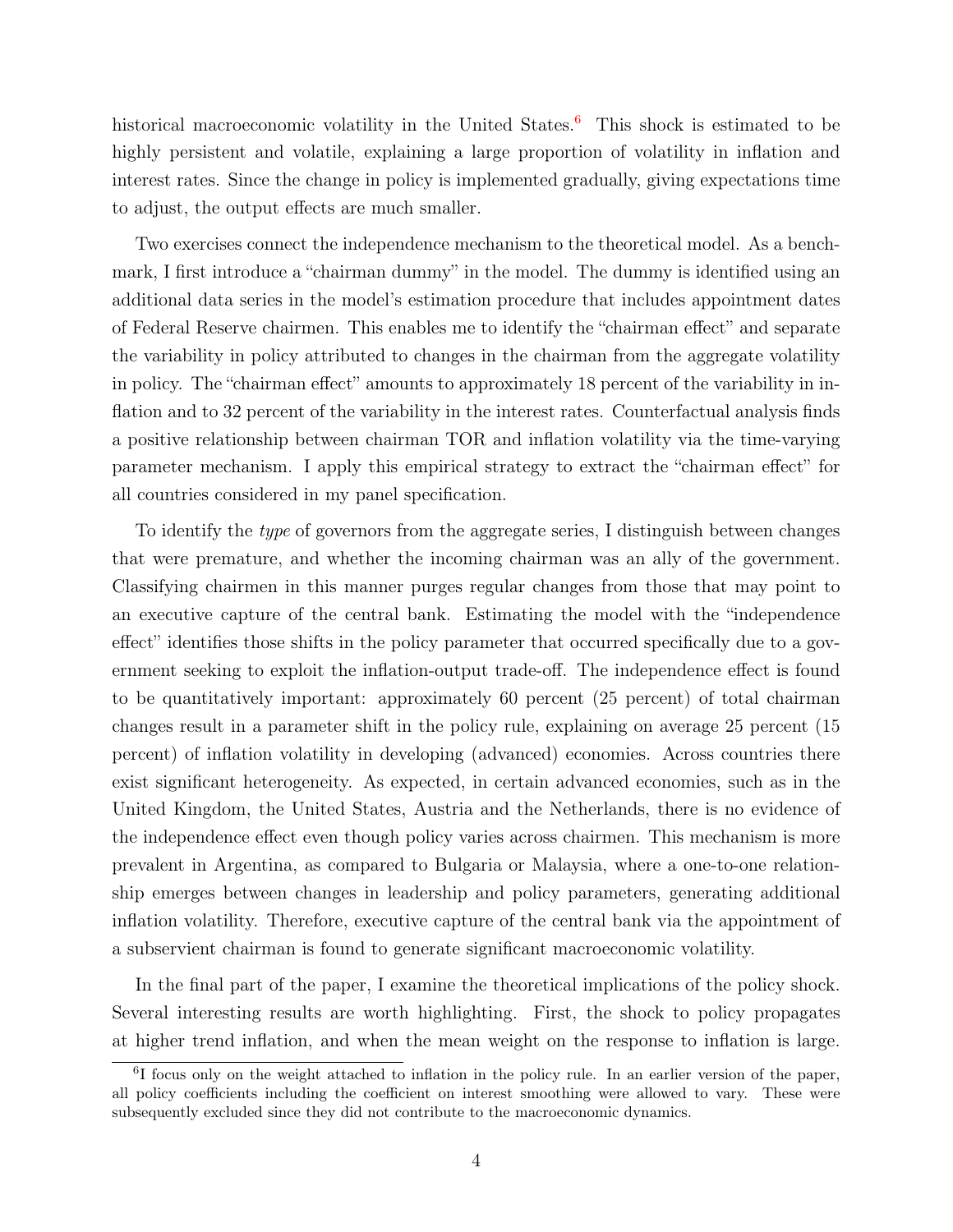Conversely, the effect of this shock disappears at zero trend inflation, suggesting that positive trend inflation serves as a crucial propagation mechanism in the model. This may imply that the policy shock may be destabilizing at higher levels of trend inflation and when the monetary authority is highly inflation averse. Second, the degree of persistence of the policy shock determines the direction of the movement in interest rates; at larger degrees of persistence, this shock leads to a rise in inflation despite a fall in interest rates. Despite the lower nominal rate, the change in parameter has a contractionary effect (see, for example, Galí (2009)). Finally, the effect of a shock to this parameter is observationally equivalent to a shock to the inflation target, generating significant welfare effects.

This paper presents a number of important contributions. The primary contribution of this paper is in highlighting and presenting a causal framework that justifies the relationship between CBI and macroeconomic stability observed in the panel data.

The mechanism connecting CBI and policy shifts is based on a New-Keynesian framework model with time varying monetary policy parameters. The use of a novel technique to extract the "chairman effect" and the "independence effect" successfully addresses the issue of causality – executive capture of the central bank via the appointment of a subservient chairman is found to generate significant macroeconomic volatility. This result contributes to a broad literature: the classic relationship between CBI and macroeconomic volatility (Cukierman (1992), Grilli et al. (1991), Cukierman et al. (1992)), reasons for governor dismissal (Dreher et al. (2008), Dreher et al. (2010), Klomp and de Haan (2010)), political milieu and central bank TOR (Keefer and Stasavage (2003), Alesina and Stella (2010), Ehrmann and Fratzscher (2011), Masciandaro (2014), Ennser-Jedenastik (2014), Artha and Haan (2015)), and on governor type (Moser-Boehm (2006), Vuletin and Zhu (2011), Adolph (2013), Fernández-Albertos (2015)). The current paper extends the policy literature (Eijffinger and Hoeberichts (2008), Bernanke (2010), Adolph (2013), Taylor (2013), Levieuge and Lucotte (2014)) by suggesting that the nature of appointment of central bank chairmen may need to be further investigated. Klomp and de Haan (2010) reach similar conclusions.

The modeling exercise in itself extends the literature on two fronts. First, it contributes to the literature that has thus far focused solely on the effect of changes in these parameters on determinacy and on policy activeness (Taylor (1999), Clarida et al. (1998a), Orphanides (2002), Boivin (2005), Lubik and Schorfheide (2004a), Coibion and Gorodnichenko (2011), and Foerster (2016)), and has yet to connect shocks to the policy parameter and macroeconomic volatility along the lines of Roberts (2006), and Canova et al. (2010). Second, the analytical results, such as the crucial role of positive trend inflation and the average weight on the policy parameter as propagation mechanisms to the policy shock present several in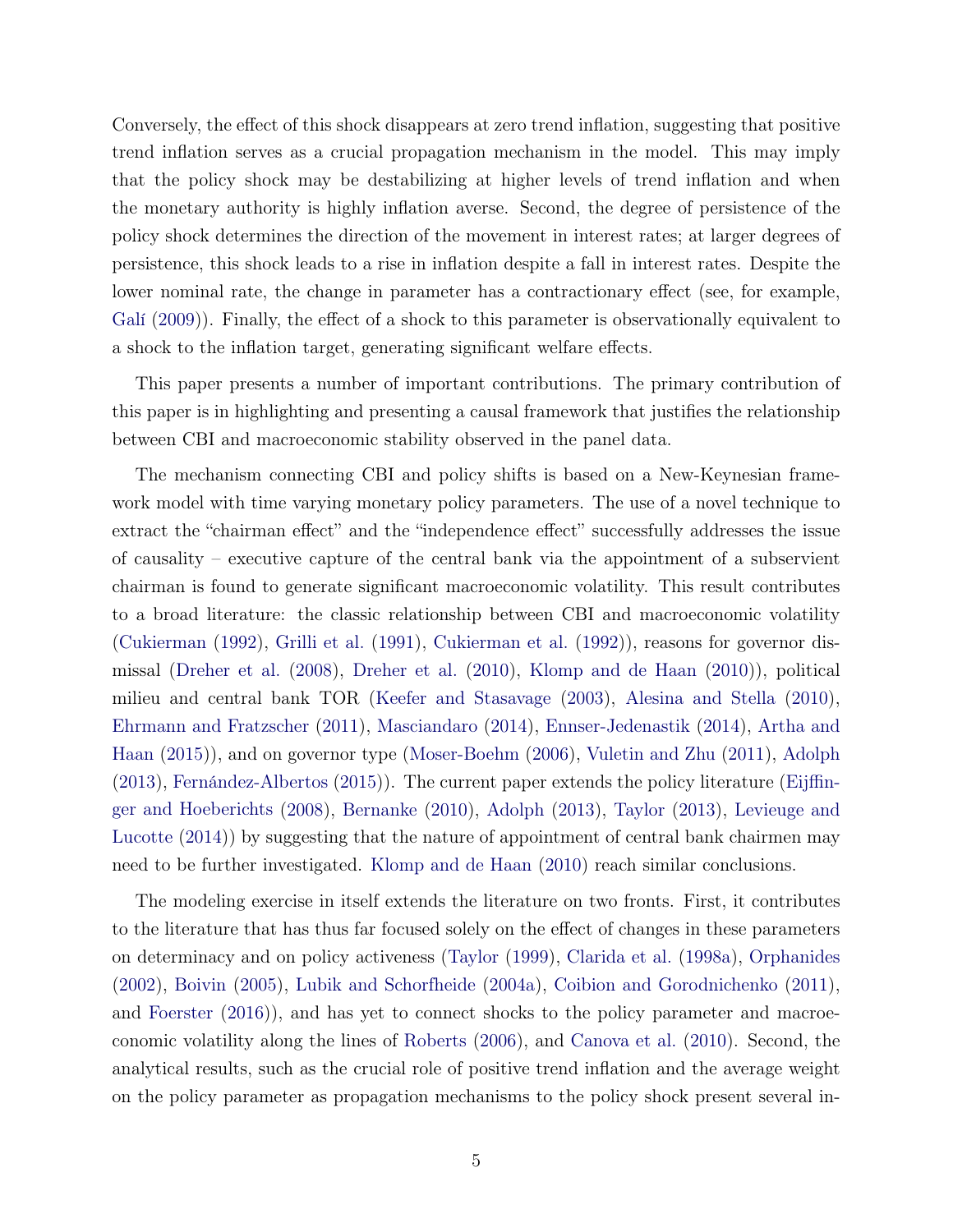teresting insights and areas for future work. For example, combining these theoretical results with the historical evolution of the policy shock may contribute to the extensive research on the changes in the conduct of monetary policy, the transmission mechanism, and the structural and policy shocks in the U.S. (McConnell and Perez-Quiros (2000), Clarida et al. (1998a), Stock and Watson (2002), Cogley and Sbordone (2008), Primiceri (2005b), Cogley and Sargent (2005), Sims and Zha (2006), Smets and Wouters (2007), Justiniano and Primiceri (2008), Coibion and Gorodnichenko (2011), Bhattarai et al. (2016)). The quantitative similarities between shifts in policy parameters and exogenous shocks to interest rates connect with the findings of Lakdawala (2016), offering an alternative perspective on explaining the source of monetary policy shocks.

Estimating the model using Bayesian techniques for the large number of countries contributes to country-specific research work on the subject; for many countries, the present study is a pioneering effort to estimate this model, serving as a benchmark for future work in this area. Devoting more effort to explaining the role of time-varying parameters in medium-to-large scale DSGE models along the lines of Smets and Wouters (2007) with a fiscal aspect (Sargent and Wallace (1984), Aiyagari and Gertler (1985), De Resende (2007), Kumhof et al. (2010), Davig and Leeper (2011), Leeper (1991), Leeper and Walker (2012)) may be of interest to future researchers.

The paper is ordered as follows: I present cross-country evidence on the relationship between chairman turnover and inflation volatility in the next section. Section 3 outlines the structural mechanism, focusing on the estimation procedure, and simulation. Section 4 uses numerical analysis to identify the chairman effect from the data. Section 5 extracts the effect of different types of chairman changes. Section 6 analyzes the shock to the policy parameter. Section 7 concludes.

# 2. Central Bank Independence and Macroeconomic Stability: Cross-Country Evidence

To connect with the empirical literature, I first document evidence between the turnover rate  $(TOR)$  of central bank governors,<sup>7</sup> which serves as a proxy for central bank independence,

<sup>7</sup>Similar to Klomp and de Haan (2010), I calculate the turnover rate (TOR) using a rolling average over four years preceding a central bank governor change. According to Vuletin and Zhu (2011) using rolling windows to calculate average turnover rate of central bank governors allows for a more gradual and continuous institutional change. It is important to remark that because they calculate the rolling average over four years preceding a central bank governor change, they do not include current or future changes of central bank governor in the calculation of TOR. This strategy somewhat purges reverse causality concerns;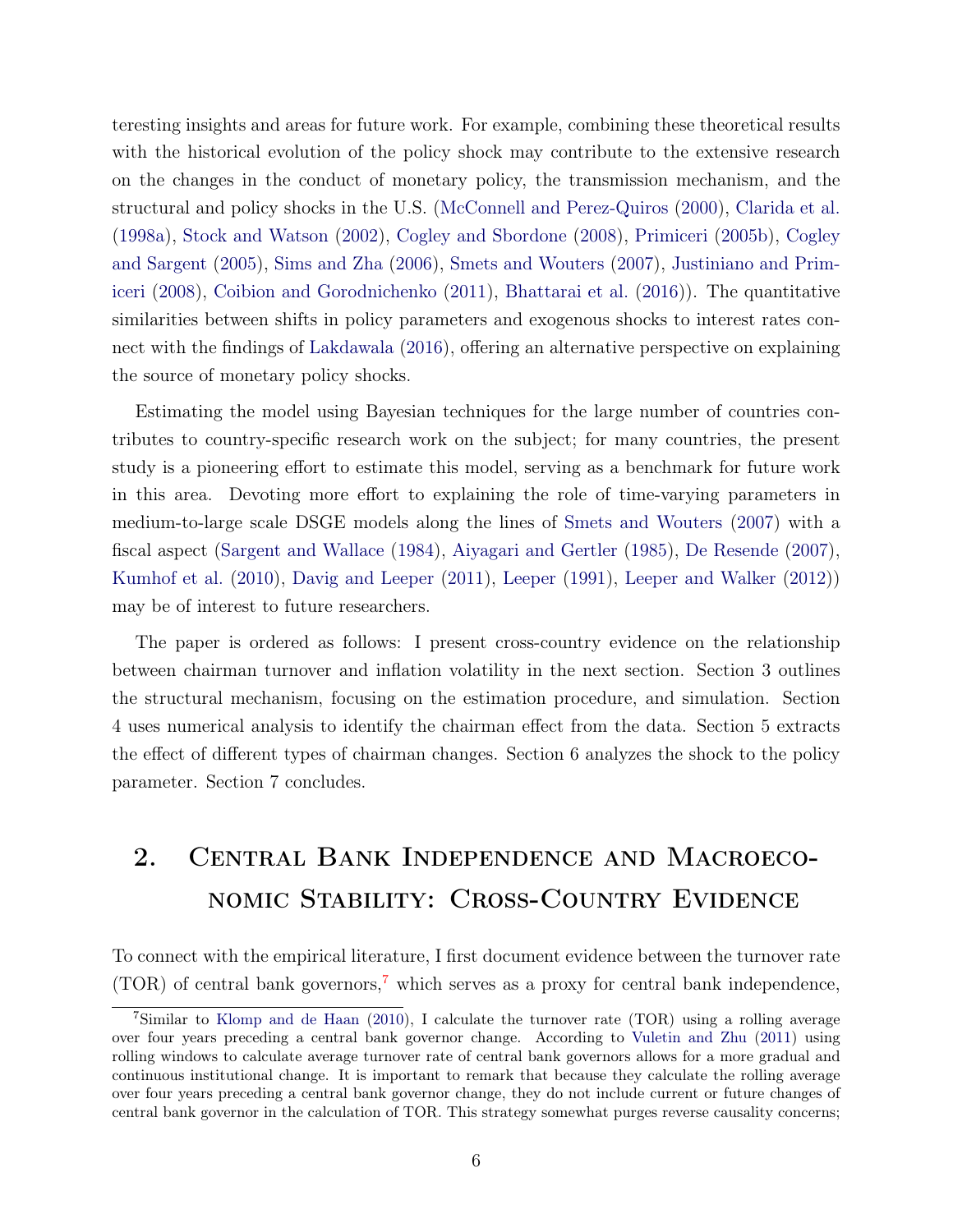and macroeconomic instability, focusing on variability in inflation across countries.<sup>8</sup> To test the relationship between TOR and inflation volatility in a pooled (averaged) data setting, I present a basic analysis of this relationship in section 2.1. In section 2.2, I examine the robustness of this relationship against various control variables.<sup>9</sup> The results presented in this section highlight a positive and significant relationship between chairman turnover and inflation variability. Even though the use of this technique and an increase in the number of controls improve predictability, the limitations, such as those related to the omission of other potentially important controls remain a challenge (Posen (1995a)). While these results highlight an interesting empirical observation, the latter part of the paper focuses on establishing a causal relationship to explain these stylized facts.

#### 2.1. BENCHMARK RESULTS

I test whether a higher rate of turnover in the governors of a central bank is correlated with greater variability in inflation. I calculate rolling window of four years to calculate standard deviation of inflation (Bowdler and Malik (2005)) to obtain a measure of inflation variability. The results of this section are robust for window length of three and five years. Figure 1 plots the simple correlation between average inflation volatility and average central bank governor turnover rate for each country over the entire sample, and further splitting this relationship into advanced and developing country classifications. In appendix A.3, I list the overall period average turnover ratio and frequency of change in central bank governor.

The three panels in figure 1 capture a positive relationship between the TOR and the variability in inflation. The first panel plots the relationship for all countries with the second and third panels representing this relationship for advanced and developing countries, respectively. Developed countries are characterized both by lower average volatility, and lower TOR, which is bounded from above by 0.30, suggesting a replacement time of three

this is a crucial improvement as the existing literature, such as Dreher et al. (2008), has found past inflation to increase the likelihood that a central banker is replaced. Overall, my results are robust when calculating TOR over two, three and five years.

<sup>8</sup>Whereas both the level and the variability of inflation matter from a welfare perspective, I restrict my attention to studying inflation variability. First, under nominal contracts, uncertainty about future prices is likely to entail higher risk premia and unanticipated changes in the distribution of wealth. These costs mean that for a given average inflation rate, higher inflation volatility can depress economic growth (Elder (2004), Fatás and Mihov (2005), Grier and Grier (2006)). I calculate rolling window of four years to calculate standard deviation of inflation (Bowdler and Malik (2005)) to obtain a measure of inflation variability. The results of this section are robust for window length of three and five years.

<sup>9</sup>The baseline data on governor dismissal are compiled by Vuletin and Zhu (2011), and consist of 42 countries (of which 21 are advanced economies and 21 are developing countries) for the period 1972 through to 2006. Detail on the data used in this estimation is available in the appendix.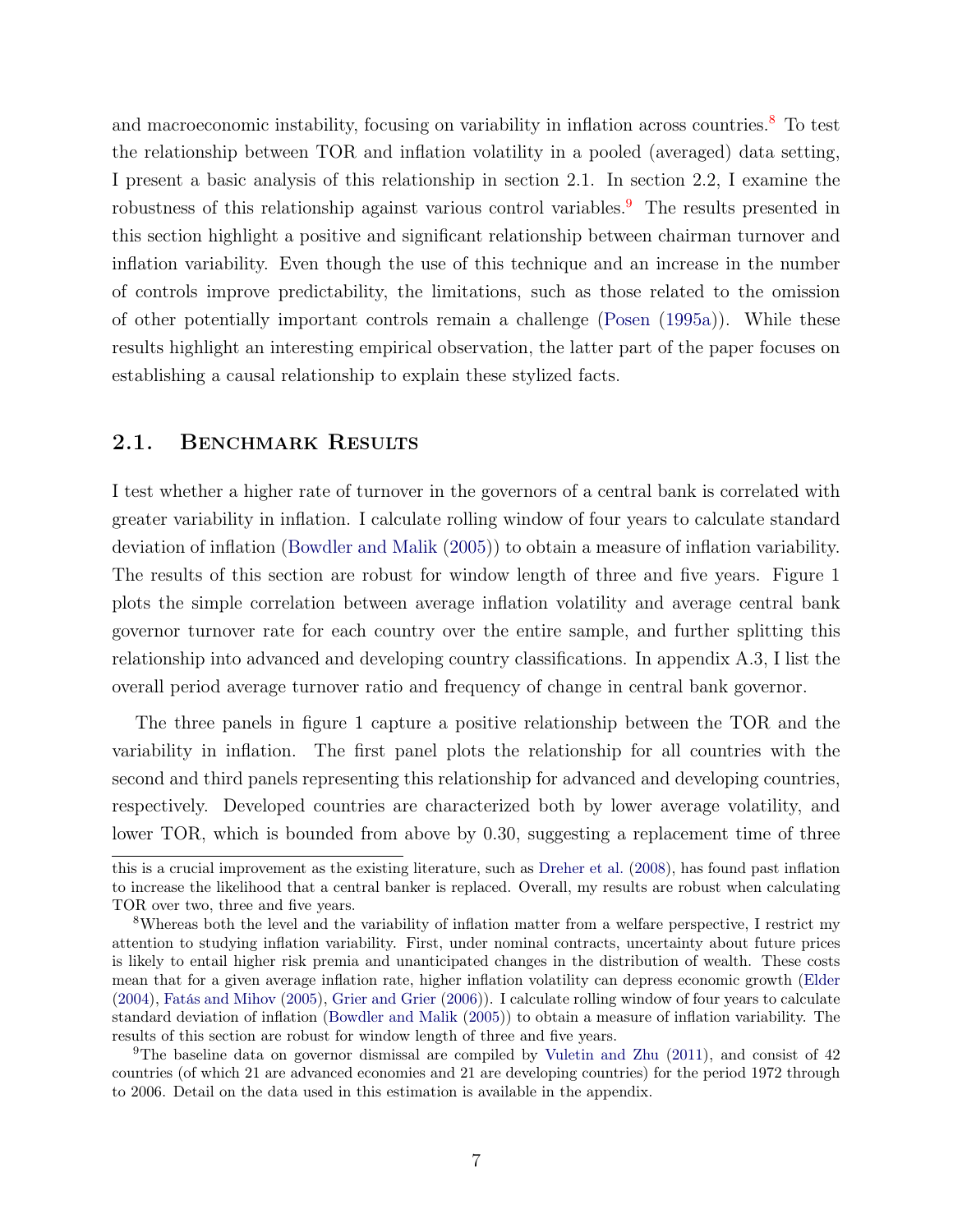years. This is in sharp contrast to the developing-country context, which is characterized by both greater TOR and higher average volatility. Chile, for example, has a TOR of approximately 1.5 years, and inflation volatility in excess of 4.0, which is approximately twice the volatility of the upper bound for the developed countries.



Figure 1: Turnover Rate and Inflation Volatility

Note: This figure presents the relationships between the TOR (x-axis) and the variability in inflation (yaxis). The top panel plots the relationship for all countries with the second and third panels representing this relationship in advanced and developing countries, respectively.

To be more precise, I consider the following specification:

$$
\sigma_{\pi_{i,t}} = \alpha_1 + \beta_1 TOR_{i,t} + \sum_{h=1}^{H} \Xi_h x_{i,t}^k + \epsilon_i + \eta_{i,t}
$$
\n
$$
\tag{1}
$$

Here  $\sigma_{\pi_i}$  is inflation volatility,  $TOR_{i,t}$  is the central bank governor turnover rate,  $x_{i,t}^k$  are k control variables and  $\epsilon_i$  represent country fixed effects. The results of the baseline case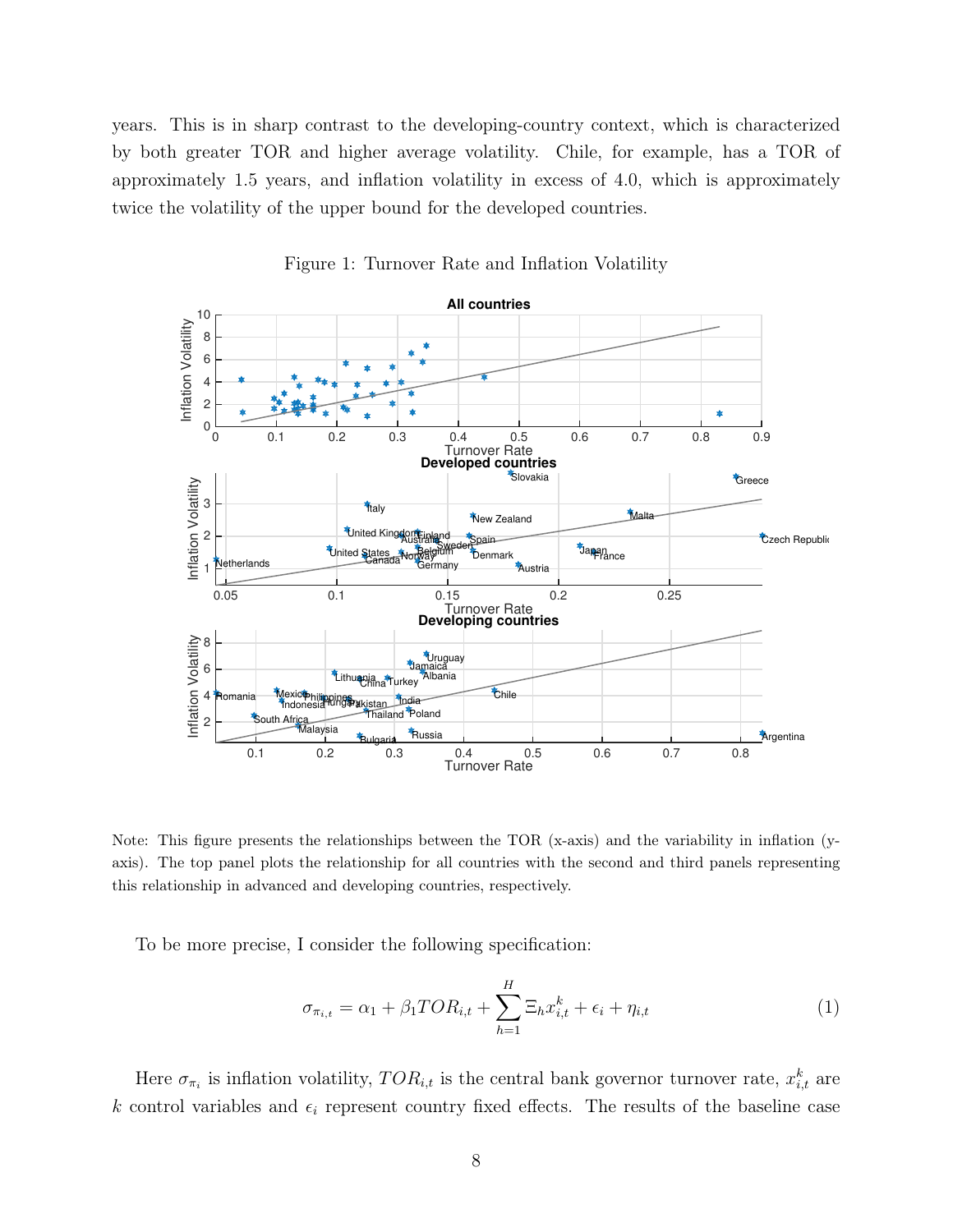with no controls are presented in table 1. Columns 1 - 3 in table 1 report the baseline OLS regressions for all, advanced and developing countries. In this regression, I exclude control variables or fixed effects, and the residuals  $\eta_{i,t}$  are set to be homoscedastic and are not autocorrelated. Moreover, outliers due to high inflation observations are included in this regression. These regressions formalize the relationship plotted in figure 1, and suggest that higher rates of changes governors are correlated with greater variability in inflation for each type of country. Quantitatively speaking, the results are significantly large, especially for developing countries, a finding that is consistent with the previous literature, and which may be interpreted to imply that the TOR channel has a larger effect on developing countries.

The results reported in columns 4 - 6 allow for homoscedasticity by estimating robust standard errors and error autocorrelation within countries. The statistical significance of TOR falls for advanced economies but remains strong for developing countries. These findings coincide with the existing literature (see, for example, Cukierman (1992), Cukierman et al. (1992), De Haan and Siermann (1996) and Klomp and de Haan (2010)) and confirm that TOR is highly correlated with macroeconomic stability in developing countries.

Next, I exclude the 10 percent of observations with the largest inflation variability and highest levels of inflation. The turnover rate remains pertinent when all countries are pooled (column 7), and when countries are separated in groups (columns 8 and 9). These results differ from the findings of De Haan and Kooi (2000), Sturm and De Haan (2001), Dreher et al. (2008) and Klomp and de Haan (2010), since this relationship is estimated to be quite strong for developing countries. However, consistent with their findings, the relationship between TOR and inflation volatility weakens for developed countries when high inflation observations are excluded.

Last, in order to control for within-country variability as opposed to cross-country variability, I verify the robustness of my results by including a country fixed effect  $\epsilon_i$ . Examples of within-country effects include a society's preferences toward low inflation, fiscal conduct and differences in historical experience with inflation, or time-varying institutional effects such as law and order, corruption and bureaucratic quality. The statistical significance of the effect of changes of governor fades for advanced economies but remains robust for developing countries. Overall, my baseline results support previous findings, and confirm that the turnover rate of central bank governors produces more pronounced results in developing countries than in advanced economies (see, for example, Vuletin and Zhu (2011)). By using rolling window estimates of TOR, my results contribute to the literature by extending this relationship to inflation variability as well.<sup>10</sup>

 $10$ Following Cukierman et al. (1992), I investigated the causality between inflation and the TOR by using a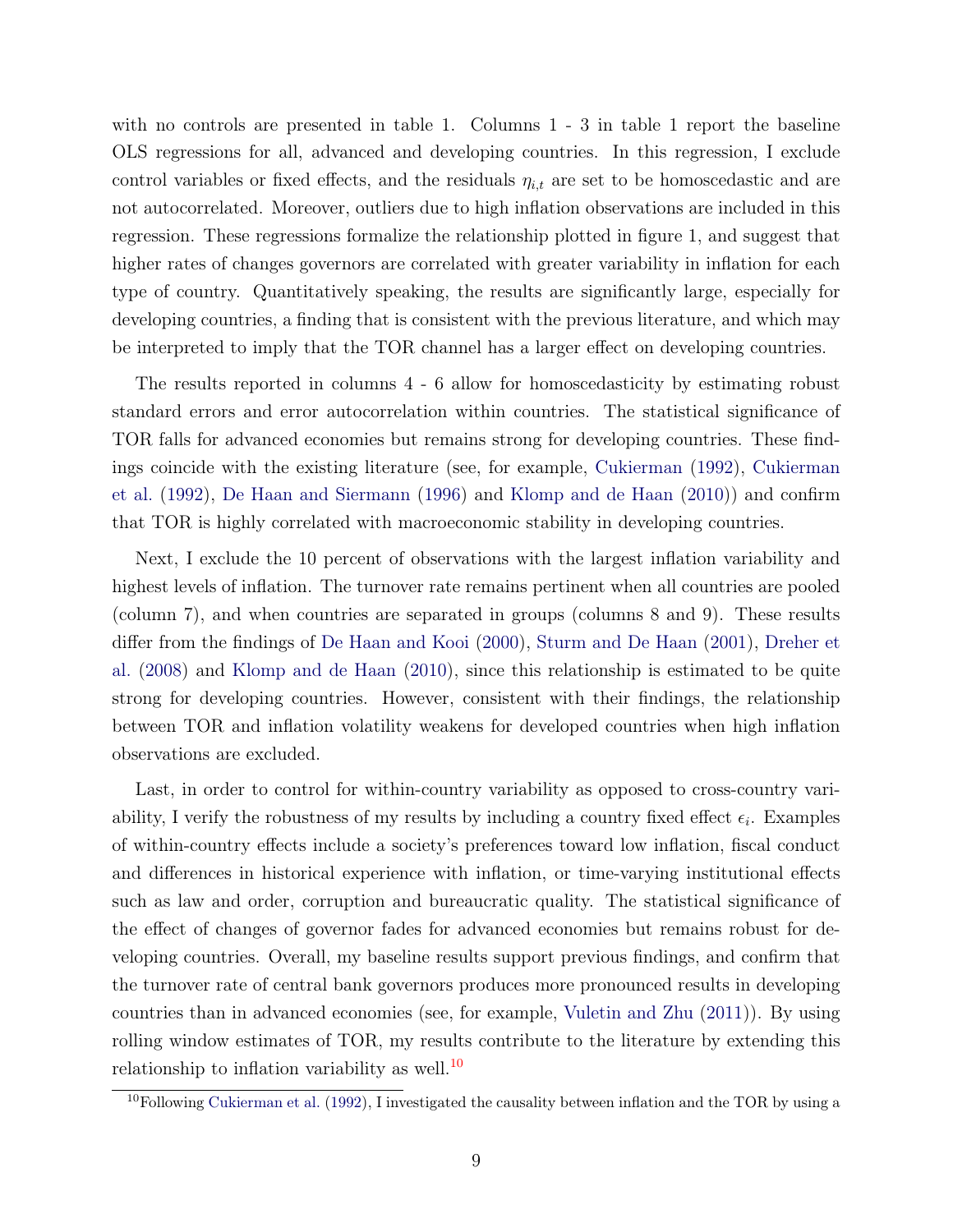| Table 1: Baseline Results |              |                |            |             |                |             |             |             |             |             |             |            |
|---------------------------|--------------|----------------|------------|-------------|----------------|-------------|-------------|-------------|-------------|-------------|-------------|------------|
|                           | (1)          | (2)            | (3)        | (4)         | (5)            | (6)         | (7)         | (8)         | (9)         | (10)        | (11)        | (12)       |
| $\sigma_{\pi_{i,t}}$      | All          | Advanced       | Developing | All         | Advanced       | Developing  | All         | Advanced    | Developing  | All         | Advanced    | Developing |
|                           | countries    | countries      | countries  | countries   | countries      | countries   | countries   | countries   | countries   | countries   | countries   | countries  |
| <b>TOR</b>                | $206.894***$ | $1.291***$     | 264.420*** | 206.894*    | $1.291*$       | $264.420*$  | $5.576***$  | $1.291*$    | $6.244***$  | $3.485***$  | 0.753       | $5.454***$ |
|                           | [17.237]     | [0.401]        | [28.192]   | [115.709]   | [0.715]        | [129.346]   | [1.266]     | [0.715]     | [1.590]     | [3.397]     | [0.888]     | [3.678]    |
| Standard errors           |              |                |            | Robust $\&$ | Robust $\&$    | Robust $\&$ | Robust $\&$ | Robust $\&$ | Robust $\&$ | Robust $\&$ | Robust $\&$ | Robust &   |
|                           | standard     | standard       | standard   | cluster     | cluster        | cluster     | cluster     | cluster     | cluster     | cluster     | cluster     | cluster    |
| High-inflation obs.       | Yes          | Yes            | Yes        | Yes         | Yes            | Yes         | Yes         | Yes         | Yes         | Yes         | Yes         | Yes        |
| Country fixed effect      | No           | N <sub>o</sub> | No         | No          | N <sub>o</sub> | No          | No          | No          | No          | Yes         | Yes         | Yes        |
| Obs.                      | 1,058        | 524            | 534        | 1058        | 524            | 534         | 957         | 524         | 433         | 957         | 524         | 433        |
| $R^2$                     | 0.120        | 0.019          | 0.142      | 0.120       | 0.019          | 0.142       | 0.105       | 0.019       | 0.108       | 0.059       | 0.007       | 0.099      |
| Number of countries       | 42           | 21             | 21         | 42          | 21             | 21          | 42          | 21          | 21          | 42          | 21          | 21         |

\*\*\* <sup>p</sup><sup>&</sup>lt;0.01, \*\* <sup>p</sup><sup>&</sup>lt;0.05, \* <sup>p</sup><0.1

Note: Dependent variable is inflation volatility. Constant coefficients are not reported.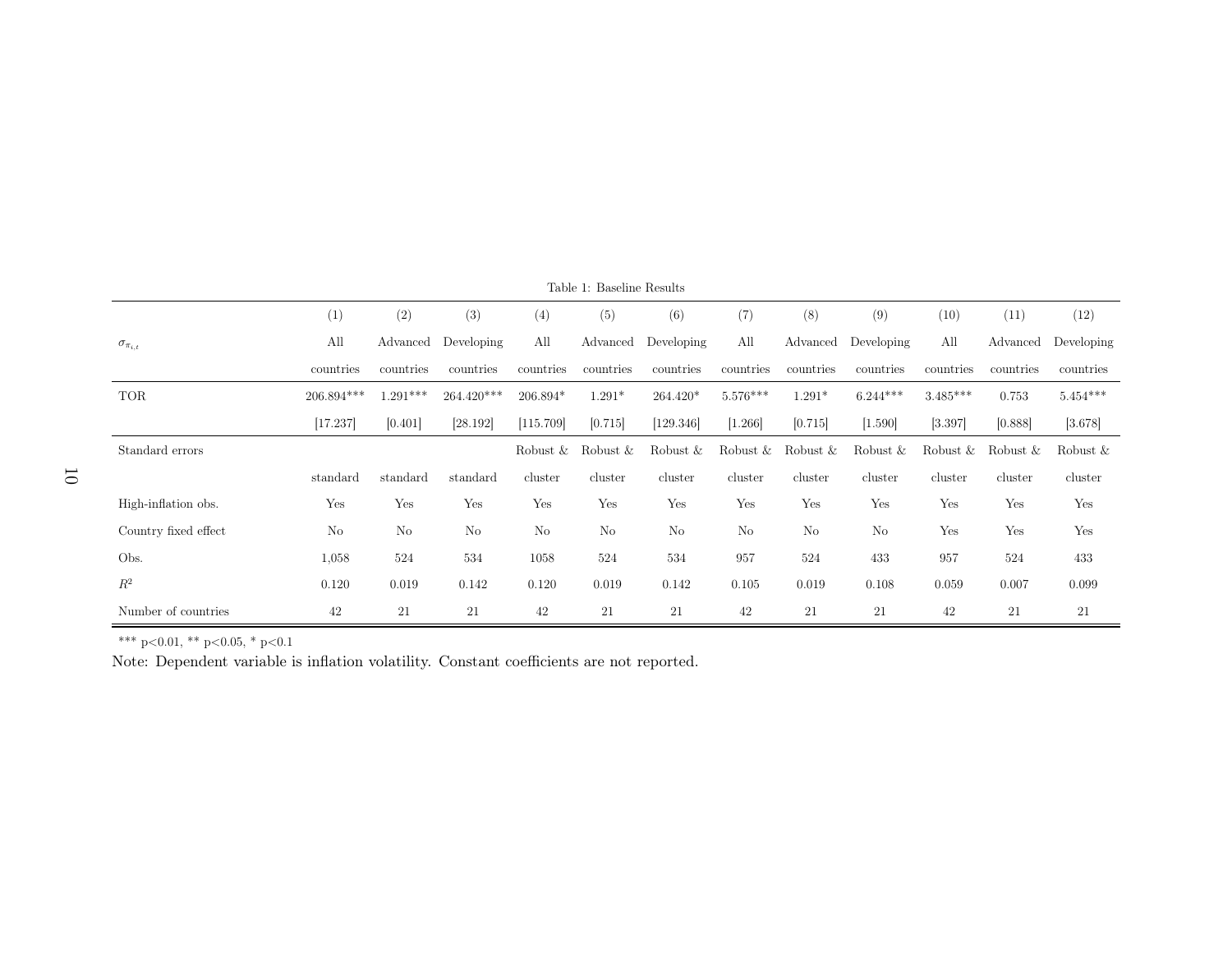#### 2.2. Including Controls

In table 2, I estimate panel fixed effect regressions via the same estimation techniques used for estimates in columns 10 - 12 of the previous tables. Other than the rolling window estimate of TOR, I build on the existing literature by including additional controls to ameliorate the omitted variable bias. I find a statistically significant positive relationship between the central bank chairman turnover rate and inflation volatility even when controlling for the structure of the economy, alternative exchange and monetary agreements, and after controlling for periods where the chairman might be replaced due to economic distress. Columns 1 - 21 of table 2 study whether the results are robust to the structure of the economy, and, especially, to the institutional autonomy of the central bank. Columns 22 - 27 look at the TOR under crisis times as discussed in Vuletin and Zhu (2011), and columns 28 - 30 are estimated using all controls.

Columns 1 - 3 include controls on the type of regime, indicating whether a government is autocratic or democratic. The inclusion of the type of regime can control for the effect of institutional stability on inflation variability (see, for example, Aisen and Veiga (2006), Aisen and Veiga (2008)). The type of regime does not affect the strength of my benchmark findings regarding the influence of TOR on inflation variability.

The conduct of monetary policy has been shown to depend crucially on the transmission mechanism, and the ability of short-term interest rates to influence the real economy (see, for example, George et al. (1999)). An important component of monetary policy transmission is determined by financial development as discussed in Woodford (2012) and Smets et al. (2013), Laurens (2005), Mishra et al. (2012) and Mishra and Montiel (2013). Columns 4 - 6 present the role of the transmission mechanism of monetary policy by including one measure of financial development: efficiency.<sup>11</sup> This relationship is both negative and significant for developed countries only - suggesting that institutional changes such as de jure independence of the monetary authority may be less important for taming inflation variability in these countries.

Furthermore, Svensson (1997), Ball and Sheridan (2004), Rudebusch and Svensson (1999)

simple Granger causality test. This allowed me to estimate the bivariate autoregressive processes for inflation and turnover rate. The coefficient of lagged turnover in the inflation equation is highly significant, as is the coefficient of lagged inflation in the turnover equation.

<sup>&</sup>lt;sup>11</sup>This indicator represents the efficiency of financial agents and markets in intermediating resources and facilitating financial transactions. Since a number of variables can further be categorized under efficiency, I take the mean of variety of indicators related to efficiency. My results remain robust to a variety of other indicators representing financial development, such as depth (size of financial institutions and markets), stability (stability of financial institutions and markets), access (degree to which individuals can and do use financial services), and other factors that influence financial development.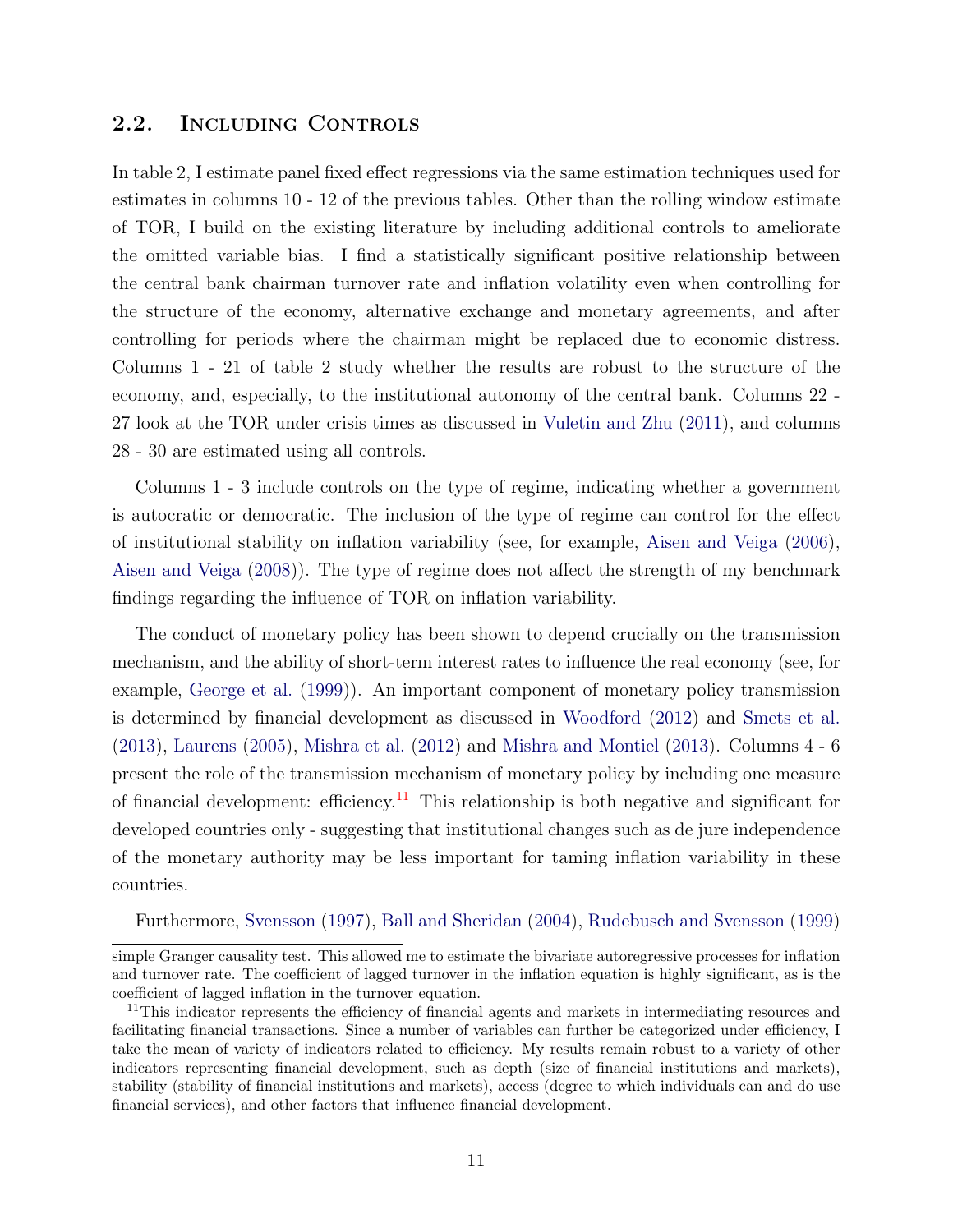|                       |            |                      |         |                    |                            |         |                    |         |                                                                                                                                                                                                                                |          |         |          | Table 2: TOR regressions with Control Variables |                     |                             |          |         |          |                              |                               |                                                       |         |         |         |            |       |                              |                             |          |                                                                                                                                                                                                                               |
|-----------------------|------------|----------------------|---------|--------------------|----------------------------|---------|--------------------|---------|--------------------------------------------------------------------------------------------------------------------------------------------------------------------------------------------------------------------------------|----------|---------|----------|-------------------------------------------------|---------------------|-----------------------------|----------|---------|----------|------------------------------|-------------------------------|-------------------------------------------------------|---------|---------|---------|------------|-------|------------------------------|-----------------------------|----------|-------------------------------------------------------------------------------------------------------------------------------------------------------------------------------------------------------------------------------|
|                       | (1)        | (2)                  | (3)     | (4)                | (5)                        | (6)     | (7)                | (8)     | (9)                                                                                                                                                                                                                            | (10)     | (11)    | (12)     | (13)                                            | (14)                | (15)                        | (16)     | (17)    | (18)     | (19)                         | (20)                          | (21)                                                  | (22)    | (23)    | (24)    | (25)       | (26)  | (27)                         | (28)                        | (29)     | (30)                                                                                                                                                                                                                          |
| $\sigma_{\pi_{i,t}}$  | All        | Adv.                 | Dev.    | All                | Adv.                       | Dev.    | All                | Adv.    | Dev.                                                                                                                                                                                                                           | All      | Adv.    | Dev.     | All                                             | Adv.                | Dev.                        | All      | Adv.    | Dev.     | All                          | Adv.                          | Dev.                                                  | All     | Adv.    | Dev.    | All        | Adv.  | Dev.                         | All                         | Adv.     | Dev.                                                                                                                                                                                                                          |
| TOR                   | $2.874***$ | 0.743                |         | $4.521***3.754***$ | 0.473                      |         | $5.810***3.264***$ |         | $0.516$ $5.245***3.329***0.754$ $5.179***2.393***$                                                                                                                                                                             |          |         |          |                                                 |                     | $0.512$ $3.978**$ $2.352**$ |          |         |          | $0.738$ $3.801**$ $3.516***$ |                               | $0.579$ $5.638***3.518***$ $0.765$ $5.511***3.019***$ |         |         |         |            |       | $0.753$ $4.752***$ $1.530**$ |                             | $-0.132$ | $2.724**$                                                                                                                                                                                                                     |
|                       | [0.845]    | [0.846]              | [1.173] | [1.052]            | [0.887]                    | [1.465] | [1.006]            | [0.766] | [1.512]                                                                                                                                                                                                                        | [1.040]  | [0.856] |          | $[1.548]$ $[0.859]$                             |                     | $[0.569]$ $[1.463]$         | [0.928]  | [0.543] | [1.490]  | [1.023]                      | [0.835]                       | [1.457]                                               | [1.034] | [0.856] | [1.489] | [0.916]    |       | $[0.848]$ $[1.383]$          | [0.678]                     | [0.502]  | [1.019]                                                                                                                                                                                                                       |
| Regime                | $-1.140$   | $-0.494***$ $-1.325$ |         |                    |                            |         |                    |         |                                                                                                                                                                                                                                |          |         |          |                                                 |                     |                             |          |         |          |                              |                               |                                                       |         |         |         |            |       |                              |                             |          | $-0.496 -0.884*** -0.567$                                                                                                                                                                                                     |
|                       | [0.948]    | [0.053]              | [1.089] |                    |                            |         |                    |         |                                                                                                                                                                                                                                |          |         |          |                                                 |                     |                             |          |         |          |                              |                               |                                                       |         |         |         |            |       |                              | [0.445]                     | [0.091]  | [0.601]                                                                                                                                                                                                                       |
| Efficiency            |            |                      |         |                    | $-0.021 - 0.035*** -0.016$ |         |                    |         |                                                                                                                                                                                                                                |          |         |          |                                                 |                     |                             |          |         |          |                              |                               |                                                       |         |         |         |            |       |                              | 0.001                       | 0.004    | $-0.000$                                                                                                                                                                                                                      |
|                       |            |                      |         | [0.025]            | [0.014]                    | [0.040] |                    |         |                                                                                                                                                                                                                                |          |         |          |                                                 |                     |                             |          |         |          |                              |                               |                                                       |         |         |         |            |       |                              | [0.015]                     | [0.008]  | [0.031]                                                                                                                                                                                                                       |
| Infl. target          |            |                      |         |                    |                            |         |                    |         | $-1.668***-1.291***-2.190***$                                                                                                                                                                                                  |          |         |          |                                                 |                     |                             |          |         |          |                              |                               |                                                       |         |         |         |            |       |                              | $-0.338$                    | $-0.439$ | $-0.505$                                                                                                                                                                                                                      |
|                       |            |                      |         |                    |                            |         | [0.412]            | [0.373] | [0.699]                                                                                                                                                                                                                        |          |         |          |                                                 |                     |                             |          |         |          |                              |                               |                                                       |         |         |         |            |       |                              | [0.424]                     | [0.347]  | [0.987]                                                                                                                                                                                                                       |
| Fixed ERR             |            |                      |         |                    |                            |         |                    |         |                                                                                                                                                                                                                                | $-0.415$ | 0.290   | $-0.895$ |                                                 |                     |                             |          |         |          |                              |                               |                                                       |         |         |         |            |       |                              | $-0.371$                    | $-0.165$ | $-0.414$                                                                                                                                                                                                                      |
|                       |            |                      |         |                    |                            |         |                    |         |                                                                                                                                                                                                                                | [0.504]  | [0.478] | [0.875]  |                                                 |                     |                             |          |         |          |                              |                               |                                                       |         |         |         |            |       |                              | [0.340]                     | [0.330]  | [0.556]                                                                                                                                                                                                                       |
| Trend Inflation       |            |                      |         |                    |                            |         |                    |         |                                                                                                                                                                                                                                |          |         |          | $0.187***$ $0.173***$ $0.184***$                |                     |                             |          |         |          |                              |                               |                                                       |         |         |         |            |       |                              |                             |          | $0.157***$ $0.053*$ $0.189***$                                                                                                                                                                                                |
|                       |            |                      |         |                    |                            |         |                    |         |                                                                                                                                                                                                                                |          |         |          | [0.020]                                         | $[0.021]$ $[0.031]$ |                             |          |         |          |                              |                               |                                                       |         |         |         |            |       |                              | [0.038]                     | [0.029]  | [0.048]                                                                                                                                                                                                                       |
| Output vol.           |            |                      |         |                    |                            |         |                    |         |                                                                                                                                                                                                                                |          |         |          |                                                 |                     |                             | $-0.025$ | 0.109   | $-0.069$ |                              |                               |                                                       |         |         |         |            |       |                              | $\,0.029\,$                 |          | $0.209***$ -0.004                                                                                                                                                                                                             |
|                       |            |                      |         |                    |                            |         |                    |         |                                                                                                                                                                                                                                |          |         |          |                                                 |                     |                             | [0.099]  | [0.064] | [0.141]  |                              |                               |                                                       |         |         |         |            |       |                              | [0.059]                     | [0.072]  | [0.075]                                                                                                                                                                                                                       |
| Openness              |            |                      |         |                    |                            |         |                    |         |                                                                                                                                                                                                                                |          |         |          |                                                 |                     |                             |          |         |          |                              |                               | $-3.880***-3.947***-4.054***$                         |         |         |         |            |       |                              | $-2.139** -2.831*** -2.049$ |          |                                                                                                                                                                                                                               |
|                       |            |                      |         |                    |                            |         |                    |         |                                                                                                                                                                                                                                |          |         |          |                                                 |                     |                             |          |         |          |                              | $[1.010]$ $[0.719]$ $[1.195]$ |                                                       |         |         |         |            |       |                              | [0.953]                     | [0.979]  | [1.188]                                                                                                                                                                                                                       |
| Bank Crisis           |            |                      |         |                    |                            |         |                    |         |                                                                                                                                                                                                                                |          |         |          |                                                 |                     |                             |          |         |          |                              |                               |                                                       | 0.460   | 0.192   | 0.718   |            |       |                              | $-0.187$                    | $-0.021$ | $-0.289$                                                                                                                                                                                                                      |
|                       |            |                      |         |                    |                            |         |                    |         |                                                                                                                                                                                                                                |          |         |          |                                                 |                     |                             |          |         |          |                              |                               |                                                       | [0.420] | [0.338] | [0.721] |            |       |                              | [0.235]                     | [0.238]  | [0.411]                                                                                                                                                                                                                       |
| Default               |            |                      |         |                    |                            |         |                    |         |                                                                                                                                                                                                                                |          |         |          |                                                 |                     |                             |          |         |          |                              |                               |                                                       |         |         |         | $2.224***$ |       | $1.946***$                   | 0.532                       |          | 0.145                                                                                                                                                                                                                         |
|                       |            |                      |         |                    |                            |         |                    |         |                                                                                                                                                                                                                                |          |         |          |                                                 |                     |                             |          |         |          |                              |                               |                                                       |         |         |         | [0.677]    |       | $[0.642]$                    | [0.595]                     |          | [0.715]                                                                                                                                                                                                                       |
| Std. errors           | Robust     | Robust               |         |                    |                            |         |                    |         | Robust Robust Robust Robust Robust Robust Robust Robust Robust Robust Robust Robust Robust Robust Robust Robust Robust Robust Robust Robust Robust Robust Robust Robust Robust Robust Robust Robust Robust Robust Robust Robus |          |         |          |                                                 |                     |                             |          |         |          |                              |                               |                                                       |         |         |         |            |       |                              | Robust Robust Robust        |          | Robust                                                                                                                                                                                                                        |
|                       |            |                      |         |                    |                            |         |                    |         |                                                                                                                                                                                                                                |          |         |          |                                                 |                     |                             |          |         |          |                              |                               |                                                       |         |         |         |            |       |                              |                             |          | & cluster & cluster & cluster & cluster & cluster & cluster & cluster & cluster & cluster & cluster & cluster & cluster & cluster & cluster & cluster & cluster & cluster & cluster & cluster & cluster & cluster & cluster & |
| Obs.                  | 924        | 506                  | 418     | 831                | 448                        | 383     | 957                | 524     | 433                                                                                                                                                                                                                            | 939      | 524     | 415      | 929                                             | 524                 | 405                         | 730      | 433     | 297      | 957                          | 524                           | 433                                                   | 957     | 524     | 433     | 957        | 524   | 433                          | 643                         | 384      | 259                                                                                                                                                                                                                           |
| Country fixed-effects | Yes        | Yes                  | Yes     | Yes                | Yes                        | Yes     | Yes                | Yes     | Yes                                                                                                                                                                                                                            | Yes      | Yes     | Yes      | Yes                                             | Yes                 | Yes                         | Yes      | Yes     | Yes      | Yes                          | Yes                           | Yes                                                   | Yes     | Yes     | Yes     | Yes        | Yes   | Yes                          | Yes                         | Yes      | Yes                                                                                                                                                                                                                           |
| High-infl.            | No         | No                   | No      | No                 | No                         | No      | No                 | No      | No                                                                                                                                                                                                                             | No       | No      | No       | No                                              | No                  | No                          | No       | No      | No       | No                           | No                            | No                                                    | No      | No      | No      | No         | No    | No                           | No                          | $\rm No$ | No                                                                                                                                                                                                                            |
| $R^2$                 | 0.049      | 0.008                | 0.081   | 0.082              | 0.041                      | 0.132   | 0.096              | 0.082   | 0.134                                                                                                                                                                                                                          | 0.058    | 0.011   | 0.102    | 0.209                                           | 0.282               | 0.212                       | 0.035    | 0.019   | 0.060    | 0.110                        | 0.063                         | 0.155                                                 | 0.060   | 0.008   | 0.101   | 0.089      | 0.007 | 0.126                        | 0.226                       | 0.179    | 0.282                                                                                                                                                                                                                         |
| Countries             | 42         | 21                   | 21      | 42                 | 21                         | 21      | $42\,$             | $21\,$  | 21                                                                                                                                                                                                                             | 42       | 21      | $21\,$   | $42\,$                                          | 21                  | 21                          | 42       | 21      | 21       | $42\,$                       | $21\,$                        | 21                                                    | $42\,$  | $21\,$  | 21      | 42         | 21    | 21                           | 40                          | 21       | 19                                                                                                                                                                                                                            |

\*\*\* <sup>p</sup><sup>&</sup>lt;0.01, \*\* <sup>p</sup><sup>&</sup>lt;0.05, \* <sup>p</sup><0.1

Note: Dependent variable is inflation volatility. Constant coefficients are not reported.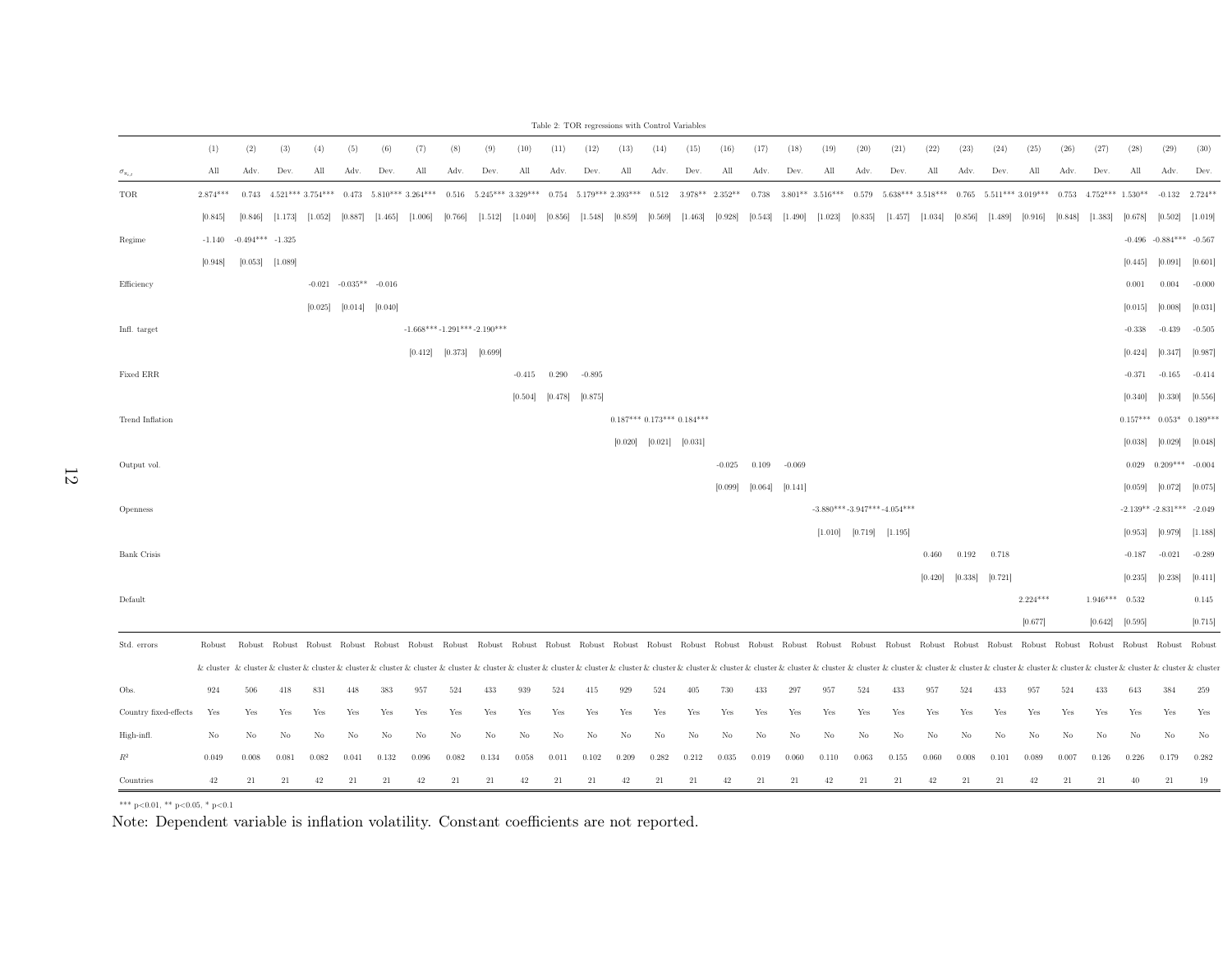and Alpanda and Honig (2014) have argued in favor of the benefits of adopting a fixed exchange rate regime or an explicit inflation target to achieve price stability beyond delegating monetary authority to an independent and credible central banker. In Columns 7 - 9, I include a dummy variable to capture variations in inflation-targeting countries. Specifically this dummy is set to one if the country has an explicit inflation target policy, and set to zero otherwise. Columns 10 - 12 include a fixed exchange rate regime (Fixed ERR), a dummy variable equal to one if I use the Reinhart and Rogoff (2002) de facto exchange-rate-regime coarse classification. My findings support existing empirical evidence by suggesting that inflation-targeting policies are associated with lower variability in inflation; fixed exchangerate regimes do not seem to influence this relationship.

The existing literature, including work by Katsimbris (1985), Judson and Orphanides (1999) and Cecchetti and Ehrmann (1999), has pointed to a positive relationship between the level the and variability in inflation, as well as between output variability and inflation variability. Columns 13 - 15, which include the level of inflation of the country, suggest that inflation variability is positively related to inflation, but output volatility (as shown in columns 16 to 18) does not influence variability in inflation. However, my results show that these relationships hold only for developed economies thus validating the results found in Blanchard and Simon (2001). Trend inflation is also found to be critical in explaining the variability in inflation.

Romer et al. (1993) has argued that central banks in countries that are more open to trade exercise more restraint than their closed-economy counterparts because deviating from their long-run fundamentals can prove costly. Columns 19 to 21 include trade openness ('Openness'), defined as the percentage ratio of exports plus imports to GDP. My findings support the findings favored by this strand of literature, and indicate that inflation variability indeed decreases with trade openness.

I include the effect of bank crises (columns 22 - 24) and the effect of default episodes (columns 25 - 27) on inflation variability. I find that banking crises as well as default episodes increase inflation volatility in developing countries.<sup>12</sup> Banking crises are not associated with higher inflation variability even at the 10 percent significance level. This suggests that the independence of the monetary authority should not be compromised during periods of economic distress.

Once I include all of these controls simultaneously, the relationship between TOR and inflation holds (columns 28 - 30 in table 2) and which remains significant at the 5 percent level. It is important to note that whether the controls are introduced one at a time or all

<sup>&</sup>lt;sup>12</sup>In the data, there are no episodes of default in advanced countries for the period analyzed.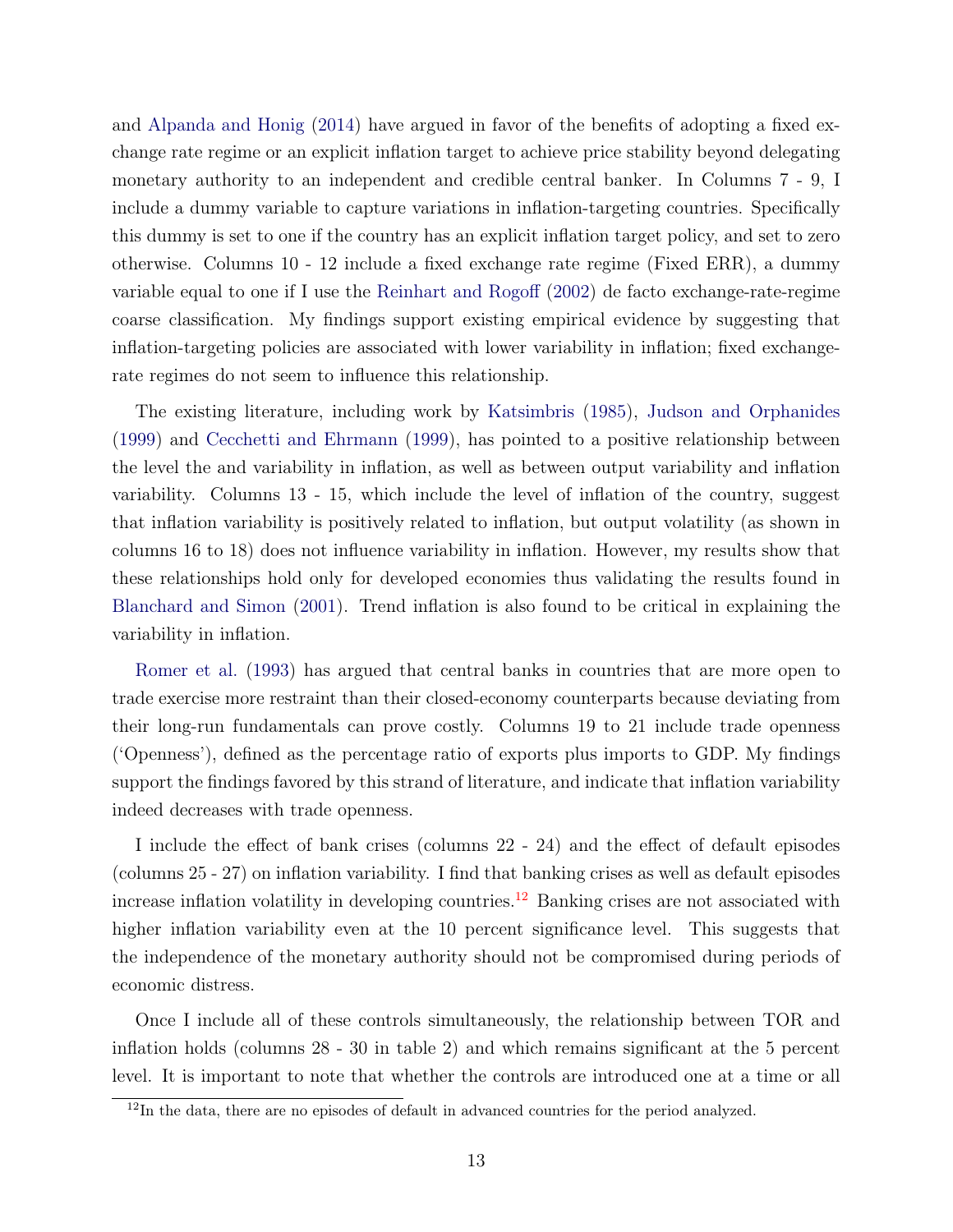together, they do not affect the strength of the benchmark findings regarding the influence of TOR on inflation. Overall, the R-squared of the regression in columns 28 - 30 is close to the benchmark R-squared found in Vuletin and Zhu (2011), and higher than that found in Cukierman et al. (1992).

I also split these controls into "stressful" times and "tranquil" times, designations that are similar to those considered in Vuletin and Zhu (2011). The additional controls capturing the structural mechanism are removed. My results remain robust to their specification as well.<sup>13</sup> Table 3 presents these results.

|                      | (1)            | (2)         | (3)            | л.<br>(4)      | (5)            | (6)            |
|----------------------|----------------|-------------|----------------|----------------|----------------|----------------|
| $\sigma_{\pi_{i,t}}$ | All            | Advanced    | Developing     | All            | Advanced       | Developing     |
|                      | countries      | countries   | countries      | countries      | countries      | countries      |
| <b>TOR</b>           | $2.381**$      | 0.389       | $4.180**$      | $3.093***$     | 0.765          | $5.125***$     |
|                      | [0.885]        | [0.545]     | [1.531]        | [0.954]        | [0.856]        | [1.445]        |
| Openess              | $-2.556***$    | $-2.306**$  | $-2.691**$     |                |                |                |
|                      | [0.801]        | [0.922]     | [1.066]        |                |                |                |
| Infl. target         | $-0.396$       | $-0.204$    | $-0.660$       |                |                |                |
|                      | [0.389]        | [0.461]     | [0.760]        |                |                |                |
| Fixed ERR            | $-0.821**$     | $-0.311$    | $-1.119**$     |                |                |                |
|                      | [0.309]        | [0.475]     | [0.424]        |                |                |                |
| Trend Inflation      | $0.169***$     | $0.160***$  | $0.158***$     |                |                |                |
|                      | [0.019]        | [0.024]     | [0.027]        |                |                |                |
| Bank crisis          |                |             |                | 0.473          | 0.192          | 0.779          |
|                      |                |             |                | [0.443]        | [0.338]        | [0.774]        |
| Default              |                |             |                | $1.927**$      |                | $1.596**$      |
|                      |                |             |                | [0.716]        |                | [0.672]        |
| Standard errors      | Robust $\&$    | Robust $\&$ | Robust &       | Robust &       | Robust &       | Robust &       |
|                      | cluster        | cluster     | cluster        | cluster        | cluster        | cluster        |
| Country fixed effect | Yes            | Yes         | Yes            | Yes            | Yes            | Yes            |
| High-inflation obs.  | N <sub>o</sub> | $\rm No$    | N <sub>o</sub> | N <sub>o</sub> | N <sub>o</sub> | N <sub>o</sub> |
| Obs.                 | 643            | 384         | 259            | 929            | 524            | 405            |
| R-squared            | 0.223          | 0.179       | 0.281          | 0.085          | 0.008          | 0.131          |
| Number of countries  | $40\,$         | 21          | $19\,$         | 42             | $21\,$         | $21\,$         |

Table 3: TOR Regressions: 'Stressful' and 'Tranquil' Controls

\*\*\* p<0.01, \*\* p<0.05, \* p<0.1

Note: Dependent variable is inflation volatility. Constant coefficients are not reported.

The results presented in this section highlight a positive and significant relationship between chairman turnover and inflation variability. In particular, these results remain robust when controlling for variables to measure the structure of the economy (e.g., the transmis-

<sup>&</sup>lt;sup>13</sup>These results are also robust to including the structural controls in this specification.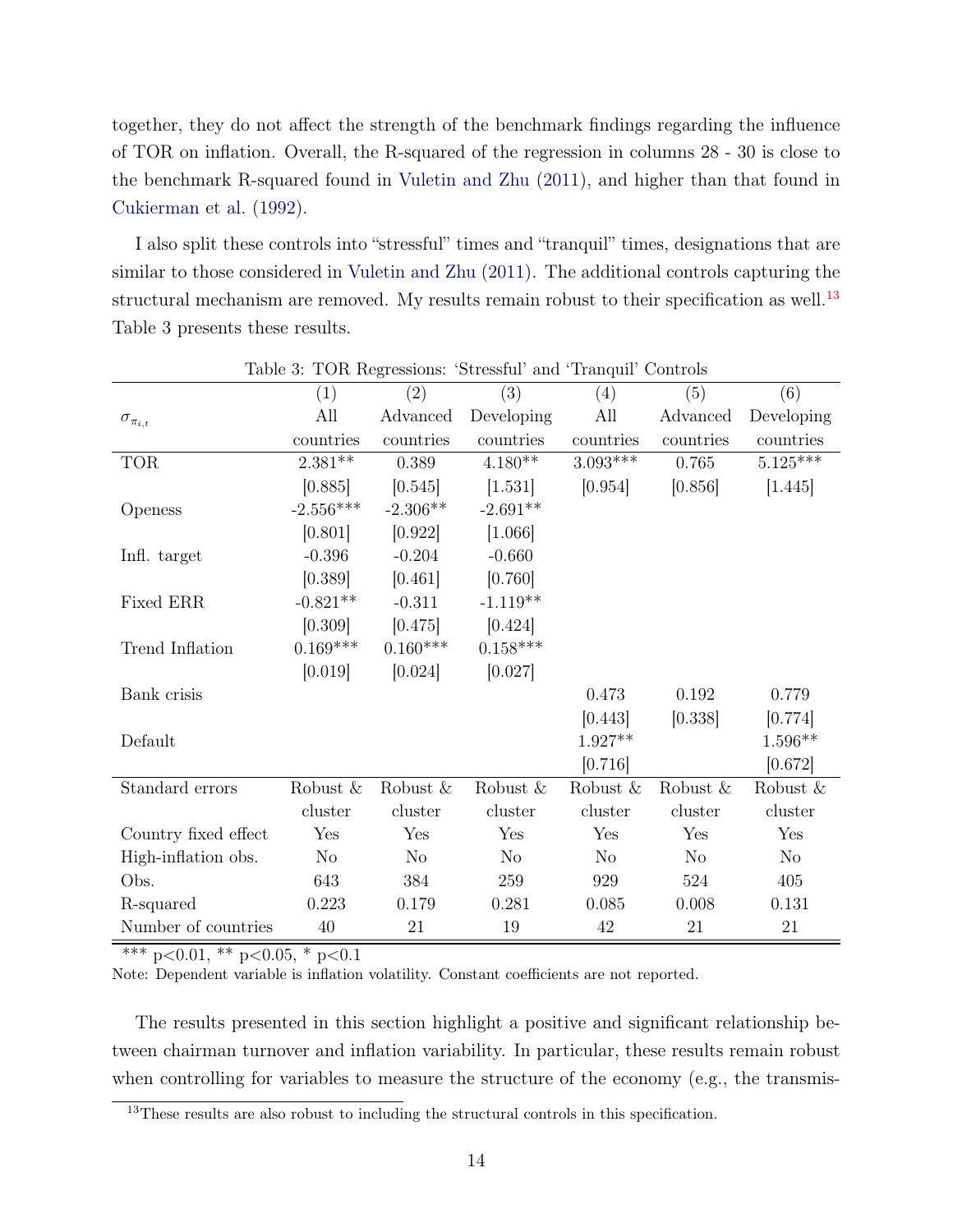sion mechanism), the type of regime in place to measure the institutional structure, and "tranquil" and "stressful" time variables that drive the variability in inflation. Interestingly, positive trend inflation plays a significant role in generating additional variability in inflation, a finding that supports the unique theoretical relationship between policy parameters, trend inflation and rational expectation determinacy results in Ascari (2004) and Coibion and Gorodnichenko (2011).

While the use of rolling window estimates of turnover rates, and an increase in the number of controls improves predictability in inflation volatility, the limitations, such as those related to the omission of other potentially important controls remains a challenge. For example, the reduced form regression may omit important variables, such as society's aversion to inflation (Posen (1995a) and Posen (1995b)) or a preference for delegation (Crowe (2008)). This relationship may also suffer from a reverse causality problem (Dreher et al. (2008)). Despite providing important stylized conclusions, the limitations motivate the need for a formal structural mechanism to establish the causal relationship between the macroeconomic stability and CBI.

# 3. Model and Identification

I employ a New Keynesian DSGE framework to model the impact of time-varying monetary policy parameters on inflation volatility. The particular model considered in this paper is generalized to include positive steady state inflation, which has been empirically shown to be an important determinant of inflation variability and persistence (Benati (2008)). Section 3.1 and 3.2 present the baseline structure of this model. Section 3.3 outlines the modification in the policy rule that allows me to identify the variability in the policy parameters attributed to changes in the chairman, and the procedure to extract this information from the data.

#### 3.1. The Log-Linearized Model

The model consists of the following equations that are micro-founded from the optimality conditions of households and firms. A monetary authority responsible for setting nominal interest rates is introduced later. For a detailed exposition of the positive trend inflation New Keynesian model, the reader is referred to the detailed appendix in Ascari and Sbordone (2014). The key equations of the model can be summarized by the following equations:

$$
\pi_t = [\beta \bar{\pi}^{1-\chi} + \eta(\epsilon - 1)] E_t \pi_{t+1} + \kappa y_t + \lambda \varphi a_t - \lambda \varphi s_t + \eta E_t \phi_{t+1} \tag{2}
$$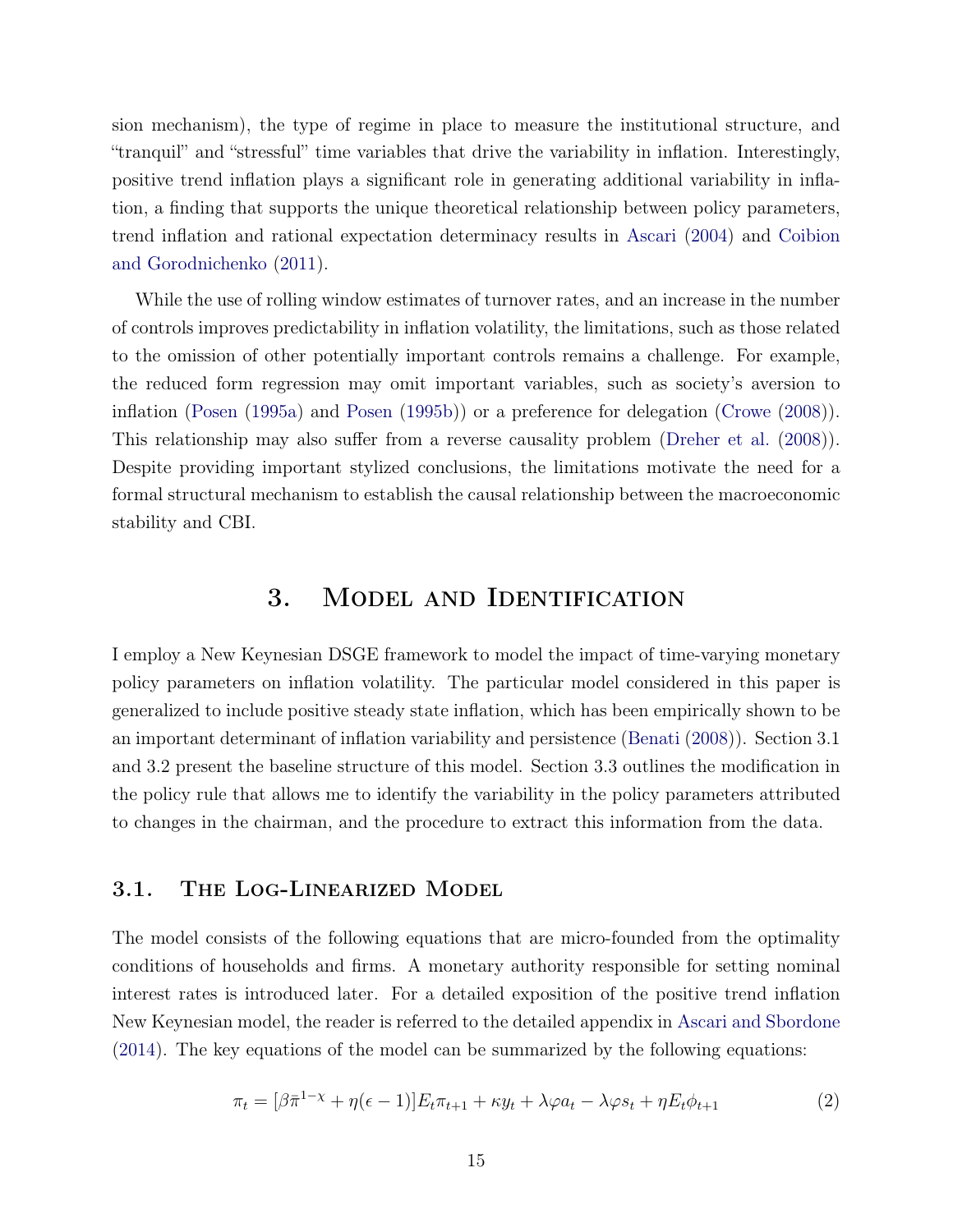$$
\phi_t = (1 - \sigma)(1 - \theta)\bar{\pi}^{(1 - \chi)(\epsilon - 1)})y_t + \theta\bar{\pi}^{(1 - \chi)(\epsilon - 1)}[(\epsilon - 1)E_t\pi_{t+1} + E_t\phi_{t+1}] \tag{3}
$$

$$
s_t = \xi \pi_t + \theta \bar{\pi}^{(1-\chi)(\epsilon)} s_{t-1} \tag{4}
$$

$$
y_t = E_t y_{t+1} - \frac{1}{\sigma} (i_t - E_t \pi_{t+1}) + g_t \tag{5}
$$

Here  $\pi_t$  stands for the inflation rate,  $y_t$  for de-trended output,  $a_t$  is the technology shock,  $g_t$ is the demand shock,  $s_t$  is price dispersion,  $\phi_t$  is an auxiliary process that participates in the determination of inflation, and  $i_t$  is the nominal interest rate.

Equation (5) is the log-linearized Euler condition, which captures the negative relationship between output and the real interest rate. This is determined by the difference in the nominal interest rate,  $i_t$ , and expected inflation,  $\pi_{t+1}$ . Due to the inter-temporal substitution effect, higher real returns induce greater savings, depressing aggregate demand. Expectations of positive output expand current output, as economic agents prefer to smooth their consumption. Since the underlying model has no investment, output is proportional to consumption in equilibrium. Aggregate output is subject to a shock  $g_t$  that can be interpreted as a shock to government spending, or to the households' preferences.

As suggested by Ascari (2004), Ascari and Ropele (2009) and Ascari et al. (2011), a positive steady state inflation rate,  $\bar{\pi}$  effects all coefficients in the Generalized New-Keynesian Phillips Curve (GNKPC), described in equation (2) and (3). It is also influenced by  $s_t$ , the process for price dispersion, equation (4). The forward-looking auxiliary process  $\phi_t$  also participates in the determinants of inflation. Since trend inflation leads to a smaller coefficient on current output and a larger coefficient on future expected inflation, the NKPC under positive trend inflation becomes more "forward-looking." The contemporaneous relationship between inflation and output progressively weakens, and the inflation rate becomes less sensitive to variations in output and more forward looking. Price indexation counterbalances some of the effects of trend inflation. The GNKPC under trend inflation nests the text-book version of the NKPC, which can be derived by setting  $\bar{\pi} = 1$  or under full price indexation.

The parameters  $\beta$  is the discount factor from the consumer's utility problem,  $\varphi$  is the labor elasticity,  $\sigma$  is the relative risk-aversion parameter,  $\epsilon$  is the Dixit-Stiglitz elasticity of substitution among goods,  $\theta$  is the Calvo (1983) parameter,  $\chi$  is the degree of price indexation, and  $\bar{\pi}$  is the steady state inflation. Finally,  $\lambda$ ,  $\eta$ ,  $\kappa$  and  $\xi$  are all convolutions of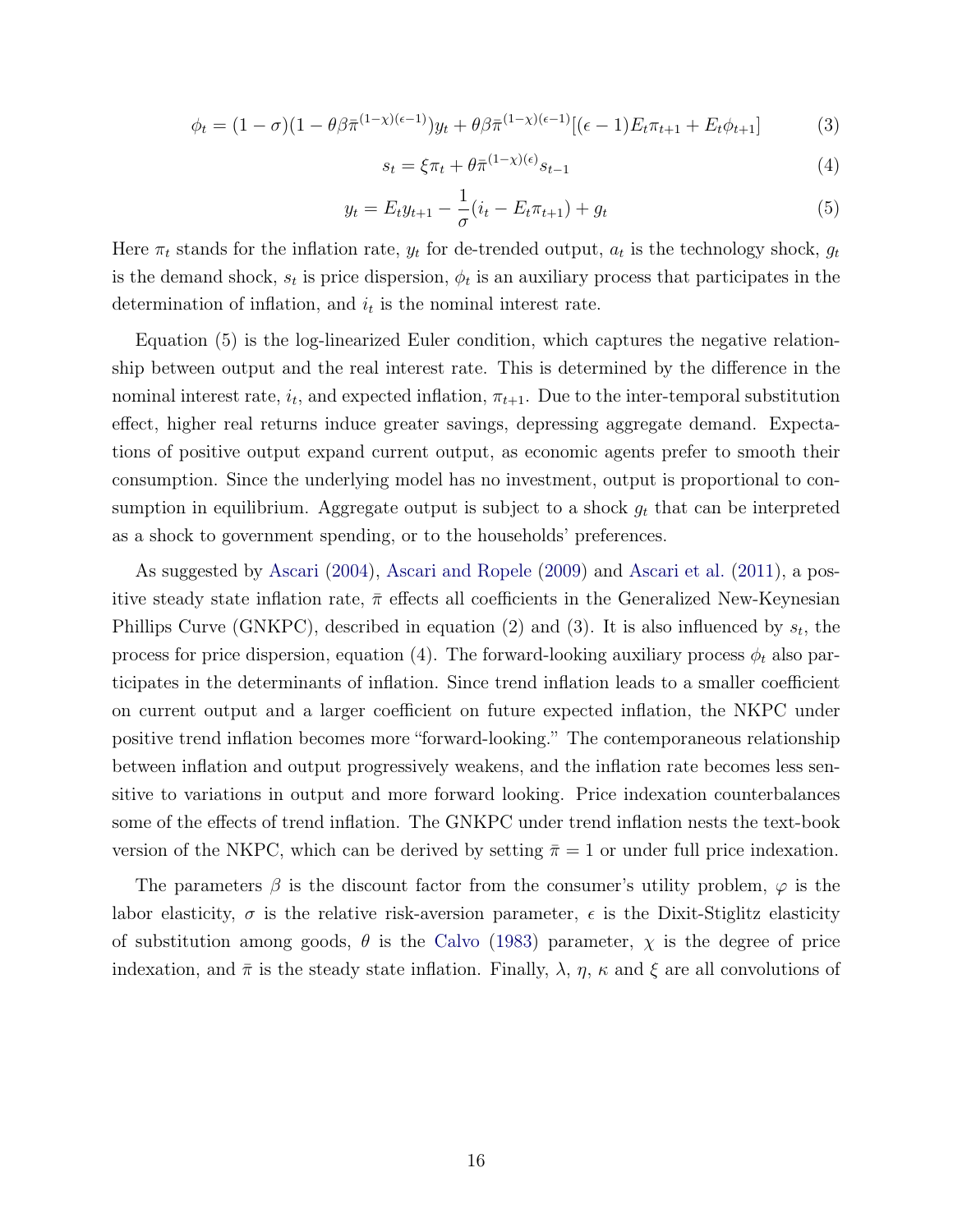the structural parameters and take on the following form:

$$
\lambda = \frac{(1 - \theta \bar{\pi}^{(\epsilon-1)(1-\chi)})(1 - \theta \bar{\pi}^{(\epsilon(1-\chi)})}{\theta \bar{\pi}^{(\epsilon-1)(1-\chi)}} \qquad \eta = \beta(\bar{\pi}^{(1-\chi)} - 1)(1 - \theta \bar{\pi}^{(\epsilon-1)(1-\chi)})
$$

$$
\kappa = \lambda_{\bar{\pi},\epsilon}(\sigma + \varphi) - \eta_{\bar{\pi},\epsilon}(1 - \sigma) \qquad \qquad \xi = \frac{\epsilon \theta \bar{\pi}^{(\epsilon-1)(1-\chi)}(\bar{\pi}^{1-\chi} - 1)}{1 - \theta \bar{\pi}^{(\epsilon-1)(1-\chi)}}
$$

#### 3.2. THE MONETARY AUTHORITY

The model is closed by introducing a monetary authority that sets the interest rates. Similar to Fernández-Villaverde and Rubio-Ramirez (2007), I allow the policy coefficient on inflation to vary over time. Both the variables and the corresponding policy parameters in the following specification of the policy rule are expressed in gross terms:

$$
I_t = V_t (I_{t-1})^{\Phi_i} [\Pi_t^{\Phi_{\pi,t}} Y_t^{\Phi_y}]^{1-\Phi_i}
$$
\n(6)

In an earlier version of the paper, all policy coefficients including the coefficient on interest smoothing were allowed to vary. These were subsequently excluded since they did not contribute to the macroeconomic dynamics.<sup>14</sup> The equation can be log-linearized to obtain the time-varying rule in the following form: $15$ 

$$
i_t = \Phi_i i_{t-1} + (1 - \Phi_i) [\Phi_\pi(\bar{\pi}^{ss} \phi_{\pi,t} + \pi_t) + \Phi_y y_t] + v_t \tag{7}
$$

Since equation (6) expresses the variables and the parameters in the policy rule in gross terms, log-linearization returns a time-varying rule where the natural logarithm of the gross steady state price level  $(\bar{\pi})$  and rescales the time-varying parameter.  $v_{r,t}$  captures the exogenous component in the nominal interest rate. The policy parameter is assumed to follow an  $AR(1)$ process:  $\phi_{\pi,t} = \rho_p \phi_{\pi,t-1} + \epsilon_t$  where the error term  $\epsilon_t$  is assumed to be iid with zero mean and variance  $\sigma_p^2$ . Notice that setting either  $\bar{\pi}^{ss}$  or  $\phi_{\pi,t}$  to zero in equation (7) returns a standard, Taylor-type monetary policy rule considered in the literature.

This set-up allows me to distinguish between short-run changes in the policy parameters from those that occur in the long run. The monetary authority systematically responds to contemporaneous long run changes in inflation and output captured by the parameters,  $\Phi_{\pi}$  and  $\Phi_y$ .<sup>16</sup> Short-run changes in policy,  $\phi_{\pi,t}$ , may represent departures from the stan-

<sup>&</sup>lt;sup>14</sup>The model was also estimated using various levels of trend inflation, but that did not change the underlying quantitative results. Similarly, the results remain unchanged when the model is adjusted to allow for cross-country differences in trend inflation, as shown in section 4.3.

<sup>&</sup>lt;sup>15</sup>Derivation of the log-linearization is available in the appendix A.2.

<sup>&</sup>lt;sup>16</sup>Moreover, as long as  $\Phi_i > 0$ , the monetary policy rule accounts for some degree of interest rate smoothing,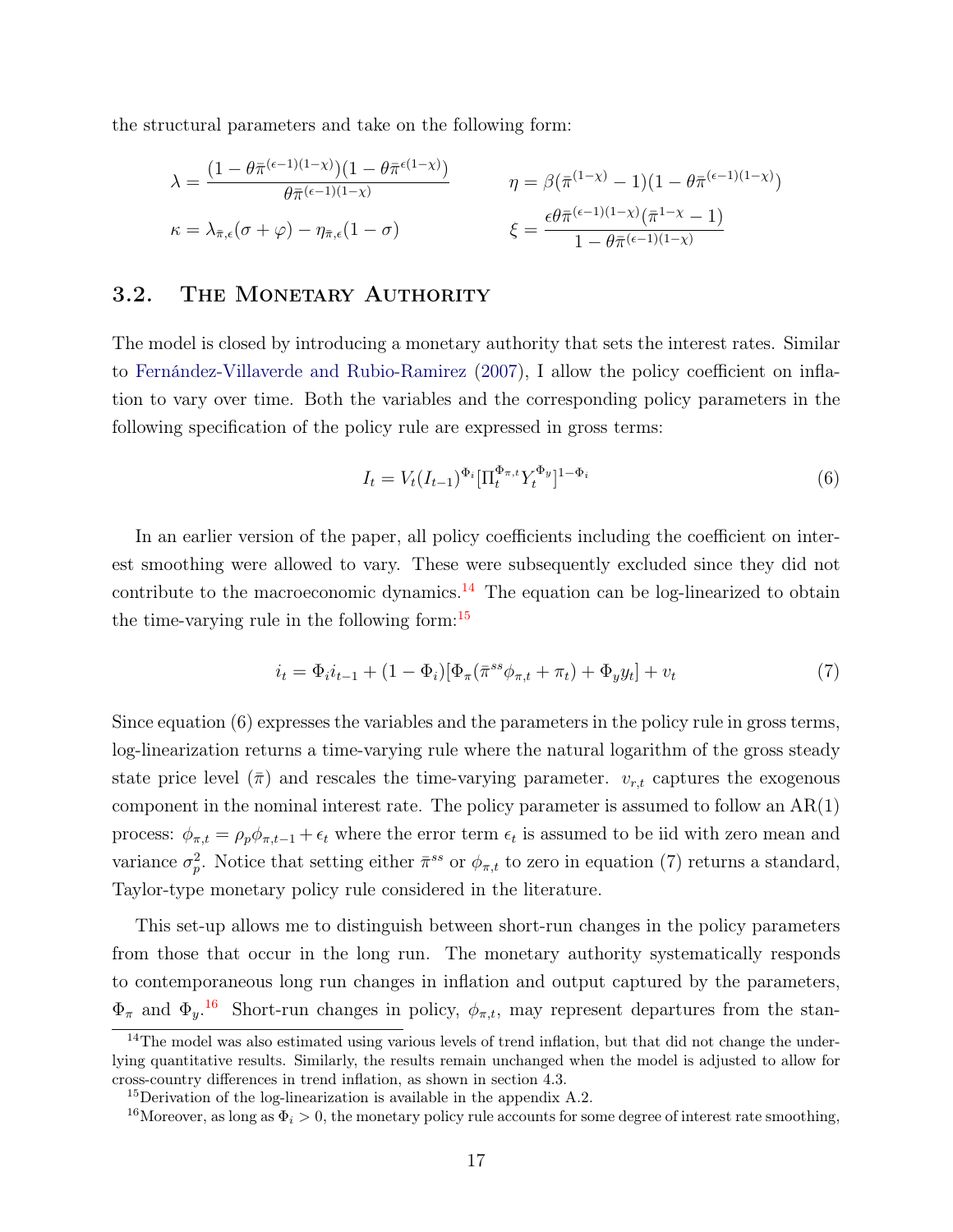dard policy rule. Therefore, the policy framework may be interpreted as follows: central banks follow policy that is consistent with the central bank's specific framework (such as an inflation-targeting central bank), which is represented by the long run parameters, while deviations in policy are captured using the short run variable  $\phi_{\pi,t}$ <sup>17</sup> Clarida et al. (1998a) present one reason why this may be so; the time-varying specification in the policy rule may imply that the policy reaction function is stable during the tenure of the chairman in charge at the time, but may vary across chairmen.

How do shifts in the inflation coefficient represent a reasonable mapping of the chairman effect? The current framework suggests that shifts in policy may represent readjustments in objectives, characterizing policymakers who place different relative weights on given policy objectives as being of different "types". Shifts in the policy parameters enter as an additional shock in the monetary policy rule, leading to a shift in the nominal interest rates and affecting inflation and output through the transmission mechanism comprising equations  $(2) - (5)$ .

The theoretical motivation for modeling the chairman effect using a time-varying parameter approach is based on the analysis offered by Cukierman (1992), chapter 9, who uses a simple central bank loss function to capture shifts in the relative emphasis on employment and price stability, and where the stochastic policy variable follows an AR(1) process. Furthermore, Adolph (2013) shows that left- and right-wing governments tend to appoint central bankers with different monetary preferences. Fernández-Albertos (2015) surveying 24 central banks find that even the most independent central bank does not operate in a political vacuum. Ehrmann and Fratzscher (2011) uses data on the partisan back-ground of 195 central bank governors in 30 European countries between 1945 and 2012 to test whether partisan congruence between governors and the executive (the government or the president) is associated with a higher probability of governor turnover. The author finds that partisan ties to the government strongly increase a governor's odds of survival vis-à-vis nonpartisan and opposition-affiliated individuals.

Finally, in the complete model comprising equations  $(2) - (5)$  and  $(7)$ , the structural shocks,  $a_t$ , and  $g_t$  and the exogenous policy shock  $v_t$  are all assumed to follow a mean zero AR(1) process, and are serially uncorrelated and normally distributed with mean zero, persistence  $\rho$ , and standard deviation  $\sigma$ .

as observed from central banks' tendency to smooth interest rate adjustments.

<sup>&</sup>lt;sup>17</sup>For example an inflation-targeting central bank may have a consistent long-run aversion to inflation and which will be captured as a high long-run value of  $\Phi_{\pi}$ .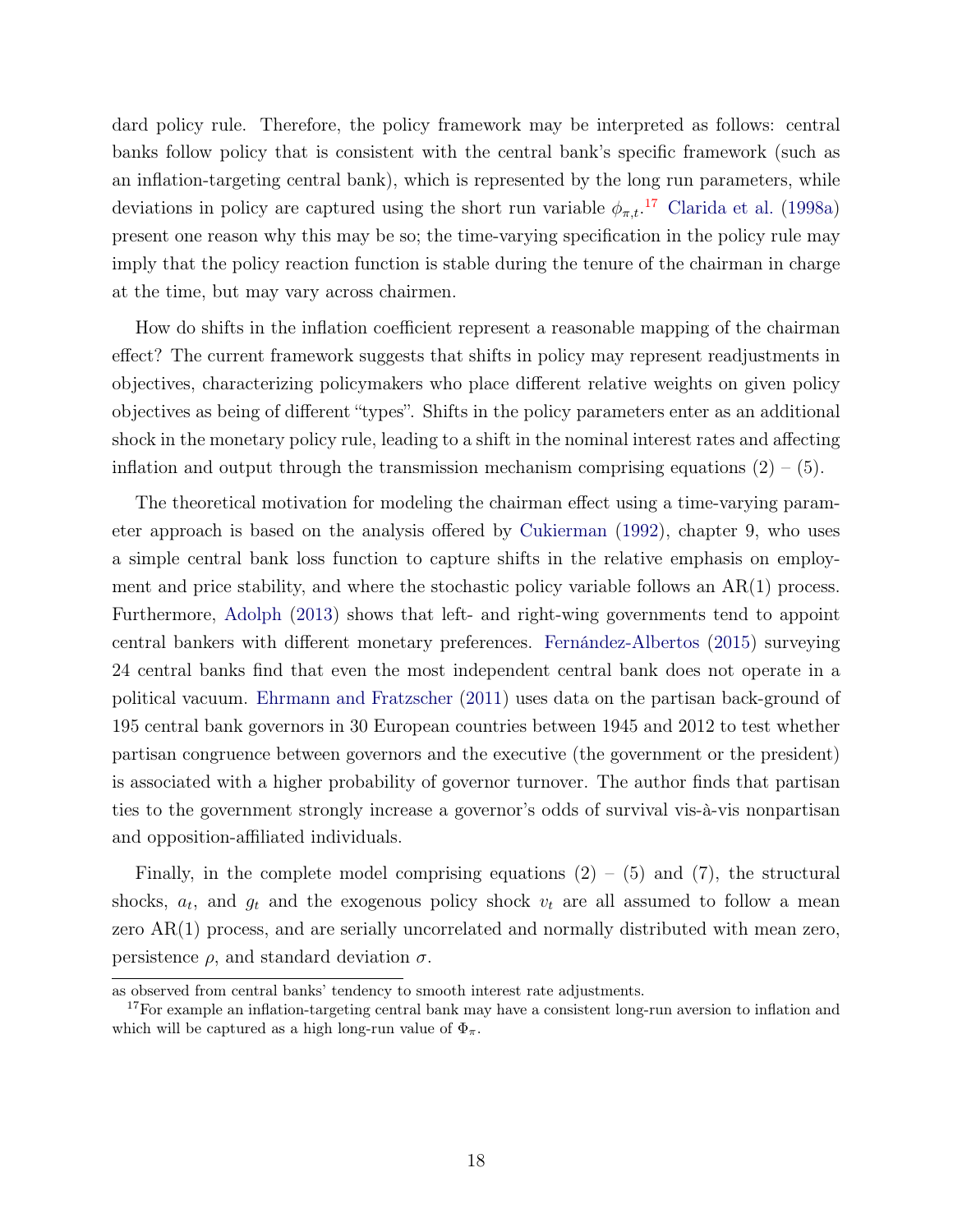#### 3.3. Identification of Chairman and Independence Effect

In this framework time-varying policy parameters capture shifts in central bank preferences due to changes in the chairman. However, since changes in the policy parameters may occur due to reasons beyond those limited to changes in the chairmanship, estimates of the variance of this shock as captured by the policy rule  $(7)$  may be contaminated.<sup>18</sup> Furthermore, not all changes in chairmanship represent executive capture of the central bank.

To resolve this issue, I proceed in two steps. Including a "chairman dummy" in the estimation procedure allows me separate the variability in the policy parameters attributed specifically to the appointment of the chairman from changes in policy due to institutional or welfare related reasons.<sup>19</sup> In the second step, I differentiate voluntary exits that are part of the naturally occurring process of the labor supply/attachment decisions of central bank governors from the involuntary departures associated with central bank governors who are perceived as challengers by the government, and I identify whether the incoming central bank governor replacements have strong ties with the government. The first step identifies the "chairman effect", while the second step isolates the "independence effect" from the total chairman effect.

Estimating the complete model using the three observables (inflation, output and interest rates) allows me to capture the persistence and standard deviation,  $\phi_{\pi,t} = \rho_p \phi_{\pi,t-1} + \epsilon_t$ . To capture the "chairman effect" from this equation, I introduce a "chairman dummy" in the estimation process. I introduce data consisting of values zero and one, with one specified against the quarters corresponding to changes in the chairman of the central bank. For example, in the U.S. version of the model, the data series contains five changes in the chairman; therefore the dummy series has five observations equal to one at 1970:I (Martin – Burns), 1978:I (Burns – Miller), 1979:III (Miller – Volcker), 1987:III (Volcker – Greenspan) and 2006:I (Greenspan – Bernanke). Observations at other points in this series are set to zero. The dummy enters in the variance component of the AR(1) process for policy. Therefore, the estimated model returns  $\rho_p$  and  $\sigma_p^t$ , where  $\sigma_p^t$  captures the aggregate standard deviation of changes in policy. Then  $\sigma_p^d$ , which captures the "chairman effect" is extracted by taking the difference between the total shift in policy parameters and the without dummy estimation,

<sup>&</sup>lt;sup>18</sup>These factors may include pressure from the Treasury (Cukierman (1992)), the chairman's own preferences regarding inflation levels (Cecchetti and Ehrmann (1999)), the policymakers' learning about the right mechanism of the economy (Primiceri (2005a)), or the aim of achieving greater welfare (Taylor (1993)).

<sup>&</sup>lt;sup>19</sup>In the model, U.S. data are treated as the benchmark to connect with the existing literature that has modeled time-invariant rules in this set-up, and connect with the vast literature available that describes the suitability of this model for the underlying data. In section 4.2 this exercise is extended to the other countries included in the panel specification.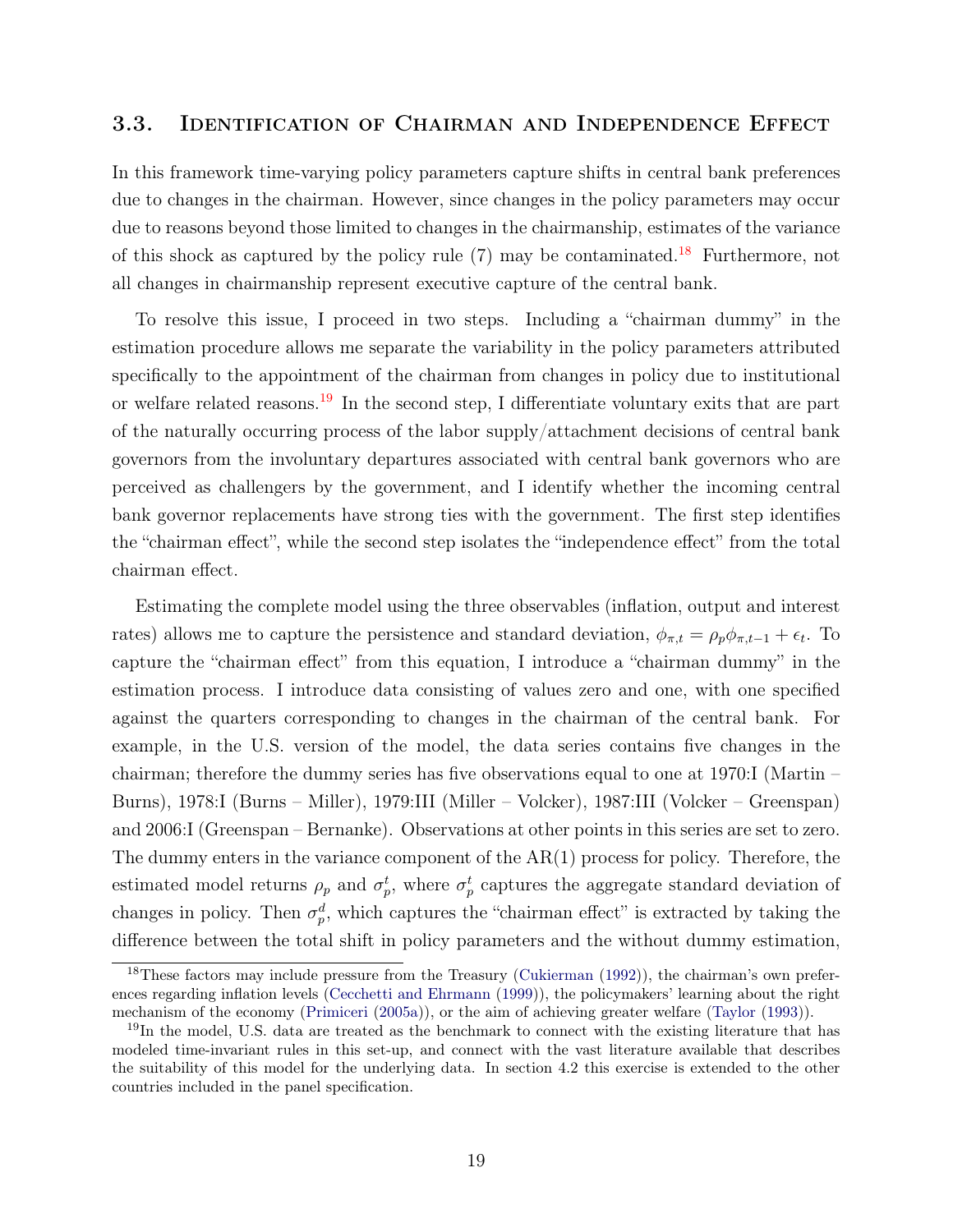using  $\sigma_p^d = \sigma_p^t - \sigma_p^2$ . This specification connects with the work of Clarida et al. (1998a) and Boivin (2005), who use dummy variables to estimate changes in policy parameters.<sup>21</sup>

In the second step, I extract the "independence effect" from the total "chairman effect." To identify the type of governor changes I distinguish between a change that was premature, as defined by whether a central bank governor completed his/her tenure, and a change that led to a successor chairman who was an ally of the government. Excluding these changes in the chairman from the aggregate turnover represent executive branch capture of the central bank. This idea builds on work by Vuletin and Zhu (2011) who argue that governments may frequently fire or pressure the highest monetary authority to quit when he/she does not pursue expansionary monetary policy to exploit the short-run trade-off between output and inflation. Other literature has also distinguished between the types of governors (see, for example, Fernández-Albertos (2015), Moser-Boehm (2006), Adolph (2013)).

Re-estimating the model with the series that contains these type of governors enables me to track those shifts in the policy parameters that occur when the government appoints a subservient central bank governor to exploit the inflation-output trade-off. The model is then used to decompose the volatility that results due to explicit executive capture of the central bank due to the appointment of a specific "type" of chairman. In this manner, the theoretical mechanism allows me to explain the relationship between macroeconomic stability and central bank independence, which can be applied to a broad set of countries.

# 4. BENCHMARK RESULTS

In this section, I present estimates of the parameters that describe the structural model (section 4.1), as well as investigate the contribution of changes in chairman of the central bank on macroeconomic volatility (section 4.2). Using the results from the models estimation procedure, I extract the chairman effect by simulating the model in section 4.3.

<sup>&</sup>lt;sup>20</sup>One may argue that the appointment of a new chairman should be reflected more in expected inflation than realized inflation in the policy rule. My results are robust to estimating the policy rule on expected inflation instead of realized inflation.

<sup>&</sup>lt;sup>21</sup>Notice that the exogenous timing of U.S. chairman's appointment permits me to separately identify the "chairman effect" from the data. However, even if the timing of appointment is exogenous, one may argue that the "type" of chairman (e.g. one who is particularly aggressive on inflation) may not be exogenous. Chairman Volcker, for example, has acquired a reputation for having been harsher on inflation than his predecessors. This can be identified using the dummy approach by only allowing for the "Volcker dummy" in the data series. Other factors, such as those related to the central banks' learning mechanism are best captured by gradual changes in policy, rather than by large shifts during the periods corresponding to changes in the chairman. In this sense, welfare-based changes in the long run parameter would be better reflected in the evolution of the composition and structure of the FOMC rather than by the appointment of a new chairman (see, for example, Tootell (1999)).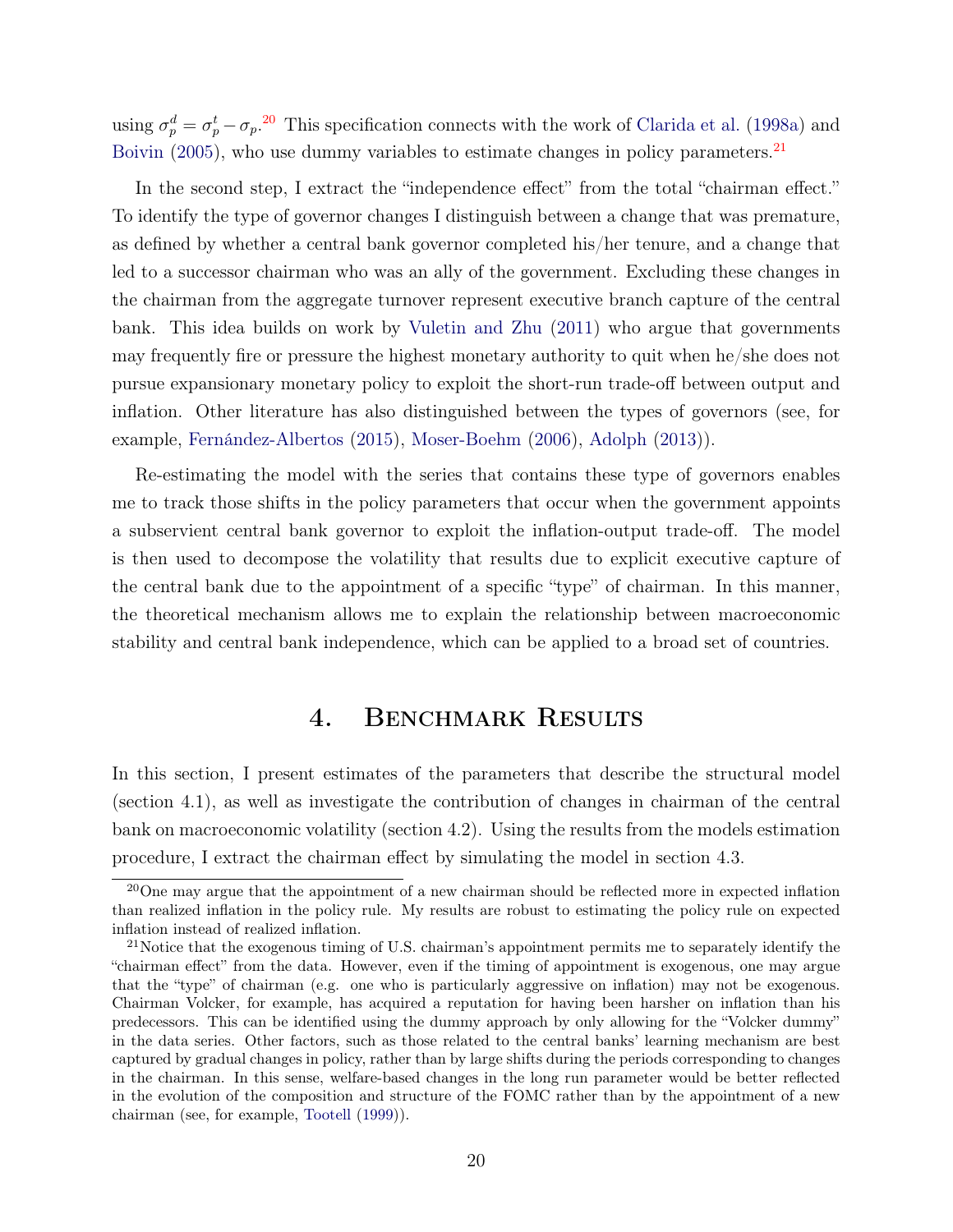#### 4.1. Bayesian Estimation

The linear model, comprising equations  $(2) - (5)$  and the policy rule in equation (7), is first solved using standard Blanchard-Kahn techniques, and then estimated using Bayesian estimation techniques, setting the U.S. economy as a benchmark.

I calibrate a subset of the model's parameters, a standard methodology in the literature. The discount factor  $\beta$  is set to 0.99, the elasticity of substitution among goods  $\epsilon$  is set equal to six, and the inverse of the labor elasticity  $\varphi$  is calibrated to one.  $\mu$ , which represents the relative weight of indexation to past inflation versus trend inflation, is set to zero. Trend inflation is kept fixed to the average of the sample for the benchmark case. Varying this average does not change the main conclusions of the paper. Using the priors presented in Ascari et al. (2011), the model is estimated over the full sample from 1966:I through to 2008:II.<sup>22</sup> The end-of-the-sample dates are chosen to avoid dealing with the Federal Reserve's unconventional monetary policy that began in September 2008. The posterior distribution of the parameters is characterized using the methods outlined in An and Schorfheide (2007) and are described in the appendix.

I use three quarterly U.S. time series: log of quarterly gross rate of the GDP deflator, the log deviation of real GDP with respect to its long run trend, and the federal funds rate. A fourth series, which contains information pertaining to the chairman dummy is added. Specifically, this series consists of values zero and one, with one specified against the quarters corresponding to changes in the chairman. For the U.S., there are five changes in the chairman therefore the dummy series has five observations equal to one at 1970:I (Martin – Burns), 1978:I (Burns – Miller), 1979:III (Miller – Volcker), 1987:III (Volcker – Greenspan) and 2006:I (Greenspan – Bernanke). Observations at other points in this series are set to zero.

I estimate three versions of the model. First, I constrain the time-varying policy parameter to zero. In this case, the model is similar to the one presented in Ascari et al. (2011), but estimated over the entire data sample. Second, I estimate the mode, including the time-varying monetary policy rule. Third, I include the policy rule including the chairman dummy. Table 4 reports the prior and posterior densities for the estimated parameters, the mean, and the 10th, and 90th percentiles of the posterior distributions for each version of the model. Details on the priors are included in appendix A.5.

<sup>&</sup>lt;sup>22</sup>The model is also estimated over the sample 1955:I - 1965:IV to establish the validity of their priors, and establish priors for the time-varying policy parameters.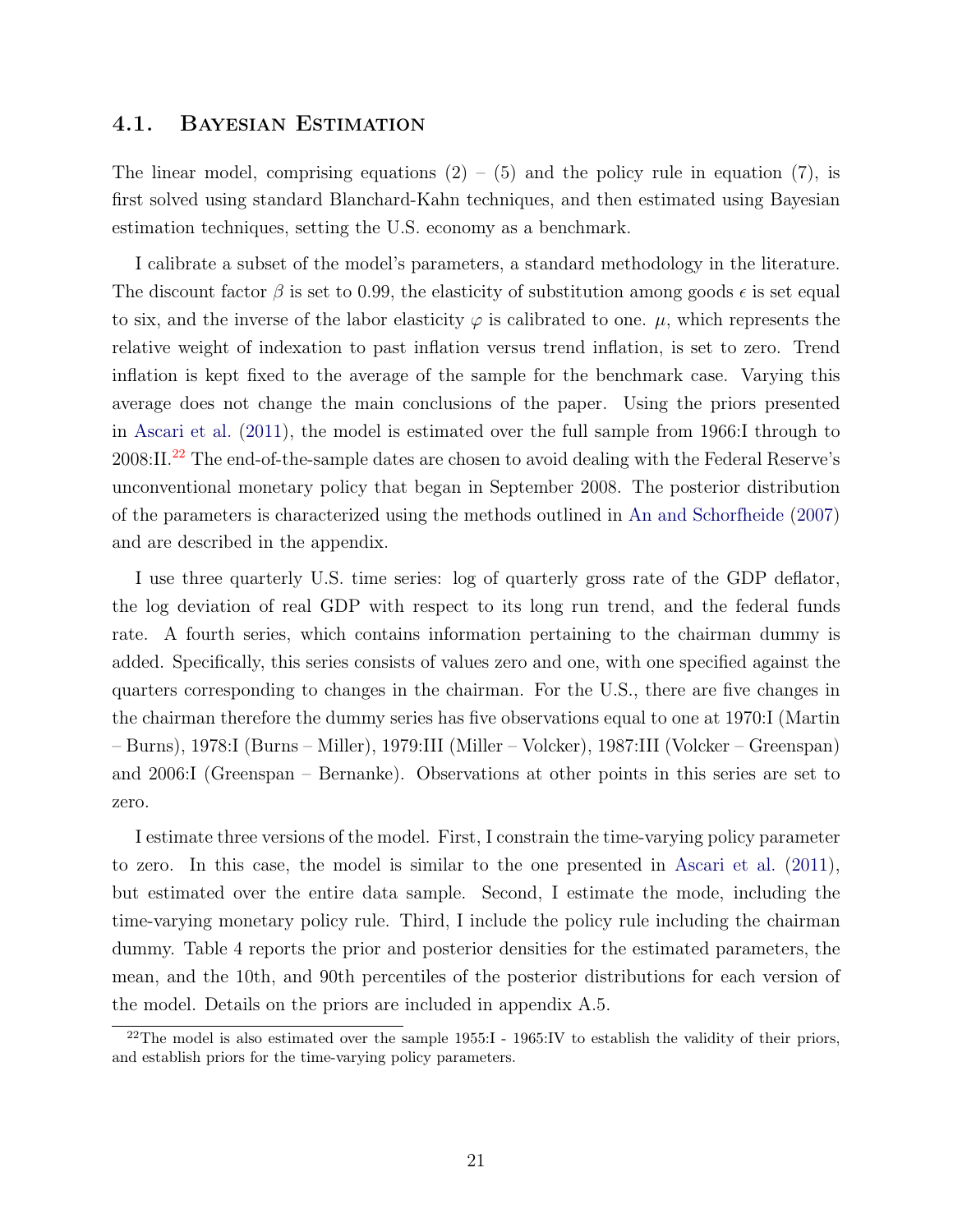|                        |                        | Baseline $(I)$   | Extended (II)    | Dummy (III)      |
|------------------------|------------------------|------------------|------------------|------------------|
|                        |                        | Posterior        | Posterior        | Posterior        |
| Parameter              | Description            | Mean             | Mean             | Mean             |
|                        |                        | [10th; 90th]     | [10th; 90th]     | [10th; 90th]     |
| $\chi$                 | Indexation             | 0.82             | 0.51             | 0.50             |
|                        |                        | [0.66; 0.99]     | [0.11; 0.99]     | [0.11; 0.99]     |
| $\theta$               | Calvo                  | 0.92             | 0.58             | 0.64             |
|                        |                        | [0.91; 0.94]     | [0.47; 0.69]     | [0.52; 0.74]     |
| $\sigma$               | Risk aversion          | 2.89             | 2.24             | 2.36             |
|                        |                        | [2.51; 3.25]     | [1.86; 2.64]     | [1.94; 2.79]     |
| $\Phi_\pi$             | T. rule inflation      | 1.34             | 3.41             | 3.36             |
|                        |                        | [1.07; 1.60]     | [2.87; 3.92]     | [2.82; 3.88]     |
| $\Phi_y$               | T. rule output         | 0.43             | 0.08             | 0.08             |
|                        |                        | [0.31; 0.55]     | [0.03; 0.13]     | [0.03; 0.13]     |
| $\Phi_i$               | T. rule smooth         | 0.78             | 0.52             | 0.63             |
|                        |                        | [0.73; 0.83]     | [0.37; 0.66]     | [0.50; 0.75]     |
| $\rho_a$               | Tech. pers.            | 0.89             | 0.98             | 0.98             |
|                        |                        | [0.86; 0.93]     | [0.98; 0.99]     | [0.96; 0.99]     |
| $\rho_v$               | Policy pers.           | 0.23             | 0.28             | 0.22             |
|                        |                        | [0.10; 0.34]     | [0.16; 0.39]     | [0.11; 0.34]     |
| $\rho_g$               | IS pers.               | 0.82             | 0.92             | 0.90             |
|                        |                        | [0.78; 0.86]     | [0.88; 0.96]     | [0.85; 0.95]     |
| $\rho_p$               | Policy (II) pers.      |                  | 0.96             | 0.99             |
|                        |                        |                  | [0.93; 0.98]     | [0.98; 0.99]     |
| $\sigma_a$             | Tech. std.             | 0.0348           | 0.0129           | 0.012            |
|                        |                        | [0.0278; 0.0424] | [0.011; 0.0148]  | [0.01; 0.014]    |
| $\sigma_v$             | Policy std.            | 0.0024           | 0.0043           | 0.0033           |
|                        |                        | [0.0022; 0.0027] | [0.0031; 0.0055] | [0.0025; 0.0041] |
| $\sigma_g$             | IS shock std.          | 0.0024           | 0.0011           | 0.0012           |
|                        |                        | [0.0020; 0.0028] | [0.0008; 0.0013] | [0.0009; 0.0015] |
| $\sigma_p$             | Policy (II) std.       |                  | 0.1424           | 0.09             |
|                        |                        |                  | [0.1198; 0.1652] | [0.07; 0.10]     |
| $\sigma_p^t$           | Total St. Dev          |                  |                  | 0.17             |
|                        | (incl. chairman dummy) |                  |                  | [0.16; 0.19]     |
| $\overline{\text{LL}}$ |                        | $-296\,$         | $-284$           | $-163$           |

Table 4: Full Sample Estimation Results

Note: I use 200,000 draws from the posterior to compute the model. Acceptance rates on average were between 30% to 33%. The log-marginal likelihoods are computed with the harmonic mean estimator presented in Geweke (1999). " − " Indicates that the parameter is constrained to equal zero.

For the baseline model without the time-varying policy parameter, the indexation parameter is high compared to the estimates provided by Justiniano et al. (2011). Estimates of the Calvo parameter and the degree of relative risk aversion are also on the higher side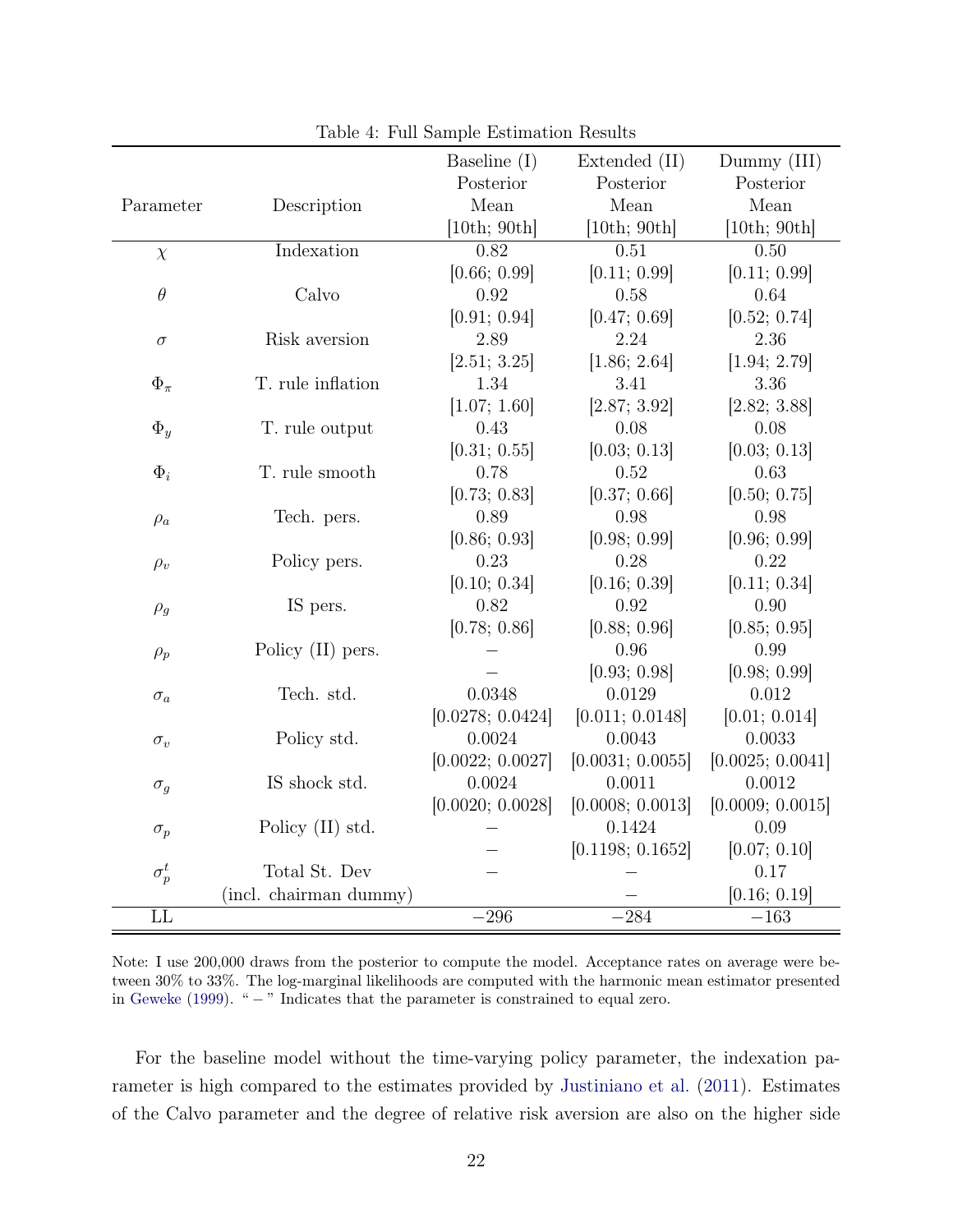compared to the standard literature, but they are in line with the estimates provided by Ascari et al. (2011). The parameters for Calvo and the relative risk aversion are precisely estimated, and their distributions appear to cover a narrow range of available estimates using macro data. The results of the estimated model with the time-varying monetary policy rule match the broader evidence considered in the literature. The estimated values of the other structural parameters are also close to what have been proposed in the literature. The evidence suggests that the model with the time-varying parameter better explains the data.

The estimated policy parameters suggest an aggressive, gradually implemented, long-run reaction of the Federal Reserve to fluctuations in inflation, which is close to existing literature (Benati and Surico (2009), Boivin and Giannoni (2006), Clarida et al. (1998b) and Lubik and Schorfheide (2004b)). However, the model without trend inflation in the policy rule is unable to capture the high long-run response to inflation. This could possibly be due to the inclusion of trend inflation in explaining the dynamics during the Great Moderation (Qureshi (2015)), and due to the conditions imposed on determinacy (Coibion and Gorodnichenko (2011)). The policy parameter indicates a high degree of persistence, and a standard deviation three times larger than the exogenous policy shock.<sup>23</sup> As in Smets and Wouters  $(2007)$ , the estimated persistence of the structural shocks is very large in both models. Shocks to output and the nominal interest rate are relatively less volatile, but shocks to the IS curve are persistent in all three models.

Estimates of the model with the dummy variable provide an interesting insight into the behavior of policy parameters during the quarters corresponding to changes of the chairmen. The results of the estimation attribute a little under half of the total volatility in policy parameters to changes in the chairmen. This suggests that while the policy parameters may have shifted due to reasons other than due to changes of the chairmen, volatility specifically due to the appointment of a new chairman is an important source of changes in the policy parameter.

Finally, the modified harmonic mean estimator is used to calculate the Bayesian Information Criterion (BIC) and the Akaike Information Criterion (AIC), and to identify the model that best fits the data. My results suggest that a model with a time-varying parameter rule fits the data better than a model without this shock, even when penalizing the additional information present in a time-varying model. Interestingly, the model that takes into consid-

 $^{23}$ Excluding the sample from 1979 to 1982 reduces the difference between the two models presenting evidence related to time-varying monetary policy and the Great Moderation (see, for example, Qureshi (2015)). This highlights the fact that the framework's inclusion of shocks to the policy parameter is able capture major changes in monetary policy, implying that major changes in monetary policy can be captured in this framework that includes shocks to the policy parameter. However, the main quantitative results of my paper do not change significantly even when explicitly accounting for this break.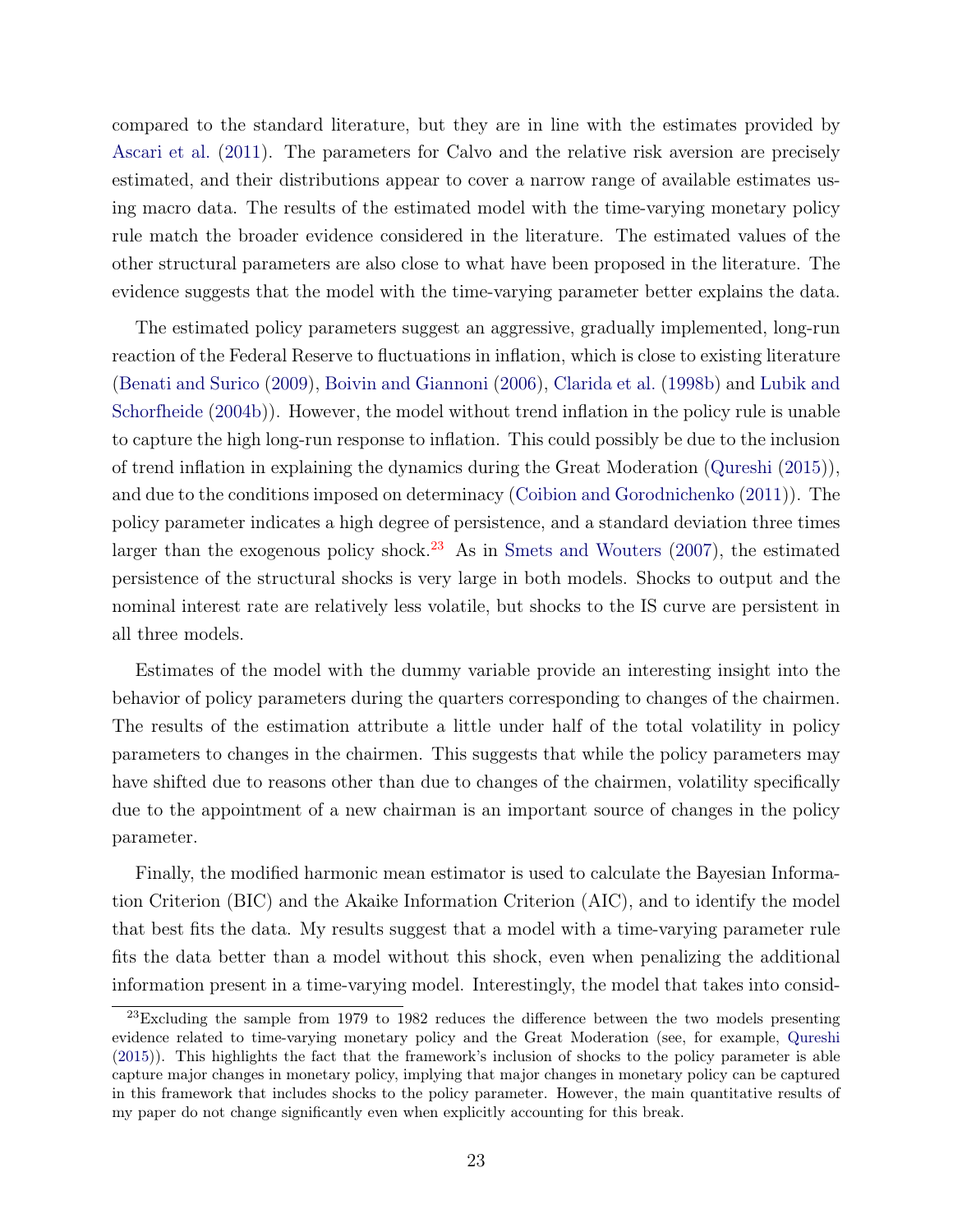eration changes in preferences of the chairman by including a dummy variable fits the data better than the simple time-varying model. One possible justification for this result may be due to the fact that the inclusion of both the time-varying parameters in the policy rule and trend inflation in the model better captures the dynamics of inflation. Table 5 presents this evidence.

| Table 5: Model Fit |               |            |         |       |  |  |  |  |  |  |
|--------------------|---------------|------------|---------|-------|--|--|--|--|--|--|
| Model              | Parameters LL |            | BIC AIC |       |  |  |  |  |  |  |
| Fixed              | 12            | $-296$ 653 |         | - 616 |  |  |  |  |  |  |
| <b>Bias</b>        | 14            | $-284$     | - 639   | 596   |  |  |  |  |  |  |
| Bias(D)            | 15            | $-163$ 253 |         | 296   |  |  |  |  |  |  |

Note: The table presents the fit of the three model. The row "Fixed" represents the likelihood of the model with a constant monetary policy rule, the row "Bias" presents the model with no dummy, while the row "Bias" (D)" presents the fit of the model which includes the dummy variable.

### 4.2. Numerical Analysis

What are the numerical properties of the policy shock? These properties are best explained by looking at the basic workings of the model, illustrated by tracing out impulse response functions generated by the estimated model. To explain the contribution of changes in the policy parameter relative to the other structural shocks in the economy, I later focus on the variance decomposition of these shocks. For the purposes of this section, I use the estimated parameters generated by the 'extended model' (Model - II).

Based on the estimated model, an exogenous innovation to the interest rate works to increase the annualized short-term nominal interest rate by about 10 basis points, and keeps the interest rate above its steady-state level for six quarters. This generates a fall in inflation and output by 25 and 13 basis points, respectively.

The monetary authority accommodates productivity shocks, thereby allowing a large variation in output, and effectively insulating the effect of this shock on inflation. This works to reduce interest rates by 4.2 basis points upon impact, leading to a decline of 4.3 basis points in inflation and a rise of 78 basis points in output. The persistent nature of this shock prevents the macroeconomy from returning to steady state in the three years considered.

Shocks to aggregate demand work to increase output by 5.7 basis points, causing inflation to jump up by 15 basis points. This induces a sharp response by the monetary authority that hikes up interest rates by 24 basis points upon impact, and continues to do so for about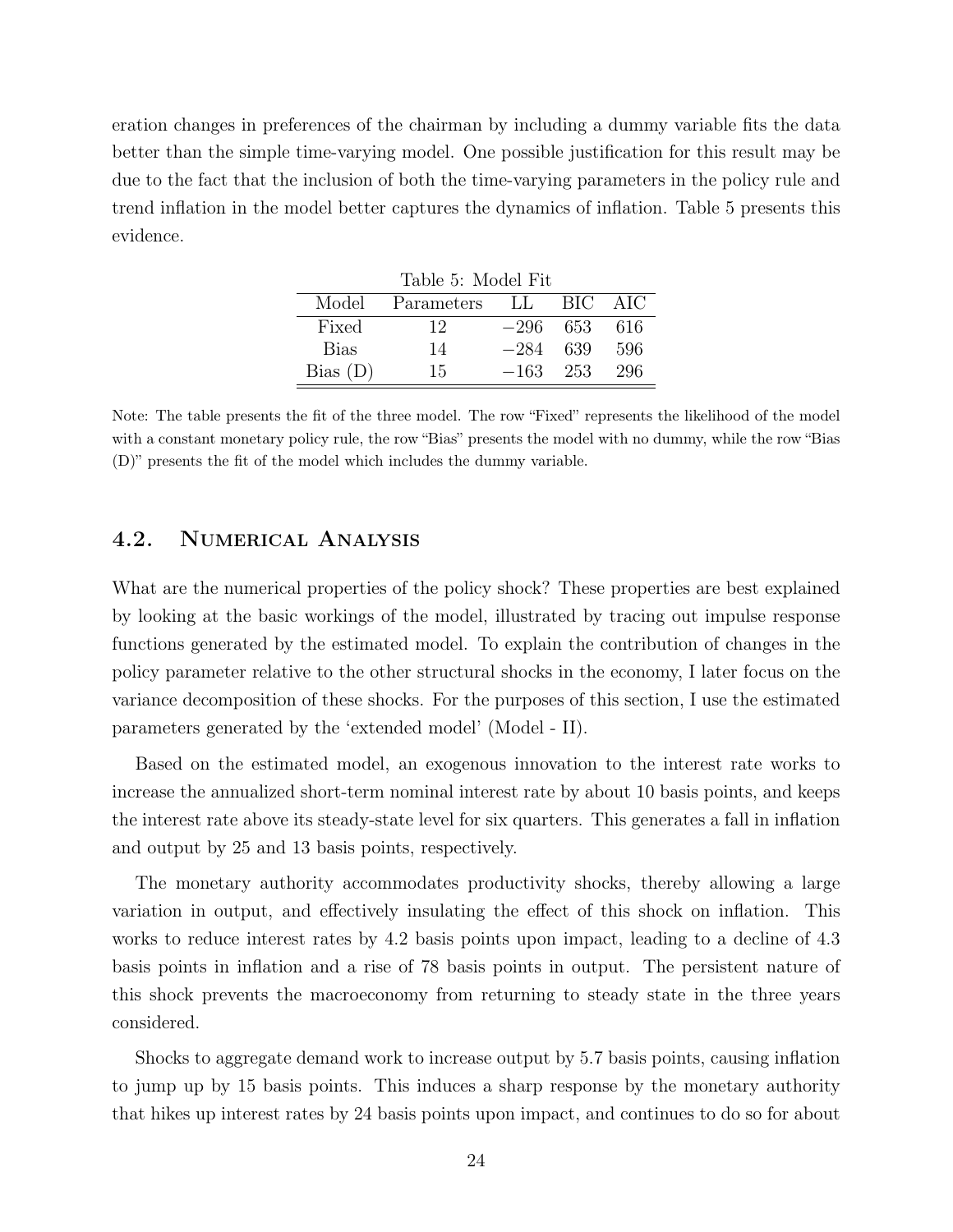five periods. Inflation peaks in the third period before gradually returning to steady state, while the fall in output is larger, and quicker, and returns to steady state in only two periods preceding the hike in interest rates.

Finally, a positive shock to policy parameter leads to a permanent 9.4-basis-point decline in nominal interest rates, a 15-basis-point decline in inflation, and a 2-basis-point decline in output. The mechanism is similar to that of an exogenous policy shock; shocks to the policy parameter generate changes in the interest rates, which generate fluctuations in inflation and output. In this particular case, a positive shock makes policy more anti-inflationary but since the effects of the shock are symmetric, the volatility of inflation will be quantitatively similar.

However, notice that because the persistence of this shock is sufficiently high, the nominal rate declines in response to a rise in the policy parameter. This is a result of the downward adjustment in the nominal rate induced by the decline in inflation. In that case, and despite the lower nominal rate, the policy shock still has a contractionary effect, though it is absorbed in this model by the extremely forward-looking Phillips curve. Interest rates continue to fall for about three periods before gradually returning to steady state. Inflation and output gradually return to steady state as the effect of this shock returns to steady state. Given the intuition outlined in Galí (2009) the quantitative similarities between the change in policy parameter and an exogenous shock to interest rates connect with the findings of Lakdawala (2016) and offer an alternative perspective on explaining the source of monetary policy shocks.

The baseline impulse responses are plotted in figure 2. Further details related to the role of the stochastic process governing policy are explored in section 6.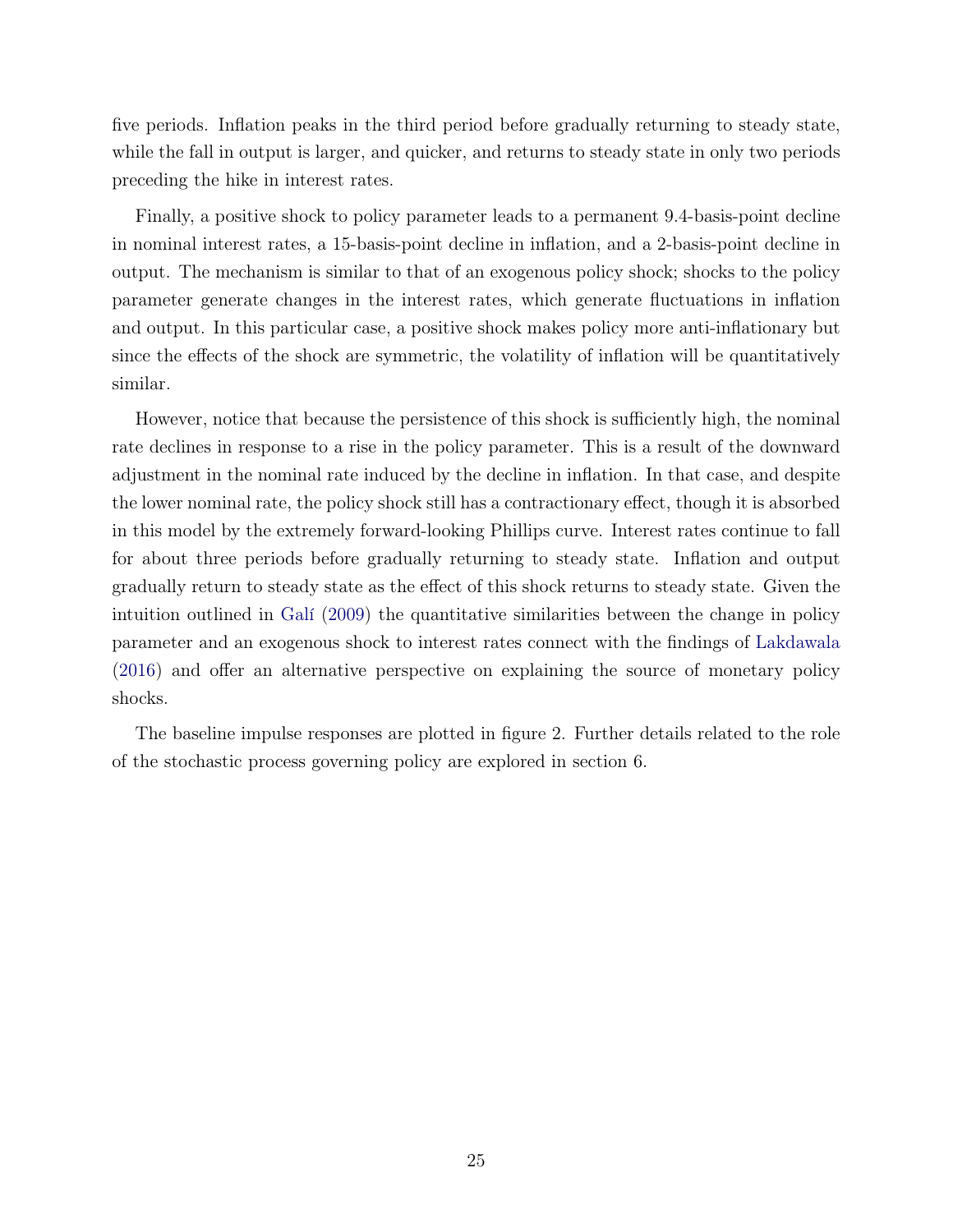

Figure 2: Impulse Response: Baseline Estimation

Note: This figure presents impulse response of each of the model's four shocks using the parameterization based on the baseline estimated model. The x-axis and y-axis present the quarterly time period and the percentage deviations from steady state, respectively.

The effects of these shocks are further elaborated by looking at the forecast variance decomposition over the short and long horizons, and are summarized in table 6. In both model variants, both aggregate demand and monetary policy shocks play a minor supporting role in driving short-run output fluctuations, with the dominant source of movements in output resulting from technology shocks.<sup>24</sup> Monetary policy shocks and changes in the policy parameter become more important in accounting for movements in the nominal interest rate. Consequently, aggregate demand and the policy parameter explain the low-frequency

 $^{24}$ In the Smets and Wouters (2007) model, other shocks, such as to government spending, consumption preference and investment shocks are the main drivers of output. These shocks are not separately included in this model. However, and similar to the findings of Ascari et al. (2011), shocks to government spending, or IS shocks, are estimated to be less volatile than productivity shocks and therefore do not contribute to the movements in output in this model.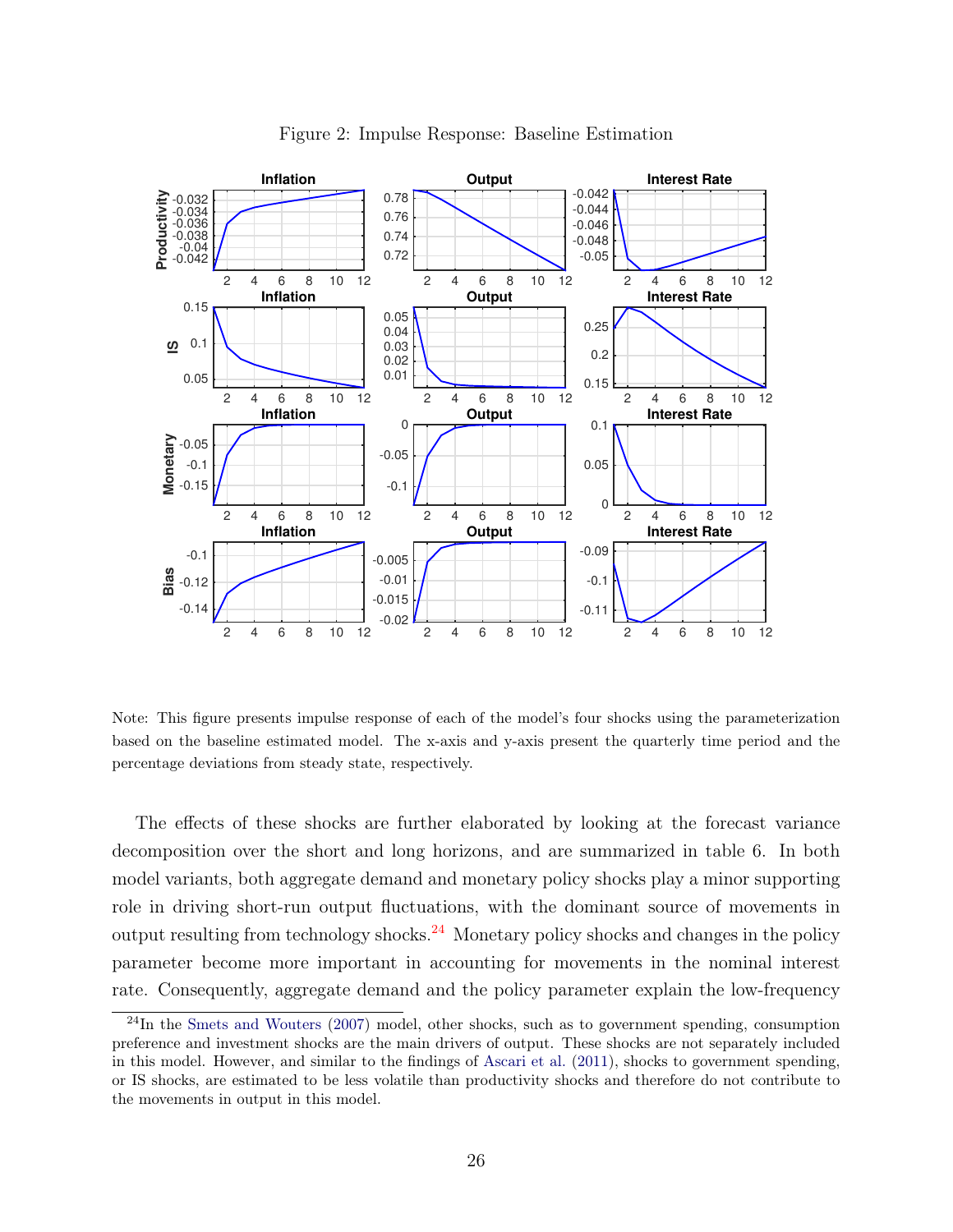movements in inflation; however, the contribution toward macroeconomic variability depends on the forecast horizons, as expected. Given the persistent nature of shocks to the policy parameter, it is not surprising that they represent the dominant source of fluctuations in inflation in the long run. Moreover, since the change in policy is implemented gradually and expectations have time to adjust, the output effects of the change in interest rates are much smaller.

| Interest Rate |       |       |       |             |          |       | Inflation |             | Output |      |      |      |  |
|---------------|-------|-------|-------|-------------|----------|-------|-----------|-------------|--------|------|------|------|--|
| Q             | Tech. | Mon.  | IS    | <b>Bias</b> | Tech.    | Mon.  | IS        | <b>Bias</b> | Tech.  | Mon. | IS   | Bias |  |
| 1             | 2.59  | 21.31 | 72.03 | 4.07        | 3.86     | 35.50 | 45.99     | 14.65       | 93.51  | 4.06 | 2.35 | 0.07 |  |
| 4             | 3.78  | 6.37  | 83.75 | 6.11        | 5.67     | 24.26 | 44.67     | 25.40       | 97.91  | 1.33 | 0.74 | 0.02 |  |
| 8             | 4.89  | 3.89  | 83.05 | 8.17        | $7.03\,$ | 18.41 | 40.25     | 34.31       | 98.88  | 0.71 | 0.40 | 0.01 |  |
| 20            | 7.66  | 2.76  | 75.62 | 13.95       | 8.85     | 12.32 | 30.00     | 48.83       | 99.45  | 0.35 | 0.20 | 0.01 |  |
| 40            | 10.12 | 2.39  | 66.76 | 20.73       | 9.44     | 9.05  | 22.26     | 59.25       | 99.63  | 0.23 | 0.13 | 0.00 |  |
| $\infty$      | 11 12 | 1.96  | 54.80 | 32.12       | 8.08     | 5.93  | 14.60     | 71.39       | 99.72  | 0.17 | 0.1  | 0.00 |  |

Table 6: Forecast Error Variance Decompositions

Note: The table decomposes the forecast error variance at each horizon into percentages due to each of the models four shocks.

#### 4.3. Volatility attributed to the Chairman Dummy

In this section, I extract the macroeconomic volatility generated by the policy parameter due to changes in chairman of the Federal Reserve. To be consistent with the intuition outlined in sections 3.2 - 3.3, which discuss how the "chairman effect" is extracted from the data, I focus on version-III of the estimated model for the remainder of this section.

In a simple linear specification, the contribution of a dummy variable is extracted by subtracting the coefficient on the dummy variable with the coefficient without the dummy variable. The same technique applies here as well. In the model, the volatility generated by the policy parameter is tabulated by simulating the model using  $\sigma_p^t$  (the total variation in the policy parameter) from table 4 in the first step. In the second step, I calculate the volatility in inflation implied by the model with the time-varying policy parameter, using the value corresponding to  $\sigma_p$  in table 4. This then gives estimates of the variance of the shock without the chairman channel. Finally, I calculate the difference in inflation volatility between these two parameterizations of the policy shock. This technique yields the additional volatility attributed to chairman of the central bank. $25$  Table 7 summarizes these results.

<sup>&</sup>lt;sup>25</sup>As argued earlier, the "chairman effect" is extracted using the following relationship  $\sigma_p^d = \sigma_p^t - \sigma_p$ .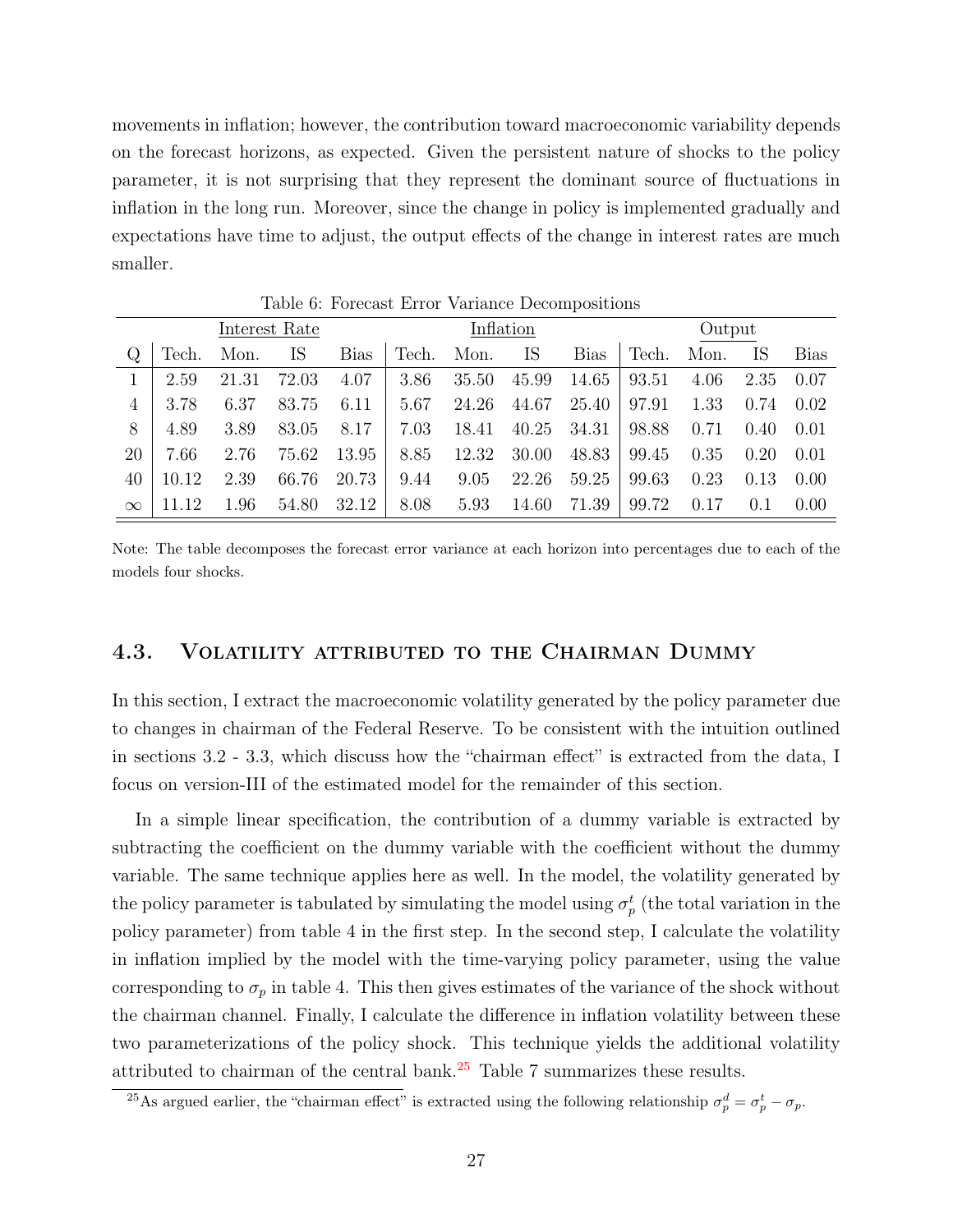| Interest Rate Inflation Output<br>Model | Table <i>1</i> . Additional macroeconomic volatility |  |  |  |  |  |  |  |  |  |  |
|-----------------------------------------|------------------------------------------------------|--|--|--|--|--|--|--|--|--|--|
|                                         |                                                      |  |  |  |  |  |  |  |  |  |  |
| 32.12<br>71.39<br><b>Bias</b>           | 0.00                                                 |  |  |  |  |  |  |  |  |  |  |
| Bias(D)<br>90.18<br>63.53               | 0.02                                                 |  |  |  |  |  |  |  |  |  |  |
| Difference<br>32.41<br>18.79            | 0.02                                                 |  |  |  |  |  |  |  |  |  |  |

Table 7: Additional Macroeconomic Volatility

Note: The table presents the additional volatility generated due to changes in the chairman. The row "Bias" presents the forecast variance decompositions by the model with no dummy  $(\sigma_p)$ , while the row "Bias (D)"  $(\sigma_p^t)$  presents the forecast variance decompositions including the dummy variable. The additional volatility is the calculation based on  $\sigma_p^d$  in model-III.

Focusing first on the model without the chairman dummy, changes in the policy parameter explain approximately 71.39 percent of the volatility in inflation, 32.12 percent of the volatility in the interest rate. Looking at the total volatility, including that generated by the chairman dummy, amounts to 90.18 percent of the volatility in inflation, 63.53 percent of the volatility in the interest rate, and 0.02 percent of the volatility in output. Therefore, the additional volatility generated by the shocks to the policy parameter due to changes in the chairman of the Federal Reserve explains approximately 18.79 percent of the volatility in inflation, 32.41 percent of the volatility in the interest rate and 0.02 percent of the volatility in output. In the context of my framework, the chairman effect is found to generate significant macroeconomic variability.

To study the counterfactual inflation volatility when chairman turnover rates are varied, I simulate the model in which the structural and policy parameters of the model are kept fixed and only the shock to the policy parameter is varied. Intuitively, this reflects higher or lower chairman turnover rate, thereby generating macroeconomic volatility for different levels of CBI. In the limiting case,  $\sigma_p^d$ , which captures the "chairman effect" from the following relationship  $\sigma_p^d = \sigma_p^t - \sigma_p$ , is restricted to zero.  $\sigma_p^d = 0.025$  corresponds to the counterfactual scenario where there is approximately 1 governor change in the data series,  $\sigma_p^d$  = 0.05 corresponds to the counterfactual scenario where there are approximately 2 governor changes. Finally,  $\sigma_p^d = 0.125$  captures approximately 6 changes in chairman. In each case the additional volatility is calculated using the same methodology as done to calculate the volatility presented in table 7.

Table 8 summarises the macroeconomic volatility under each of these counterfactual scenarios. The corresponding relationship suggests that higher frequency of changes in the policy parameter (implying frequent changes in the chairman) would result in additional inflation volatility, holding constant the structure of the model and the composition of shocks. The opposite statement also holds: lower frequency of changes in the policy parameter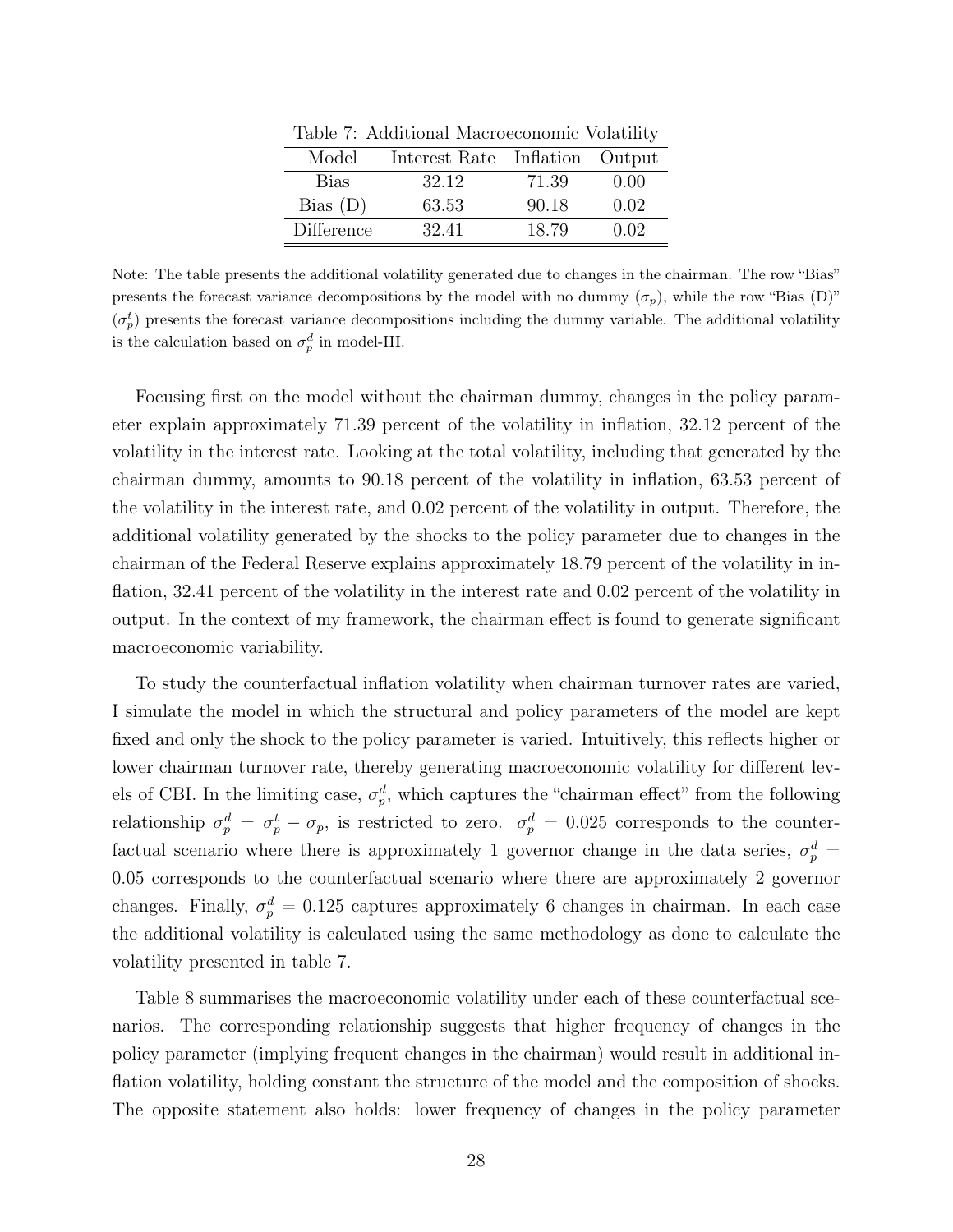| Table 8: Counterfactual Volatility $(\%)$ |                      |
|-------------------------------------------|----------------------|
| Parameter                                 | Inflation Volatility |
| Counterfactual $(\sigma_p^d = 0)$         |                      |
| Counterfactual $(\sigma_p^d = 0.025)$     | 8.82                 |
| Counterfactual ( $\sigma_p^d = 0.05$ )    | 14.3                 |
| Counterfactual ( $\sigma_p^d = 0.075$ )   | 17.85                |
| Benchmark ( $\sigma_p^d = 0.0874$ )       | 18.79                |
| Counterfactual $(\sigma_p^d = 0.1)$       | 20.26                |
| Counterfactual $(\sigma_n^d = 0.125)$     | 22.96                |

Note: The table presents the counterfactual volatility generated due to changes in the chairman. The model is simulated keeping fixed the parameters and the shock to the policy parameter is varied to reflect higher or lower chairman turnover rate, and thus taken to imply different levels of CBI.

(implying less frequent changes in the chairman) would result in lower inflation volatility, holding constant the structure of the model and the composition of shocks. The model therefore presents a plausible channel that reveals the effect of different levels of chairman changes on macroeconomic dynamics. Indeed, a higher replacement of governors generates higher volatility, assuming, rather strongly, that each change in leadership causes a change in the parameters. The next section relaxes this assumption and identifies the types of changes that lead to executive capture of the central bank.

### 5. Counterfactual Analysis

The next section extends the benchmark quarterly estimation procedure and confirms evidence of the chairman effect across countries. In 5.2, I further disaggregate among the type of chairman changes to identify the independence mechanism.

#### 5.1. Cross-Country Investigation

Do the results of the previous section carry over to other countries examined in the panel specification? That is, does the same theoretical model validate the existence of the chairman turnover channel across countries? And, does the model shed light on the relationship between the chairman turnover rate and the frequency of shifts in the policy parameters?

To answer these questions, I re-estimate the model for all countries in the data sample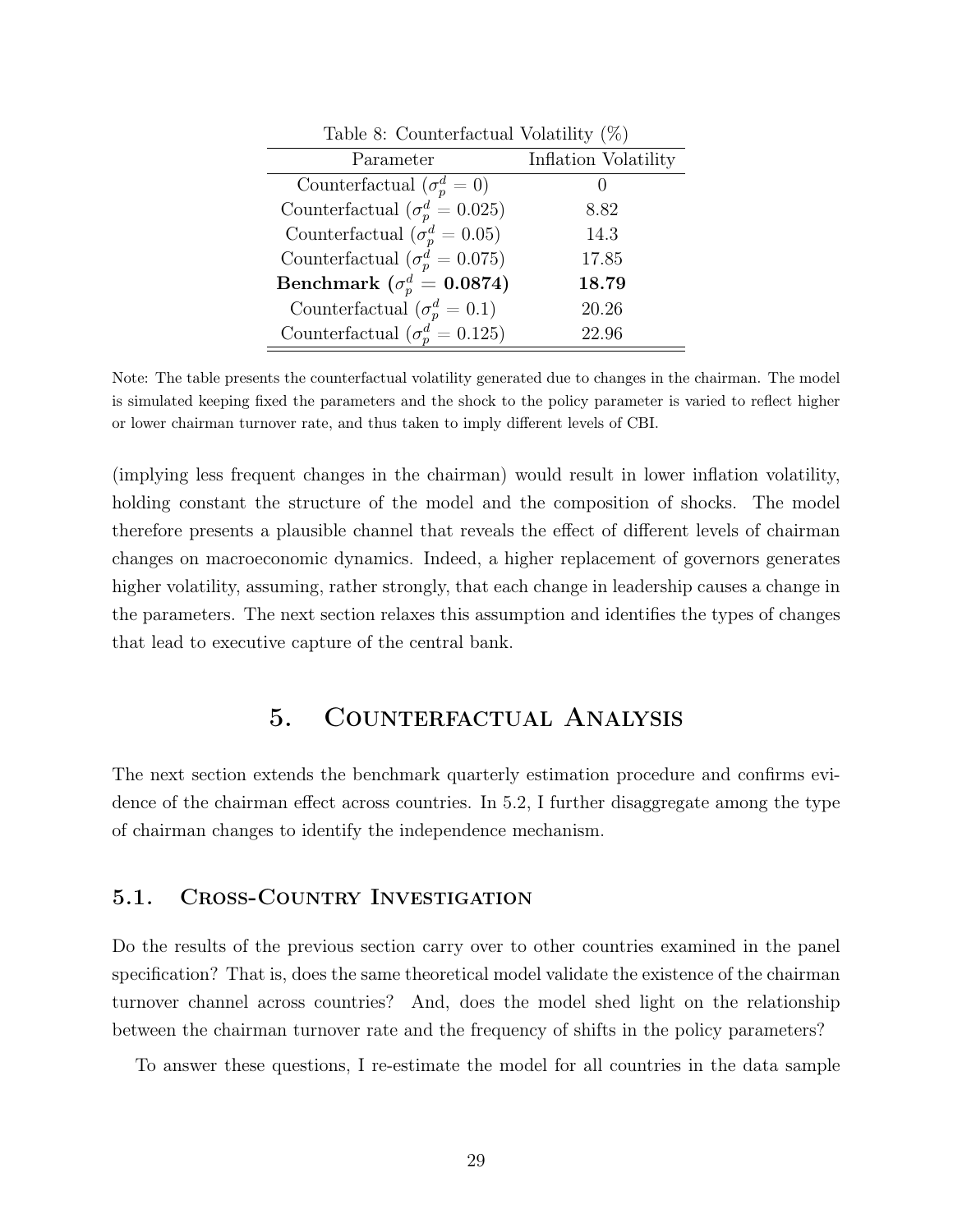described in section  $2^{26}$  To identify the chairman effect, I limit the estimation procedure to the version of the model with the monetary policy rule and the chairman dummy, i.e., model - III. Following the same methodology detailed in the previous section, I extract the chairman effect by comparing the difference in model-implied standard deviation of the policy shock with and without the dummy variable. This captures the shifts in the policy parameter generated by changes in the chairman of the individual central bank. The theoretical model can then be used to draw inferences about the magnitude of macroeconomic volatility generated by this shock.

The model is estimated using Bayesian estimation techniques using three quarterly countryspecific time series: log of gross rate of the GDP deflator/CPI, the log deviation of real GDP/production index with respect to its long run trend, and the key central bank policy rate. As before, I include a fourth series that contains information pertaining to the chairman dummy, and which consists of values zero and one, with one specified against the quarters corresponding to changes in the chairman of the country-specific central bank. Data on chairman appointment dates are constructed using the information available on the websites of the country-specific central bank. The baseline calibration of the model for the fixed parameters, such as for  $\beta$  and trend inflation  $\bar{\pi}$ , are also adjusted to correspond to country-specific values. To match the relationship between chairman TOR from the data and the model, I recalculate the TOR from the quarterly data used in the country-specific models' Bayesian estimation. Estimation of the parameters of the model using the quarterly data generates the estimated (model-implied) chairman effect.

Table 9 presents evidence to validate the existence of the chairman turnover channel across countries. The estimated frequency of shift in the policy parameters is significantly different from zero, and varies considerably across countries. Second, comparing the estimated chairman effect in advanced countries with developing countries suggests that on average, the frequency of change in the policy parameter is greater in countries with higher turnover rate. As an example, consider France, where the average turnover rate is 0.155, and the estimated chairman effect is 0.0731, and Uruguay, where the average turnover rate is 0.388, and the model-implied chairman effect is 0.2887. A similar pattern is observed across other countries in the data sample. Second, for both advanced and developing economies, the average number of times the policy parameter changes is roughly equal to the turnover rate. The framework is, by construction, unable to distinguish whether each change in governor resulted in a shift in the parameter, or whether a few governors were responsible for the entire estimated volatility in the policy parameter.

 $^{26}$ Data on the frequency of central bank TOR are consistent with the series described in section 2. Results from the estimation of the complete model for each country are shared in appendix A.6.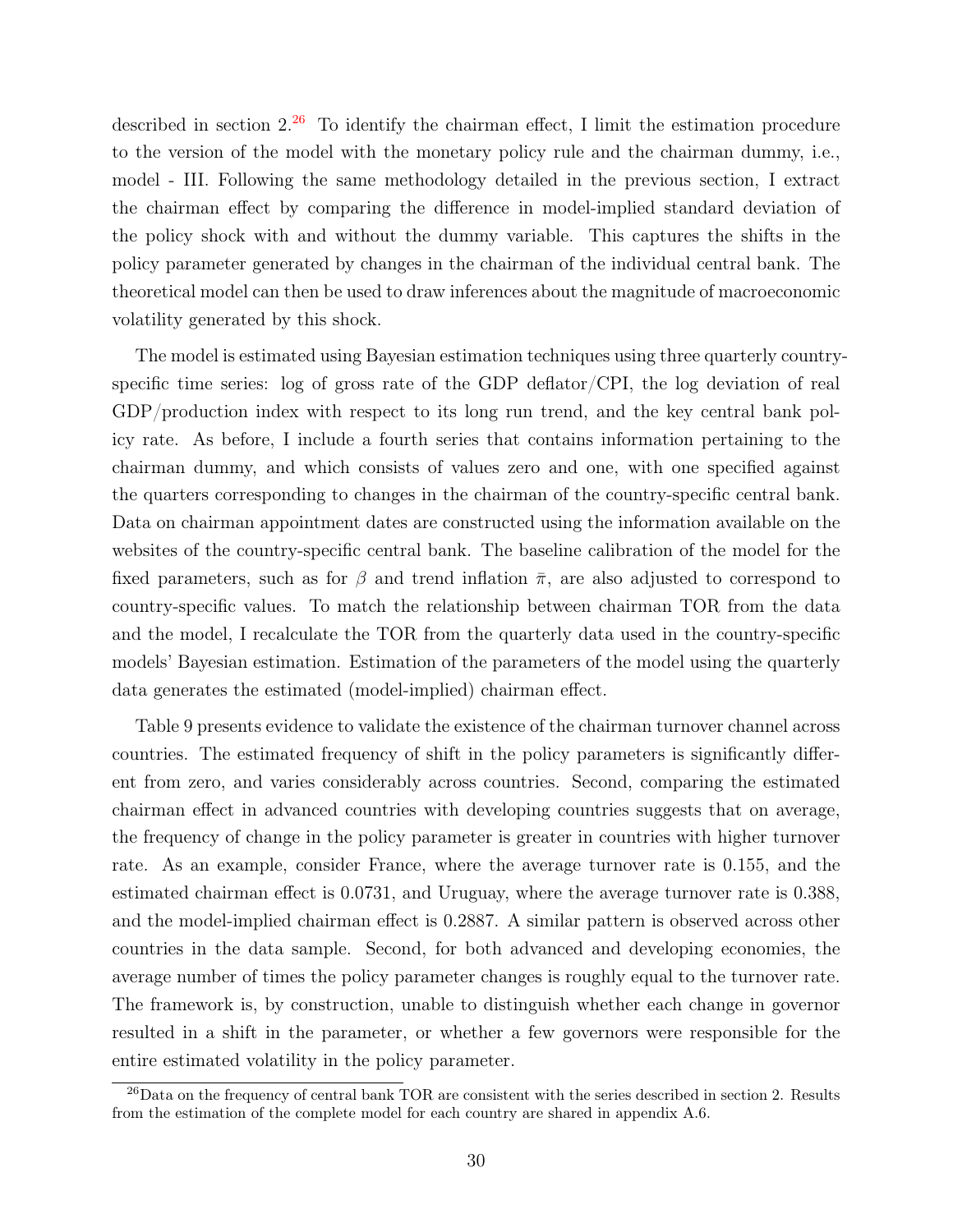| <b>Advanced Countries</b> |                  |                  |              |              | Developing Countries |                  |              |  |  |
|---------------------------|------------------|------------------|--------------|--------------|----------------------|------------------|--------------|--|--|
|                           | <b>Baseline</b>  | Estimated        | Estimated    |              | <b>Baseline</b>      | Estimated        | Estimated    |  |  |
|                           | turnover         | turnover         | Chairman     |              | turnover             | turnover         | Chairman     |  |  |
|                           | ratio of central | ratio of central | Effect       |              | ratio of central     | ratio of central | Effect       |  |  |
| Country                   | bank governor    | bank governor    | $\sigma_p^d$ | Country      | bank governor        | bank governor    | $\sigma_p^d$ |  |  |
| Australia                 | 0.143            | 0.148            | 0.1887       | Albania      | 0.333                | 0.181            | 0.2075       |  |  |
| Austria                   | 0.192            | 0.164            | 0.1998       | Argentina    | 0.800                | 0.421            | 0.298        |  |  |
| Belgium                   | 0.115            | 0.117            | 0.167        | Bulgaria     | 0.200                | 0.203            | 0.2195       |  |  |
| Canada                    | 0.114            | 0.094            | 0.0886       | Chile        | 0.429                | 0.181            | 0.2068       |  |  |
| Czech Republic            | 0.200            | 0.181            | 0.2099       | China        | 0.214                | 0.181            | 0.1771       |  |  |
| Denmark                   | 0.143            | 0.174            | 0.1845       | Hungary      | 0.188                | 0.216            | 0.229        |  |  |
| Finland                   | 0.115            | 0.149            | 0.1511       | India.       | 0.286                | 0.14             | 0.1845       |  |  |
| France                    | 0.192            | 0.155            | 0.0731       | Indonesia    | 0.143                | 0.258            | 0.246        |  |  |
| Germany                   | 0.115            | 0.242            | 0.2336       | Jamaica      | 0.286                | 0.000            | 0.000        |  |  |
| Greece                    | 0.276            | 0.151            | 0.187        | Lithuania    | 0.273                | 0.000            | 0.000        |  |  |
| Italy                     | 0.115            | 0.073            | 0.0758       | Malaysia     | 0.143                | 0.174            | 0.2032       |  |  |
| Japan                     | 0.200            | 0.211            | 0.182        | Mexico       | 0.114                | 0.064            | 0.1222       |  |  |
| Malta                     | 0.250            | 0.286            | 0.2638       | Pakistan     | 0.229                | 0.248            | 0.2428       |  |  |
| Netherlands               | 0.077            | 0.044            | 0.0969       | Philippines  | 0.171                | 0.137            | 0.1731       |  |  |
| New Zealand               | 0.143            | 0.128            | 0.1754       | Poland       | 0.313                | 0.151            | 0.1863       |  |  |
| Norway                    | 0.114            | 0.136            | 0.1791       | Romania      | 0.063                | 0.145            | 0.2353       |  |  |
| Slovak Republic           | 0.182            | 0.186            | 0.2107       | Russia       | 0.286                | 0.162            | 0.1968       |  |  |
| Spain                     | 0.172            | 0.151            | 0.195        | South Africa | 0.086                | 0.103            | 0.0634       |  |  |
| Sweden                    | 0.171            | 0.14             | 0.183        | Thailand     | 0.257                | 0.372            | 0.2973       |  |  |
| United Kingdom            | 0.114            | 0.092            | 0.0866       | Turkey       | 0.286                | 0.289            | 0.2657       |  |  |
| United States             | 0.114            | 0.14             | 0.0842       | Uruguay      | 0.371                | 0.388            | 0.2887       |  |  |
| Average                   | 0.155            | 0.151            | 0.1608       | Average      | 0.255                | 0.191            | 0.194        |  |  |

Table 9: Cross-Country Estimates of Chairman Effect

Note: The table summarizes the baseline central bank TOR described in section 2, the estimated TOR computed for the country-specific sample used in the quarterly estimation of the model, and the estimated chairman effect computed from the model. The two countries in bold did not experience any chairmanship changes during the period considered.

The results validate the existence of the chairman effect across countries, and highlight the relationship between chairman turnover rate and frequency of shifts in the policy parameter from the quarterly country specific data. The next section isolates the degree of central bank independence based on types of governor appointments, connecting it with shifts in the policy parameter.

# 5.2. Types of Governor Changes, Policy Shifts and Macroeconomic Instability

Next, I isolate the "independence effect" from the aggregate "chairman effect". I differentiate voluntary exits that are part of the naturally occurring process of the labor supply/attachment decisions of central bank governors from the involuntary departures associated with central bank governors who are perceived as challengers by the government. I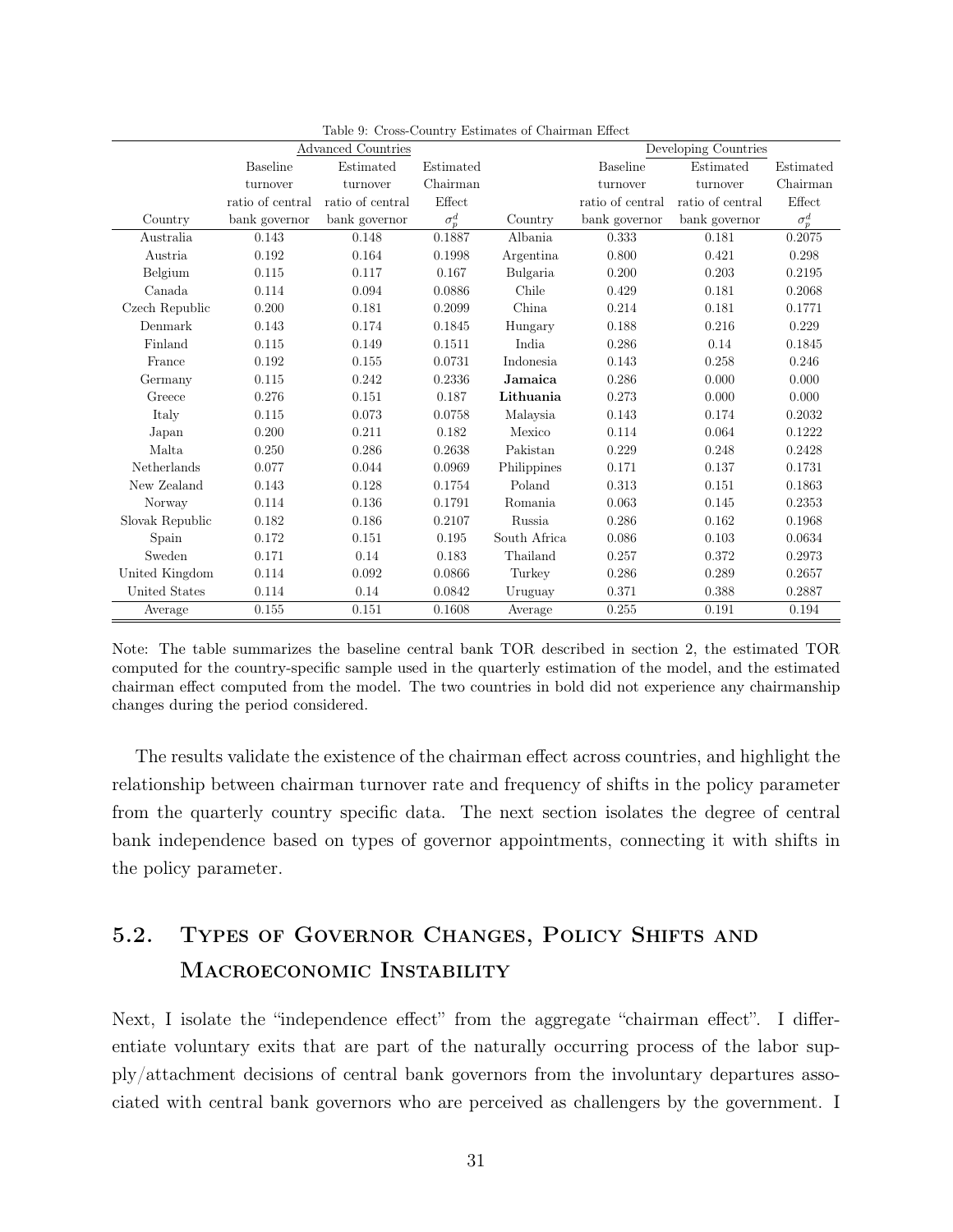also identify whether central bank governor replacements have strong ties with the government. In the model, a shift in the policy parameters due to this change represents a central bank that has been captured by the executive. A broad literature attempts to distinguish between types of govenors: Adolph (2013) shows that left- and right-wing governments tend to appoint central bankers with different monetary preferences. Fernández-Albertos (2015) surveying 24 central banks find that even the most independent central bank does not operate in a political vacuum. Ehrmann and Fratzscher (2011) uses data on the partisan back-ground of 195 central bank governors in 30 European countries between 1945 and 2012 to test whether partisan congruence between governors and the executive (the government or the president) is associated with a higher probability of governor turnover. The author finds that partisan ties to the government strongly increase a governor's odds of survival vis-à-vis nonpartisan and opposition-affiliated individuals. The classification of the type of chairman in the current paper builds on work by Vuletin and Zhu (2011).

For each of the 42 countries, I discern whether or not each central bank governor was replaced prematurely, that is, before the expiration of his/her official first term in office. Premature changes are more likely to be associated with involuntary departures of central bank governors perceived as challengers by the government. For this purpose, I combine changes in central bank governor data with the length of the legal term of office of central bank governor, which is available on the central bank websites. Second, I capture whether or not each central bank governor's replacement was directly employed by any ministry or top government agency that relates to the economy, commerce, trade, or industry in the executive branch within the previous one-year frame, as also done in Vuletin and Zhu  $(2011).^{27}$  Arguably, hiring someone as a central bank governor who is, at the time of the hiring, the highest official in any of these ministries or government agencies represents the clearest case of central bank "capture." Excluding these changes from the aggregate turnover series represents those governors who represent executive branch capture of the central bank (or "premature" and "ally" type governors). The data on the type of chairman are, obviously, a subset of the total changes in the governor of the central bank of each country.

I re-estimate the model for the 42 countries including a fourth series that contains information pertaining to the "type of chairman dummy" which summarizes the "independence effect." Further categorizing the changes in chairman into regular changes versus those that signal the executive branch capture of the central bank reveals the frequency of changes in

<sup>&</sup>lt;sup>27</sup>The use of a one-year time frame restriction allows the most obvious cases of dependency to come to light. If, for example, the central bank governor's replacement happened to have been the minister of finance 10 years before becoming a central banker, it would not necessarily have been clear that this replacement would have involved the capture of the central bank in hands of the executive branch.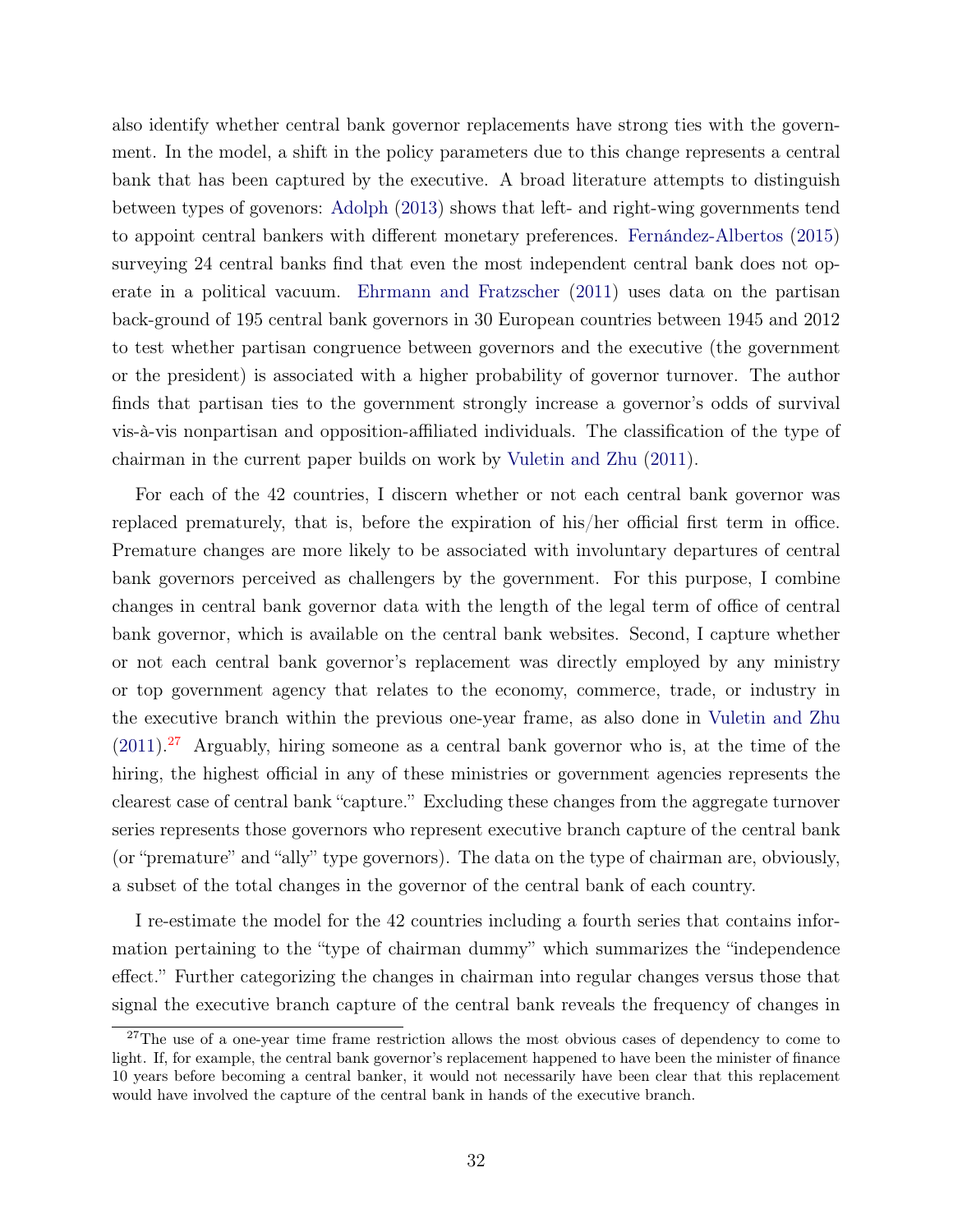the policy parameter when the government appoints a subservient central bank governor to exploit the inflation-output trade-off. The theoretical model, in particular the results from table 8, can then be used to draw inferences about the magnitude of macroeconomic volatility generated by this shock.

Table 10 summarizes three results. The first and second columns in front of the "country" variable present the estimated TOR rate based on the quarterly data set, and the chairman effect, respectively. The third column presents the key mechanism; it outlines estimates of the chairman effect once non-premature and non-ally changes are excluded from the data on governor changes. The results confirm evidence of the independence channel: once regular and non-ally changes are excluded, there is still reasonable evidence of shifts in the policy parameters.

|                 |                  |                           | Table IU: Cross-Country Estimates of Chairman Effect |              |                  |                      |               |
|-----------------|------------------|---------------------------|------------------------------------------------------|--------------|------------------|----------------------|---------------|
|                 |                  | <b>Advanced Countries</b> |                                                      |              |                  | Developing Countries |               |
|                 | Estimated        | Estimated                 | Excluding                                            |              | Estimated        | Estimated            | Excluding     |
|                 | turnover         | Chairman                  | Non-Premature                                        |              | turnover         | Chairman             | Non-Premature |
|                 | ratio of central | Effect                    | and Non-Ally                                         |              | ratio of central | Effect               | and Non-Ally  |
| Country         | bank governor    | $\sigma_p^d$              | Changes                                              | Country      | bank governor    | $\sigma_p^d$         | Changes       |
| Australia       | 0.148            | 0.1887                    | 0.0000                                               | Albania      | 0.181            | 0.2075               | 0.0000        |
| Austria         | 0.164            | 0.1998                    | 0.1828                                               | Argentina    | 0.421            | 0.298                | 0.298         |
| Belgium         | 0.117            | 0.167                     | 0.1295                                               | Bulgaria     | 0.203            | 0.2195               | 0.1098        |
| Canada          | 0.094            | 0.0886                    | 0.0068                                               | Chile        | 0.181            | 0.2068               | 0.0000        |
| Czech Republic  | 0.181            | 0.2099                    | 0.2099                                               | China        | 0.181            | 0.1771               | 0.1157        |
| Denmark         | 0.174            | 0.1845                    | 0.1121                                               | Hungary      | 0.216            | 0.229                | 0.1974        |
| Finland         | 0.149            | 0.1511                    | 0.0266                                               | India        | 0.14             | 0.1845               | 0.1845        |
| France          | 0.155            | 0.0731                    | 0.0000                                               | Indonesia    | 0.258            | 0.246                | 0.1762        |
| Germany         | 0.242            | 0.2336                    | 0.2079                                               | Jamaica      | 0.000            | 0.000                | 0.0000        |
| Greece          | 0.151            | 0.187                     | 0.187                                                | Lithuania    | 0.000            | 0.000                | 0.0000        |
| Italy           | 0.073            | 0.0758                    | 0.0311                                               | Malaysia     | 0.174            | 0.2032               | 0.1425        |
| Japan           | 0.211            | 0.182                     | 0.0218                                               | Mexico       | 0.064            | 0.1222               | 0.1222        |
| Malta.          | 0.286            | 0.2638                    | 0.0141                                               | Pakistan     | 0.248            | 0.2428               | 0.2158        |
| Netherlands     | 0.044            | 0.0969                    | 0.0000                                               | Philippines  | 0.137            | 0.1731               | 0.1276        |
| New Zealand     | 0.128            | 0.1754                    | 0.0000                                               | Poland       | 0.151            | 0.1863               | 0.1863        |
| Norway          | 0.136            | 0.1791                    | 0.0878                                               | Romania      | 0.145            | 0.2353               | 0.184         |
| Slovak Republic | 0.186            | 0.2107                    | 0.0000                                               | Russia       | 0.162            | 0.1968               | 0.2284        |
| Spain           | 0.151            | 0.195                     | 0.0000                                               | South Africa | 0.103            | 0.0634               | 0.0000        |
| Sweden          | 0.14             | 0.183                     | 0.1265                                               | Thailand     | 0.372            | 0.2973               | 0.2564        |
| United Kingdom  | 0.092            | 0.0866                    | 0.0000                                               | Turkey       | 0.289            | 0.2657               | 0.0000        |
| United States   | 0.14             | 0.0842                    | 0.0000                                               | Uruguay      | 0.388            | 0.2887               | 0.2324        |
| Average         | 0.151            | 0.1608                    | 0.063                                                | Average      | 0.191            | 0.1948               | 0.1322        |

Table 10: Cross-Country Estimates of Chairman Effect

Note: The table summarizes the baseline central bank TOR described in section 2, the estimated TOR computed for the country-specific sample used in the quarterly estimation of the model, and the estimated chairman effect computed from the model. The countries in bold did not experience any "Excluding Non Premature and Non Ally" type changes in chairmanship for the period considered.

Reasonable heterogeneity exists across countries. The average frequency of changes in policy parameters once a governor exits prematurely or is appointed by an ally of the gov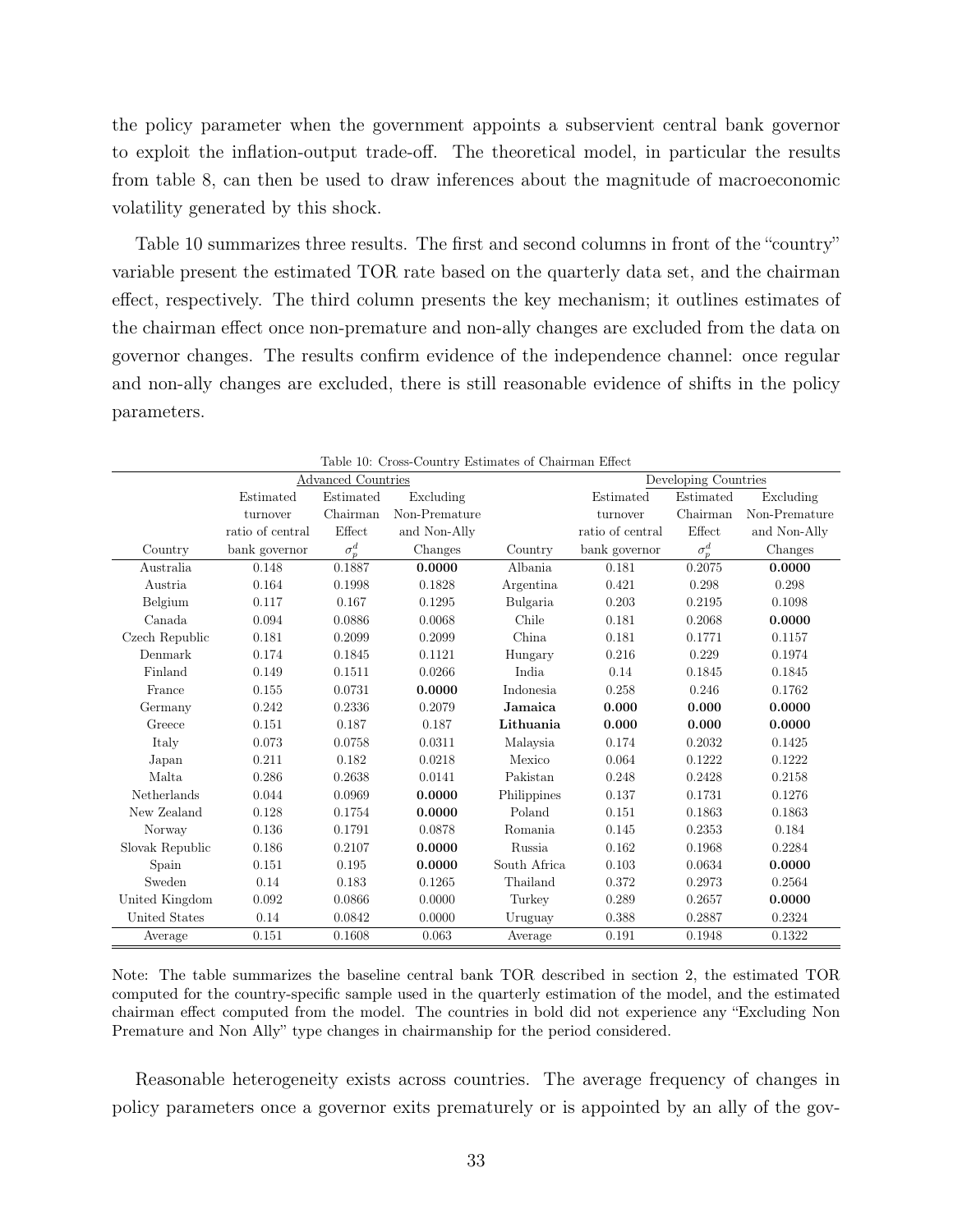ernment is higher in developing countries (68 percent) as compared to advanced economies (39 percent). As expected, in certain advanced economies, such as the United Kingdom, the United States, Austria and the Netherlands, there is no evidence of this effect. Moving to developing countries, there is sufficient evidence of premature exists and replacement of governors from the executive branch of the government, resulting in more frequent changes in the policy parameter. The results from table 10 also suggest that this mechanism is more prevalent in Argentina, as each change in leadership is estimated to have resulted in a change in the policy parameter. For other developing countries, such as Bulgaria or Malaysia, only half of changes in leadership corresponded to an exploitation of the inflation-output trade-off.

These results provide evidence of a channel through which the independence of a central bank is compromised due to a change in the policy parameter to exploit the inflation-output trade-off. Connecting the results of table 10 with the theoretical framework in particular, the counterfactual volatility generated in table 8, this mechanism is a significant source of inflation volatility. In fact, 25 percent of the inflation volatility in developing countries is due to this mechanism, which is estimated based on the average change in the policy parameter (setting  $\sigma_p^d = 0.1322$ ) versus only about 15 percent of the volatility in inflation in developed economies (setting  $\sigma_p^d = 0.063$ ). For individual countries, such as Argentina, Uruguay and Thailand, the additional volatility from this mechanism may be as high as 40 percent of the total inflation volatility. For other countries, such as the United States, and the United Kingdom, even though there is strong evidence of a "chairman effect," the "independence effect" goes not play any role in generating macroeconomic volatility.<sup>28</sup> The results suggest that the channel through which the government appoints a subservient central bank governor to exploit the inflation-output trade-off results in a shift in the policy parameters, generating macroeconomic volatility.

I perform a robustness check to verify these results. I estimate the relationship between the model-implied chairman effect and the estimation consistent turnover rate compared to the baseline TOR used in the panel estimation. This relationship illustrates the frequency of change in the policy parameter due to changes in the chairmanship; a one-to-one relationship between the estimated turnover rate and the model-implied chairman would imply that each change in the chairman corresponded to a shift in the policy parameter.

Table 11 compares the relationship between the model-implied chairman effect with TOR from the actual data. The results reveal a positive relationship between the frequency of

<sup>&</sup>lt;sup>28</sup>As pointed out in the NYT quote in the beginning of this paper, the situation may change given the current Trump-Yellen dynamic. Conditional on President Trump appointing a Chairman more inclined to growth in the future, the model will permit me to identify whether a shift in policy parameters did indeed take place.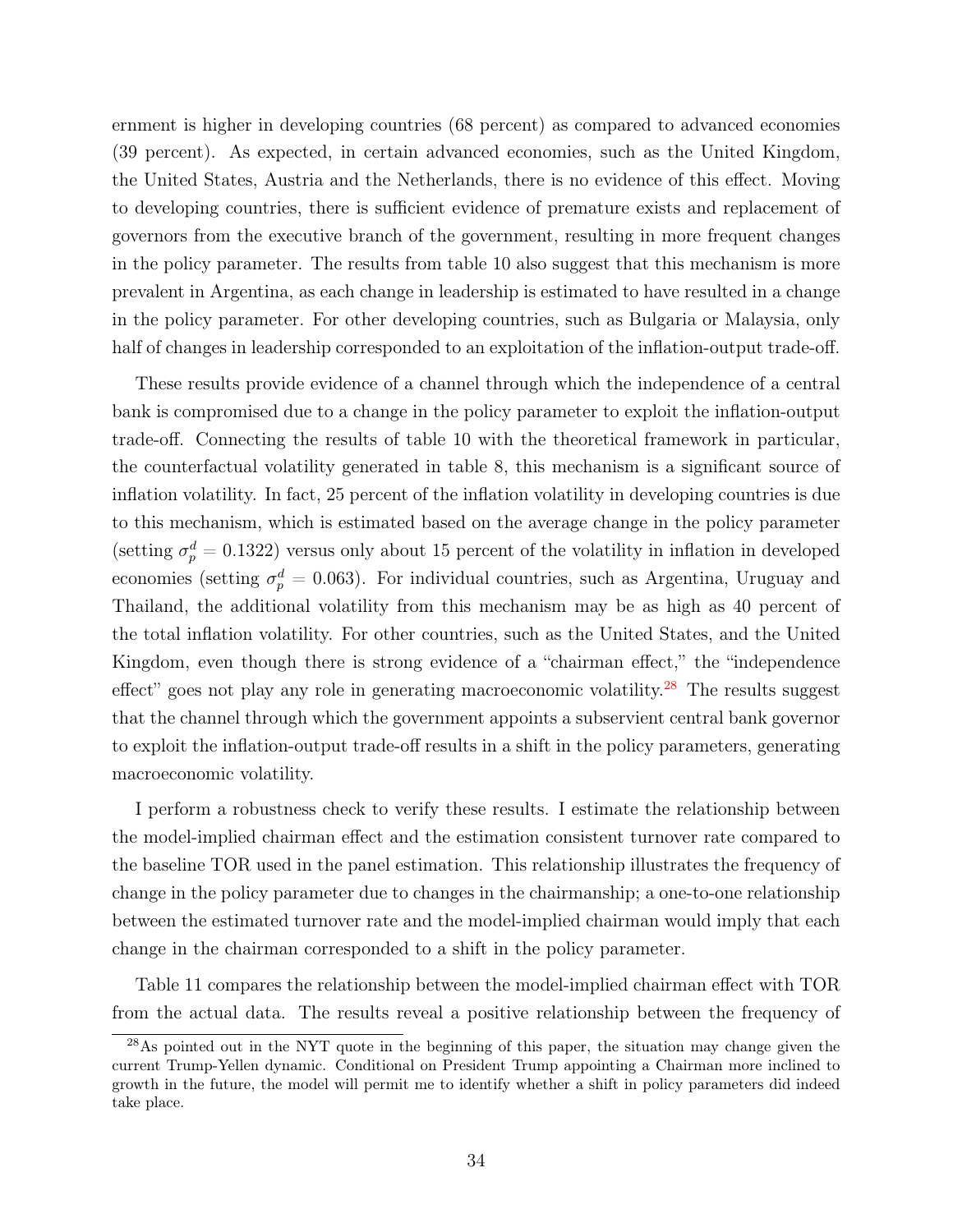change in policy objectives and chairman turnover rate. However, this relationship is stronger when the model-consistent chairman turnover rate is used. This is expected since the estimated TOR is captured from the data used in the model's estimation procedure. Consistent with the estimates presented in tables 9 and 10, the results suggest that of the total changes in chairmanships, more than half the changes in the central bank leadership generated a shift in the policy parameter

|             |                             | Table 11: Model-implied vs. data-implied TOR |
|-------------|-----------------------------|----------------------------------------------|
|             | All                         | All                                          |
|             | countries                   | countries                                    |
| <b>TOR</b>  | $0.275***$                  |                                              |
| (baseline)  | [0.064]                     |                                              |
| <b>TOR</b>  |                             | $0.6346***$                                  |
| (estimated) |                             | [0.601]                                      |
| R-squared   | 0.32                        | 0.73                                         |
|             | ***p<0.01, **p<0.05, *p<0.1 |                                              |

Note: The dependent variable is the model-implied chairman turnover rate. Constant coefficients are not reported. Standard errors are computed using robust standard errors.

The hypothesis, that the government can create surprise variability in inflation by changing the weight on policy objectives through the appointment of a new chairman, is found to be robust when examined across countries. Furthermore, empirical analysis of a large set of countries suggests that the type of chairman change is positively related to the frequency of shifts in the policy parameter. Indeed, by using information regarding premature exits and whether the replacement is an ally of the government, I am able to explicitly identify "executive capture" of the central bank. Estimating this model using quarterly data on 42 advanced and developing economies explains approximately 25 percent of the total volatility in inflation in developing economies, and 15 percent of the total volatility in inflation in advanced economies. In this sense, the findings extend the policy literature (Eijffinger and Hoeberichts (2008), Bernanke (2010), Adolph (2013), Taylor (2013), Levieuge and Lucotte (2014)) by suggesting that the nature of appointment of central bank chairmen may need to be further investigated. Klomp and de Haan (2010) reach similar conclusions.

## 6. Analytical Investigation

Explicitly modelling policy as varying over time enables me to explore questions related to the role of the stochastic process governing the policy parameter. This added sophistication outlines a deeper mechanism at work, highlighting important features of the model. I focus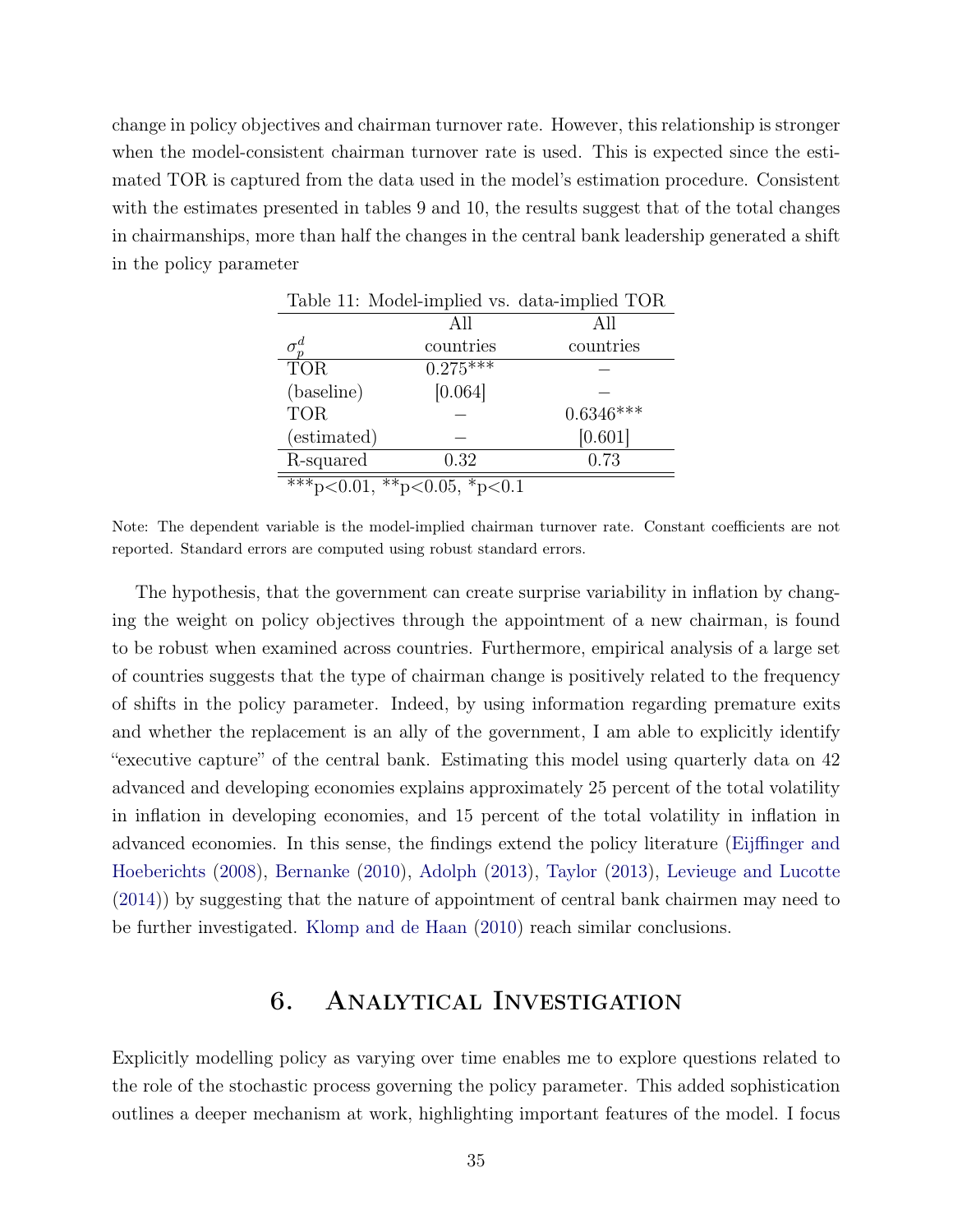on investigating the propagation mechanism of a shocks to the policy parameter, I derive analytical expressions for the impact on inflation, output and interest rates. $29$  The results of the analytical analysis below are presented in figure 3. Similar to Galí (2009), I use the method of undetermined coefficients to calculate the response of interest rates, inflation and output to a change in the policy parameter:

$$
i_t = \Lambda_3 \Phi_\pi \bar{\pi}^{ss} \phi_{\pi,t} \tag{8}
$$

$$
\pi_t = -\frac{\Lambda_2}{\Lambda_2(\Phi_\pi - \rho_p) - \Lambda_1 \sigma(\rho_p - 1)} \Phi_\pi \bar{\pi}^{ss} \phi_{\pi,t}
$$
\n(9)

$$
y_t = -\frac{\Lambda_1}{\Lambda_2(\Phi_\pi - \rho_p) - \Lambda_1 \sigma(\rho_p - 1)} \Phi_\pi \bar{\pi}^{ss} \phi_{\pi,t}
$$
(10)

Here  $\Lambda_1 = (1 - \theta \beta \bar{\pi}^{(1-\chi)(\epsilon-1)} \rho_p)((\rho_p - \theta \bar{\pi}^{(1-\chi)(\epsilon)})(1 - (\beta \bar{\pi}^{1-\chi} + \eta(\epsilon-1))\rho_p) - \lambda \varphi \rho_p \xi)$  $\eta \rho_p^2 \theta \beta \bar{\pi}^{(1-\chi)(\epsilon-1)}(\epsilon-1) (\rho_p - \theta \bar{\pi}^{(1-\chi)(\epsilon)}), \Lambda_2 = (\rho_p - \theta \bar{\pi}^{(1-\chi)(\epsilon)})(\kappa(1-\theta \beta \bar{\pi}^{(1-\chi)(\epsilon-1)}\rho_p) + \eta \rho_p (1-\theta \bar{\pi}^{(1-\chi)(\epsilon)})$  $\sigma(1-\theta)\bar{\pi}^{(1-\chi)(\epsilon-1)}$ ) and  $\Lambda_3=1+\frac{\Lambda_2\Phi_\pi}{\Lambda_2(\Phi_\pi-\rho_p)-\Lambda_1\sigma(\rho_p-1)}$ .

Based on the solutions outlined in equations  $(8) - (10)$ , I can infer important results pertaining to the propagation mechanism of the policy shock. The following analysis is also highlighted in figure 3 and 4.

Larger Shock to Policy parameters A larger change in policy generates a larger movement in interest rates and, therefore, larger changes in inflation and output. Notice that in the baseline case, interest rates move by 7-basis points to a 14-basis-point shock to the inflation bias, compared to the10-basis-point movement to a 20-basis point-shock, and 25 basis-point movement to a 50-basis-point shock.

Steady State Inflation The analytical expressions suggest that the effect of changes in the policy parameter on the interest rate, inflation and output is positively related to steady state inflation. Since steady state inflation is multiplied with the policy shock, higher gross steady state inflation leads to a larger change in the interest rate, resulting in a more volatile path for inflation.<sup>30</sup> Therefore, if the monetary authority switches its preferences on inflation from a region where trend inflation is high, it will generate a larger impact on inflation volatility, as compared to the effects of this shock when steady state inflation is

<sup>&</sup>lt;sup>29</sup>To illustrate the effect of changes in policy, I set  $\Phi_y$  and  $\Phi_i$  to zero in order to obtain these expressions. The main results are robust to including these parameters. For the rest of this section, I calibrate the model based on the estimation of the full model.

 $30$ This relationship is also verified by taking the first derivatives of the expression with respect to steady state inflation,  $\frac{d\pi_t}{d\bar{\pi}^{ss}}$ .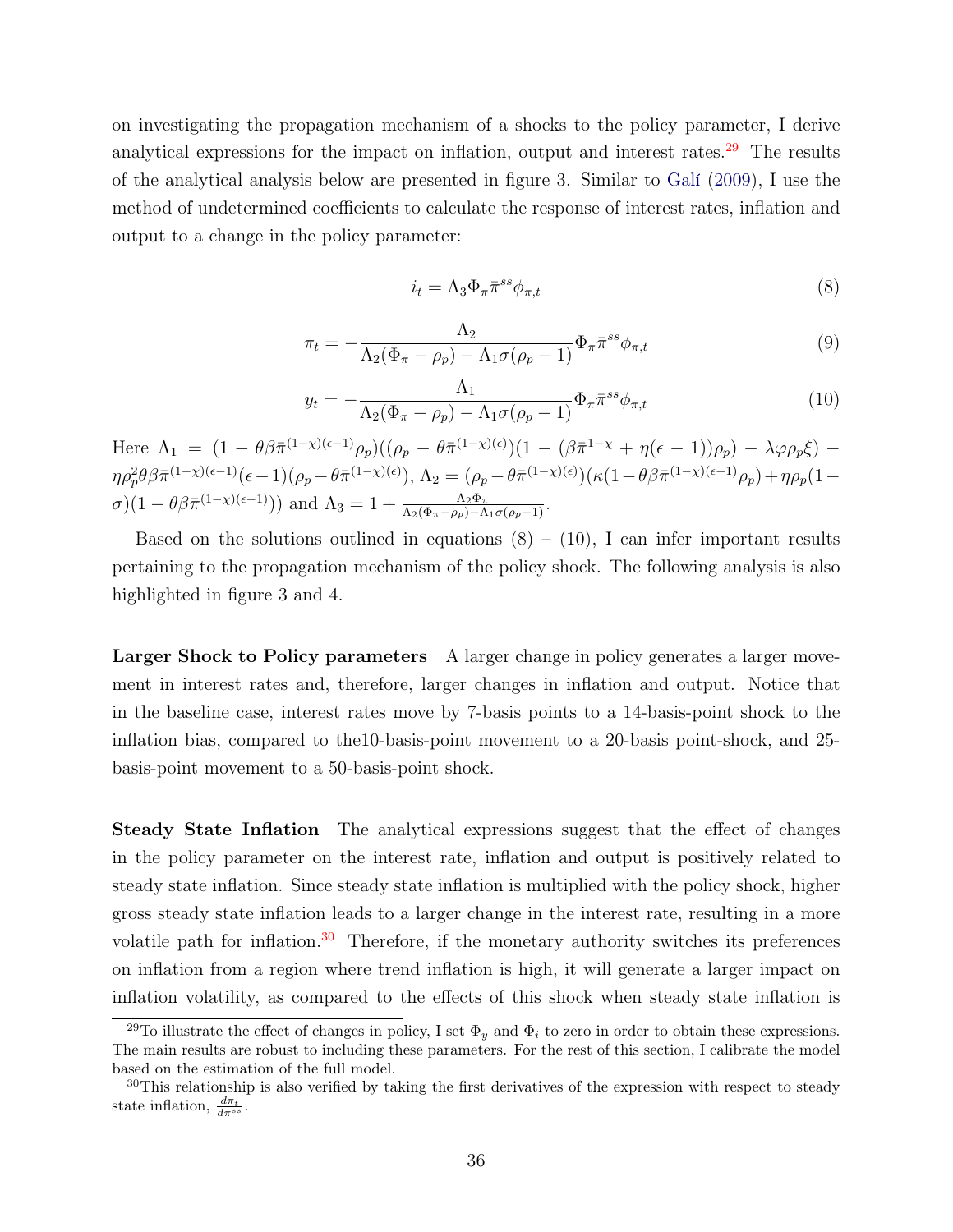relatively lower. Moreover, setting steady state (gross) inflation to one implies that  $\bar{\pi}^{ss}$  is zero. Under this parameterization, the impact of a shock in the policy parameter will tend to zero, and a change in this parameter would have no effect on the macro dynamics of the economy. This result implies that nonzero trend inflation serves as a crucial propagating mechanism in this model.

Weight on Inflation Analogous to the case with high trend inflation,  $\Phi_{\pi}$  is multiplied with this shock, and is therefore increasing in the magnitude of the change in interest rates. This implies that when the mean response to inflation is large, a change in policy has a greater impact on the volatility of output, inflation and interest rates, as compared to a case when the mean response is lower.<sup>31</sup> This mechanism can be extended to study a central bank that adjusts interest rates gradually. In that case, the aggregate response to inflation will be multiplied with the coefficient on the lagged interest rate, and will therefore decrease the effect of the shock to the policy parameter.

Role of Persistence Varying the degree of persistence in the shock to the policy parameter reveal several interesting and novel insights. First, notice that as the persistence of the shock rises, interest rates rise by less, output falls by less, and inflation falls by significantly more. If the persistence of the policy parameter is sufficiently high, the nominal rate will decline in response to a rise in  $\phi_{\pi,t}$ . This is a result of the downward adjustment in the nominal rate induced by the decline in inflation. In that case, and despite the lower nominal rate, the policy shock still has a contractionary effect, though this shock is absorbed in this model by the extremely forward-looking Phillips curve. Numerical analysis suggest that the response to interest rates switches when  $\rho_p$  is between 0.60 - 0.70. In the baseline case, interest rates fall by 9 basis points, when  $\rho_p$  is set to 0.93. In comparison, interest rates fall by 8 basis points when  $\rho_p$  is set to 0.5, and rise by 0.4 basis points when  $\rho_p$  is set to 0.25.

<sup>&</sup>lt;sup>31</sup>This relationship is also verified by taking the first derivatives of the expression with respect to the average response of the central bank to inflation,  $\frac{d\pi_t}{d\Phi_{\pi}}$ .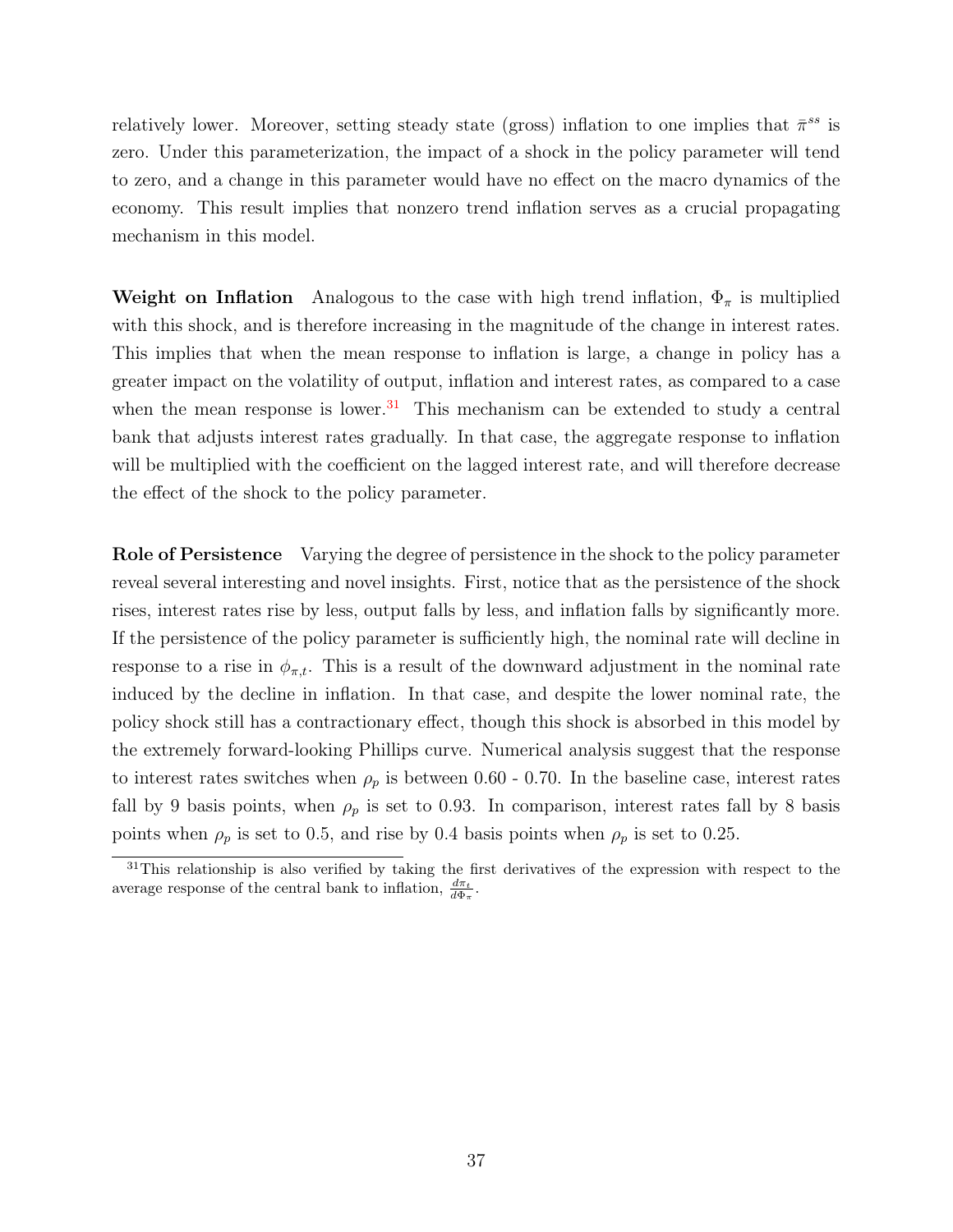

Figure 3: Analytical Investigation: Policy Parameter

Note: This figure presents impulse responses of inflation and output to the policy parameters when the volatility of the shock is varied (panel 1), trend inflation is varied (panel 2), the average response to inflation is varied (panel 3), and when the persistence is varied (panel 4). The x-axis presents the quarterly time period and the y-axis presents percentage deviations from the steady state.

Comparison with a Time Varying Inflation Target Last, I compare the effect of a shock to the policy parameter with a time-varying inflation target. I compare the baseline policy rule with the following:

$$
i_t = \Phi_i i_{t-1} + (1 - \Phi_i) [\Phi_\pi(\pi_t - \pi_t^T) + \Phi_y y_t] + v_t
$$
\n(11)

The inflation target is allowed to follow an  $AR(1)$  process centred around steady state inflation,  $\bar{\pi}$ , and is calibrated with the values presented in Ireland (2005). Figure 4 plots the impact of these two shocks on output, interest rates and inflation.

First, looking at the baseline effects, a positive shock to the inflation target acts similarly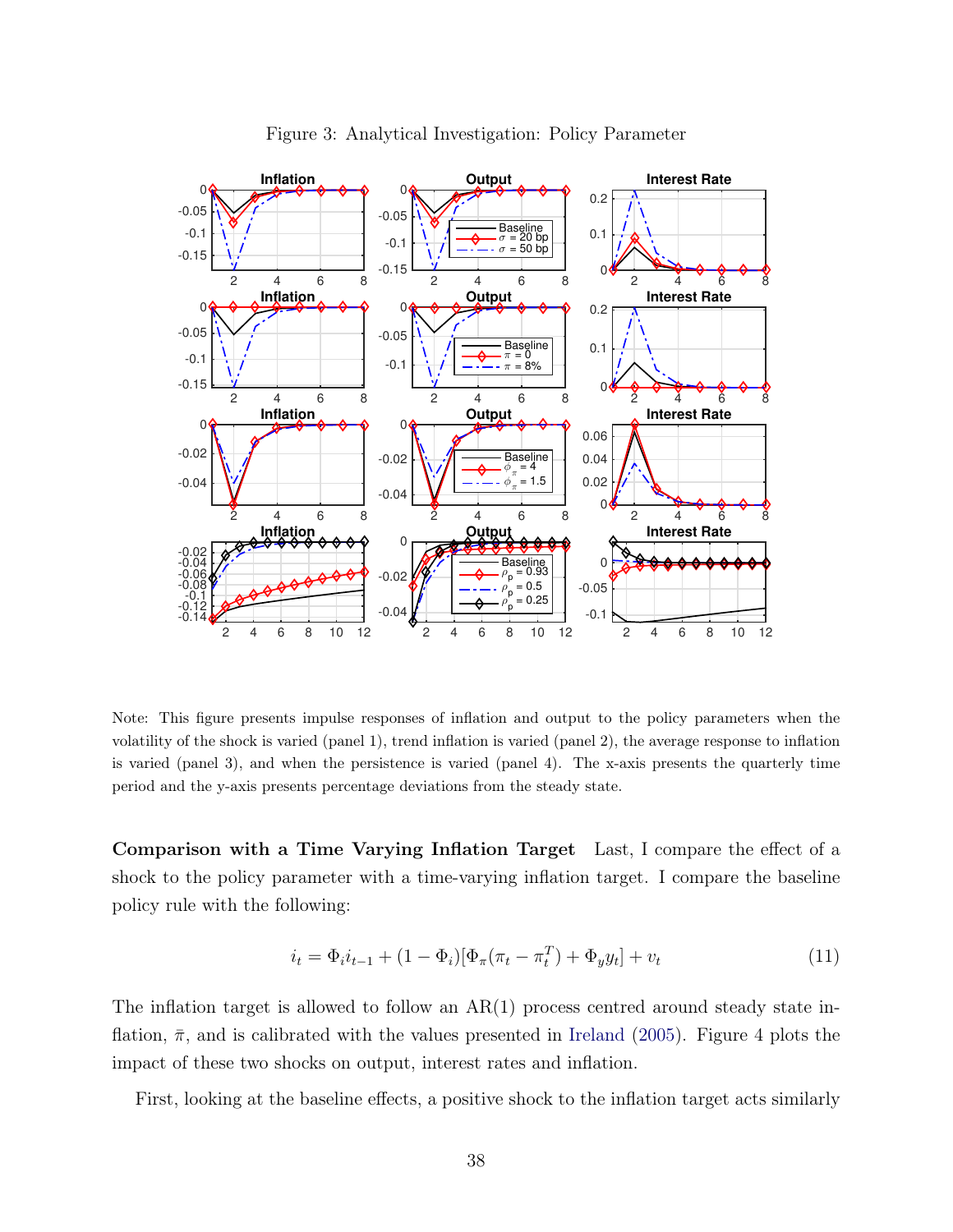to an expansionary monetary policy shock, raising inflation and output. This causes interest rates to gradually rise. On the other hand, a positive shock to the policy parameter behaves similar to a contractionary monetary policy shock, and causes output and inflation to fall. Looking at the second panel, which normalizes each shock, further highlights the characteristics these two policies. Primarily the effect of the shock to the inflation target is more persistent compared to the shock to the policy parameter as inflation, output and interest rates fall quickly compared to the gradual movements in inflation, output and interest rates generated by the shock to the inflation target.



Figure 4: Analytical Investigation: Policy Parameter vs. Inflation Target

Note: This figure presents impulse responses of inflation and output to the policy parameters and the inflation target. The x-axis presents the quarterly time period and the y-axis presents percentage deviations from the steady state. The solid black line outlines the effect of the shock to the inflation target and the red line (with diamonds) outlines the effect of the shock to the policy parameter.

While a shock to policy, and a shock to the inflation target generate different interest rate dynamics as highlighted in the first panel of figure 4, they can be categorized as observa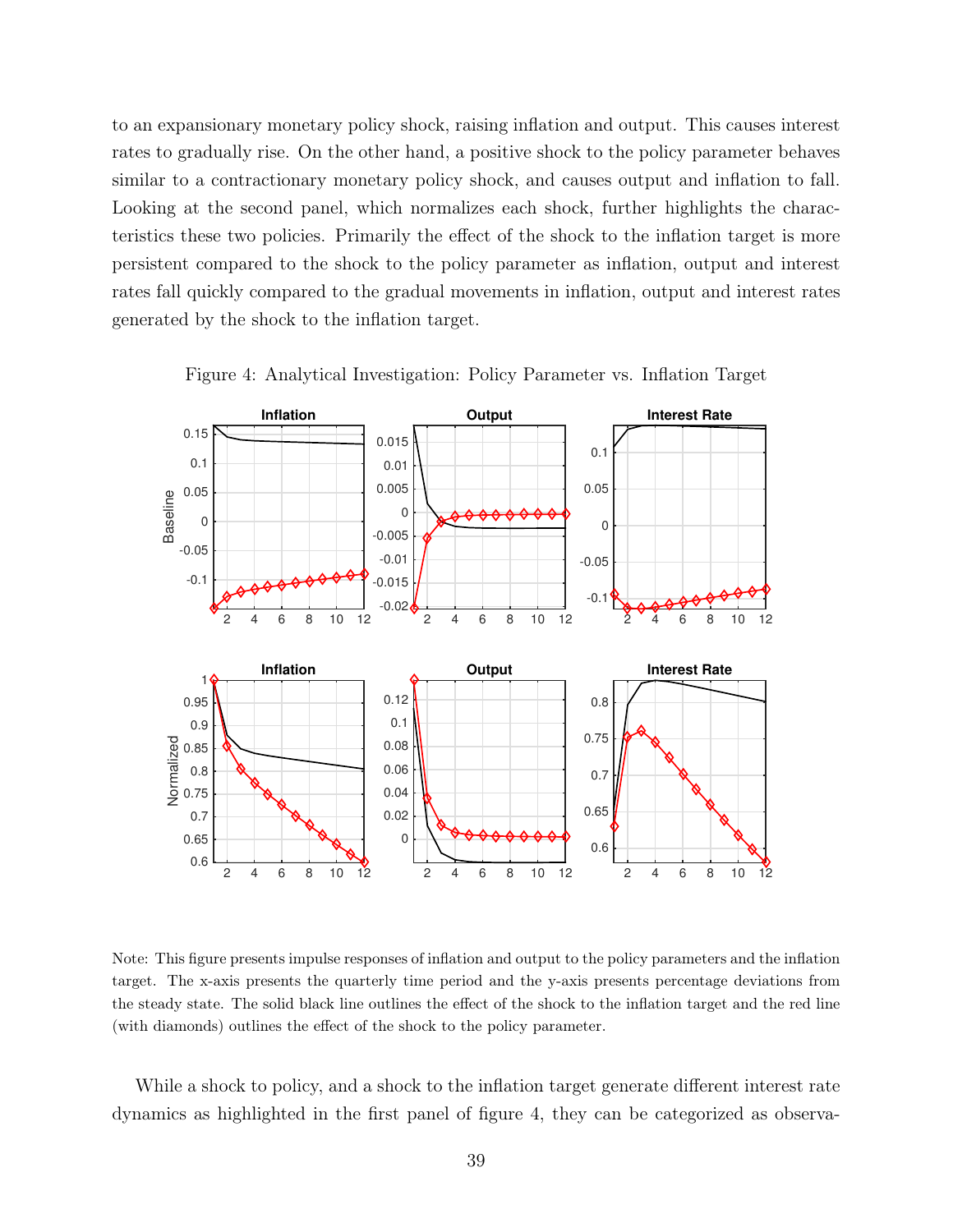tionally equivalent, as seen in the second panel of the same figure. In this sense, the shock to policy generates economically significant welfare effects.

Broadly, the modeling exercise extends the literature on two fronts. First, it contributes to the literature that has thus far focused solely on the effect of changes in these parameters on determinacy and on policy activeness (Taylor (1999), Clarida et al. (1998a), Orphanides (2002), Boivin (2005), Lubik and Schorfheide (2004a), Coibion and Gorodnichenko (2011), and Foerster (2016)), and has yet to connect shocks to the policy parameter and macroeconomic volatility along the lines of Roberts (2006), and Canova et al. (2010).

Second, the analytical results, such as the crucial role of positive trend inflation and the average weight on the policy parameter as propagation mechanisms to the policy shock present several interesting insights and areas for future work. For example, combining these theoretical results with the historical evolution of the policy shock contributes to the extensive research on the changes in the conduct of monetary policy, the transmission mechanism, and the structural and policy shocks in the U.S. (Clarida et al. (1998a), Cogley and Sbordone (2008), Sims and Zha (2006), Coibion and Gorodnichenko (2011), Cogley and Sargent (2005), Primiceri (2005b), Justiniano and Primiceri (2008), Bhattarai et al. (2016)). The quantitative similarities between shifts in policy parameters and exogenous shocks to interest rates connect with the findings of Lakdawala (2016), offering an alternative perspective on explaining the source of monetary policy shocks.

## 7. Conclusions

This paper identifies a formal mechanism that may explain the reduction in macroeconomic instability due to greater central bank independence.

I propose that the government can create surprise variability in inflation by frequently changing the weight on policy objectives through the appointment of a new chairman. In a New Keynesian framework, frequency of policy shifts is connected with a "chairman effect." To identify departures from full independence, I classify chairmen based on tenure (premature exits), and the type of successor (whether the replacement is a government ally). Bayesian estimation using cross-country data confirms the relationship between policy shifts and central bank independence. The results show that executive capture explains approximately 25 percent of the total volatility in inflation in developing economies, and 15 percent of the total volatility in inflation in advanced economies. The policy implications from the paper urge revisiting of the appointment procedures to mitigate this channel, and ensure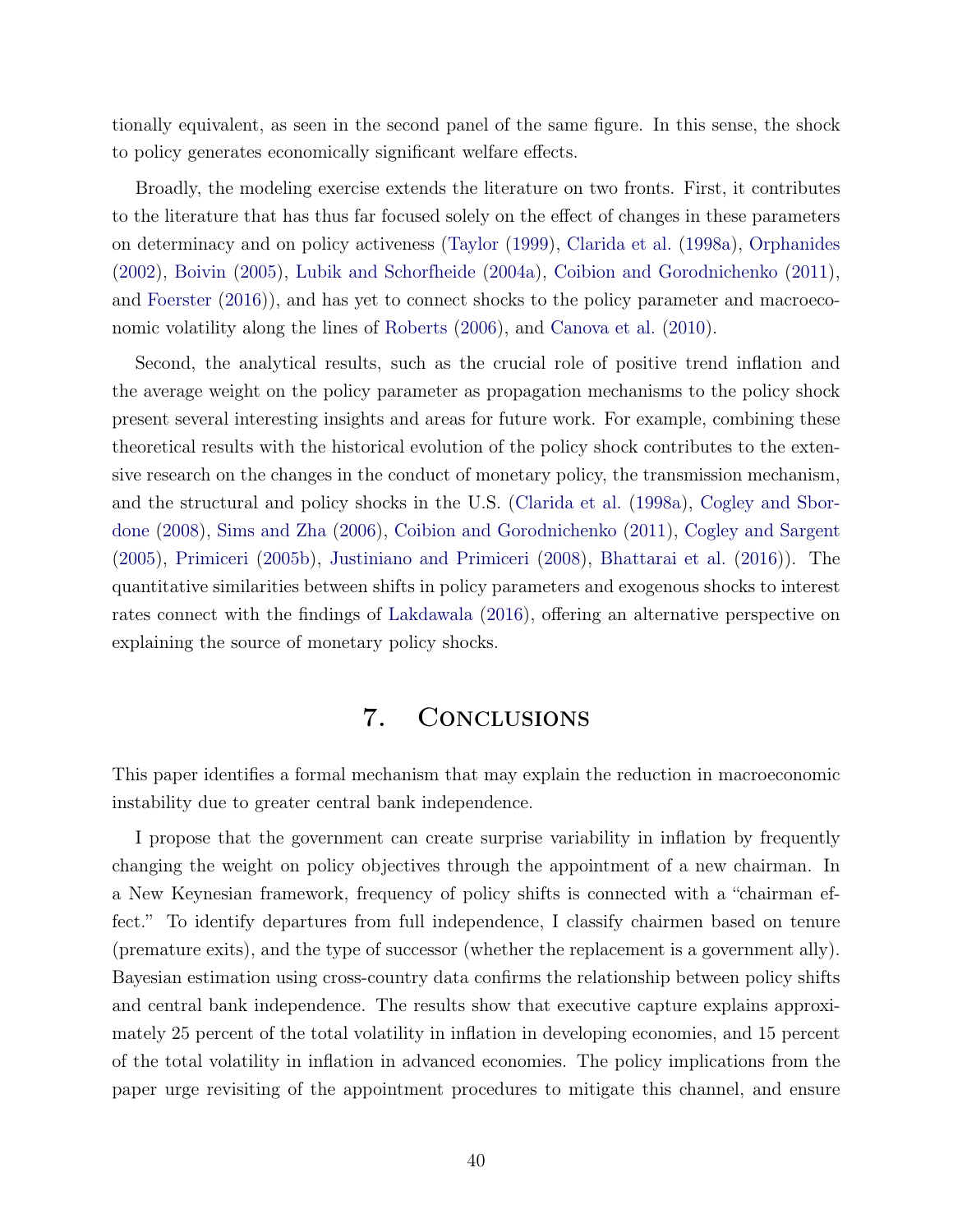price stability.

Explicitly modelling policy using a time-varying parameter approach highlights several interesting and important features of the model. The crucial role of positive trend inflation and the average weight on the policy parameter as propagation mechanisms to the policy shock present several interesting insights and areas for future work. The quantitative similarities between the change in policy parameter and an exogenous shock to interest rates offer an alternative perspective on explaining the source of monetary policy shocks. Devoting more effort to explaining the role of time-varying parameters in medium-to-large scale DSGE models, and studying the implications of possibly time-varying shifts in the stochastic process on historical U.S. macroeconomic volatility may be of interest to future researchers.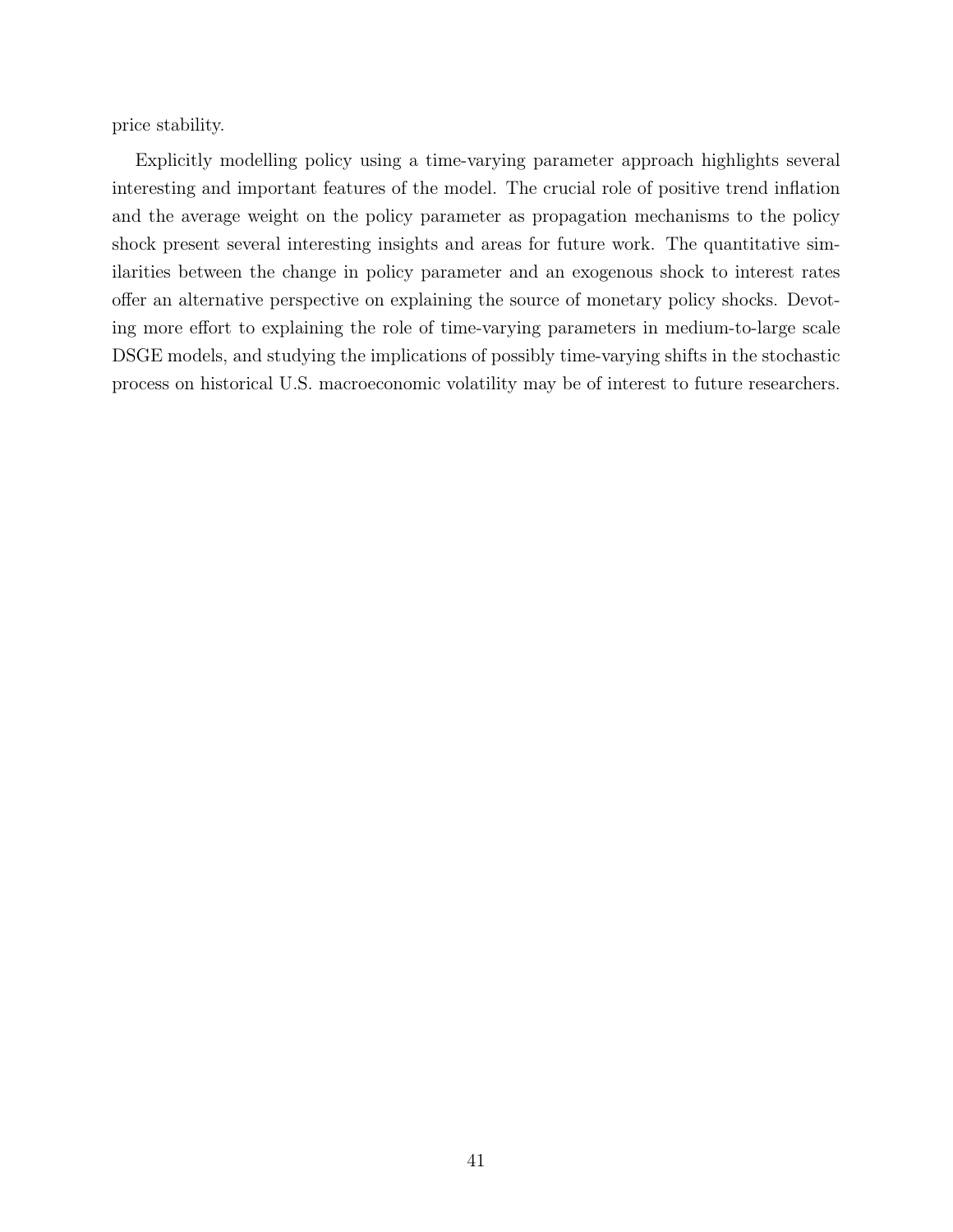### **REFERENCES**

- Adolph, Christopher, Bankers, bureaucrats, and central bank politics: The myth of neutrality, Cambridge University Press, 2013.
- Aisen, Ari and Francisco José Veiga, "Does political instability lead to higher inflation? A panel data analysis," Journal of Money, Credit, and Banking, 2006, 38 (5), 1379–1389.
- $\Box$  and  $\Box$ , "Political instability and inflation volatility," *Public Choice*, 2008, 135 (3-4), 207–223.
- Aiyagari, S Rao and Mark Gertler, "The backing of government bonds and monetarism," Journal of Monetary Economics, 1985, 16 (1), 19–44.
- Alesina, Alberto F and Andrea Stella, "The politics of monetary policy," Technical Report, National Bureau of Economic Research 2010.
- Alpanda, Sami and Adam Honig, "The impact of central bank independence on the performance of inflation targeting regimes," Journal of International Money and Finance, 2014, 44, 118–135.
- An, Sungbae and Frank Schorfheide, "Bayesian analysis of DSGE models," Econometric reviews, 2007, 26 (2-4), 113–172.
- Artha, IKDS and Jakob Haan, "Financial crises and the dismissal of central bank governors: new evidence," International Journal of Finance & Economics, 2015, 20 (1), 80–95.
- Ascari, Guido, "Staggered prices and trend inflation: some nuisances," Review of Economic dynamics, 2004, 7 (3), 642–667.
- $\Box$  and Argia M Sbordone, "The macroeconomics of trend inflation," Journal of Economic Literature, 2014, 52 (3), 679–739.
- and Tiziano Ropele, "Trend inflation, taylor principle, and indeterminacy," Journal of Money, Credit and Banking, 2009, 41 (8), 1557–1584.
- $\overline{\phantom{a}}$ , Efrem Castelnuovo, and Lorenza Rossi, "Calvo vs. Rotemberg in a trend inflation world: An empirical investigation," Journal of Economic Dynamics and Control, 2011, 35 (11), 1852–1867.
- Ball, Laurence M and Niamh Sheridan, "Does inflation targeting matter?," in "The inflation-targeting debate," University of Chicago Press, 2004, pp. 249–282.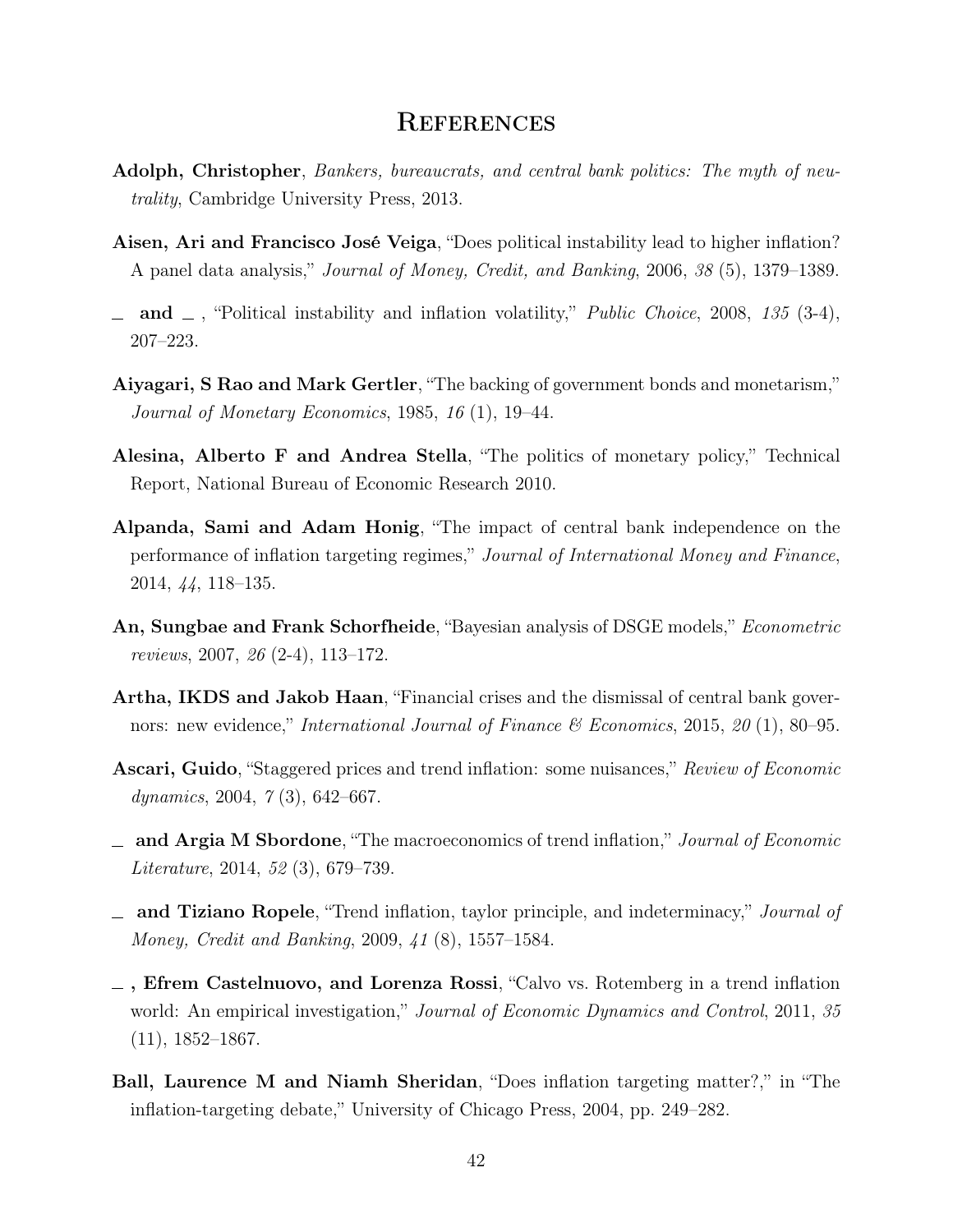- Barro, Robert J and David B Gordon, "Rules, discretion and reputation in a model of monetary policy," Journal of monetary economics, 1983, 12(1), 101–121.
- Benati, Luca, "Investigating inflation persistence across monetary regimes," The Quarterly Journal of Economics, 2008, 123 (3), 1005–1060.
- and Paolo Surico, "VAR Analysis and the Great Moderation," American Economic Review, 2009, 99 (4), 1636–52.
- Bernanke, Ben S, "Central bank independence, transparency, and accountability," in "Speech at the Institute for Monetary and Economic Studies International Conference, Bank of Japan, Tokyo, Japan, May," Vol. 25 2010.
- Bhattarai, Saroj, Jae Won Lee, and Woong Yong Park, "Policy regimes, policy shifts, and US business cycles," Review of Economics and Statistics, 2016, 98 (5), 968–983.
- Blanchard, Olivier and John Simon, "The long and large decline in US output volatility," Brookings papers on economic activity, 2001, 2001 (1), 135–174.
- Boivin, Jean, "Has US Monetary Policy Changed? Evidence from Drifting Coefficients and Real-Time Data," NBER Working Papers 11314, National Bureau of Economic Research, Inc May 2005.
- $\equiv$  and Marc P Giannoni, "Has monetary policy become more effective?," The Review of Economics and Statistics, 2006, 88 (3), 445–462.
- Bowdler, Christopher and Adeel Malik, "Openness and inflation volatility: Panel data evidence," University of Oxford. Working paper, 2005.
- Calvo, Guillermo A, "Staggered prices in a utility-maximizing framework," Journal of monetary Economics, 1983, 12(3), 383-398.
- Canova, Fabio, David Lopez-Salido, and Claudio Michelacci, "The effects of technology shocks on hours and output: A robustness analysis," Journal of Applied Econometrics, 2010, 25 (5), 755–773.
- Cecchetti, Stephen G and Michael Ehrmann, "Does inflation targeting increase output volatility? An international comparison of policymakers' preferences and outcomes," Technical Report, National Bureau of Economic Research 1999.
- Cheibub, José Antonio, Jennifer Gandhi, and James Raymond Vreeland, "Democracy and dictatorship revisited," Public choice, 2010, 143 (1-2), 67–101.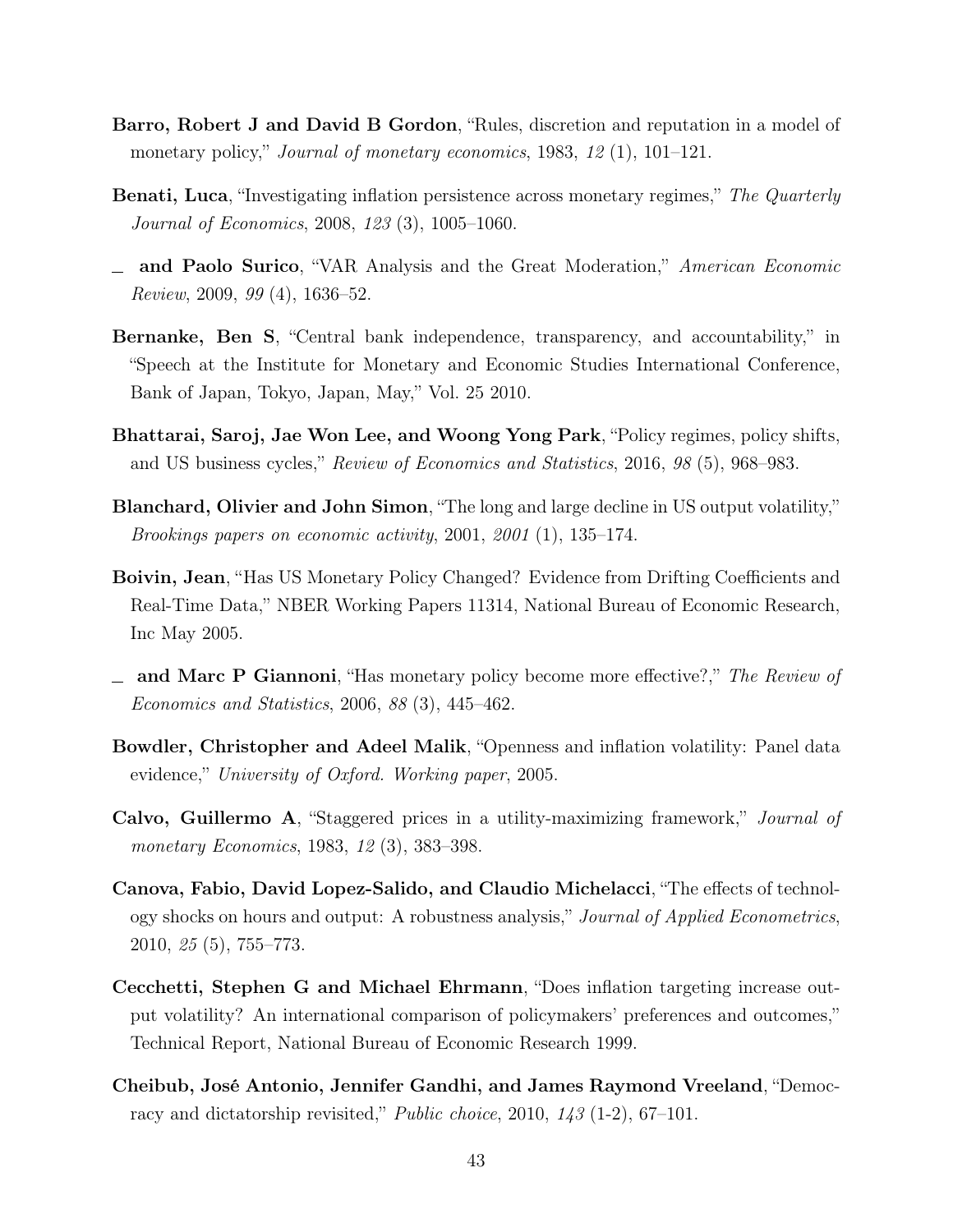- Cihak, Martin, Asli Demirgüç-Kunt, Erik Feyen, and Ross Levine, "Benchmarking financial systems around the world," World Bank Policy Research Working Paper, 2012, (6175).
- Clarida, Richard, Jordi Gali, and Mark Gertler, "Monetary Policy Rules and Macroeconomic Stability: Evidence and Some Theory," NBER Working Papers 6442, National Bureau of Economic Research, Inc March 1998.
- $, \ldots, \ldots$ , and  $\ldots$ , "Monetary policy rules in practice Some international evidence," *European* Economic Review, June 1998, 42 (6), 1033–1067.
- Cogley, Timothy and Argia M. Sbordone, "Trend Inflation, Indexation, and Inflation Persistence in the New Keynesian Phillips Curve," American Economic Review, 2008, 98  $(5), 2101-26.$
- $\equiv$  and Thomas J Sargent, "Drifts and volatilities: monetary policies and outcomes in the post WWII US," Review of Economic dynamics, 2005, 8 (2), 262–302.
- Coibion, Olivier and Yuriy Gorodnichenko, "Monetary Policy, Trend Inflation, and the Great Moderation: An Alternative Interpretation," American Economic Review, 2011, 101  $(1), 341-70.$
- Crowe, Christopher, "Goal independent central banks: Why politicians decide to delegate," European Journal of Political Economy, December 2008, 24 (4), 748–762.
- Cukierman, Alex, Central bank strategy, credibility, and independence: Theory and evidence, MIT press, 1992.
- $\overline{\phantom{a}}$ , Steven B Web, and Bilin Neyapti, "Measuring the independence of central banks and its effect on policy outcomes," The World Bank Economic Review, 1992, 6 (3), 353–398.
- Davig, Troy and Eric M Leeper, "Monetary–fiscal policy interactions and fiscal stimulus," European Economic Review, 2011, 55 (2), 211–227.
- Dreher, Axel, Jan-Egbert Sturm, and Jakob De Haan, "Does high inflation cause central bankers to lose their job? Evidence based on a new data set," European Journal of Political Economy, 2008, 24 (4), 778–787.
- $\ldots$ ,  $\ldots$ , and  $\ldots$ , "When is a central bank governor replaced? Evidence based on a new data set," Journal of Macroeconomics, 2010, 32 (3), 766–781.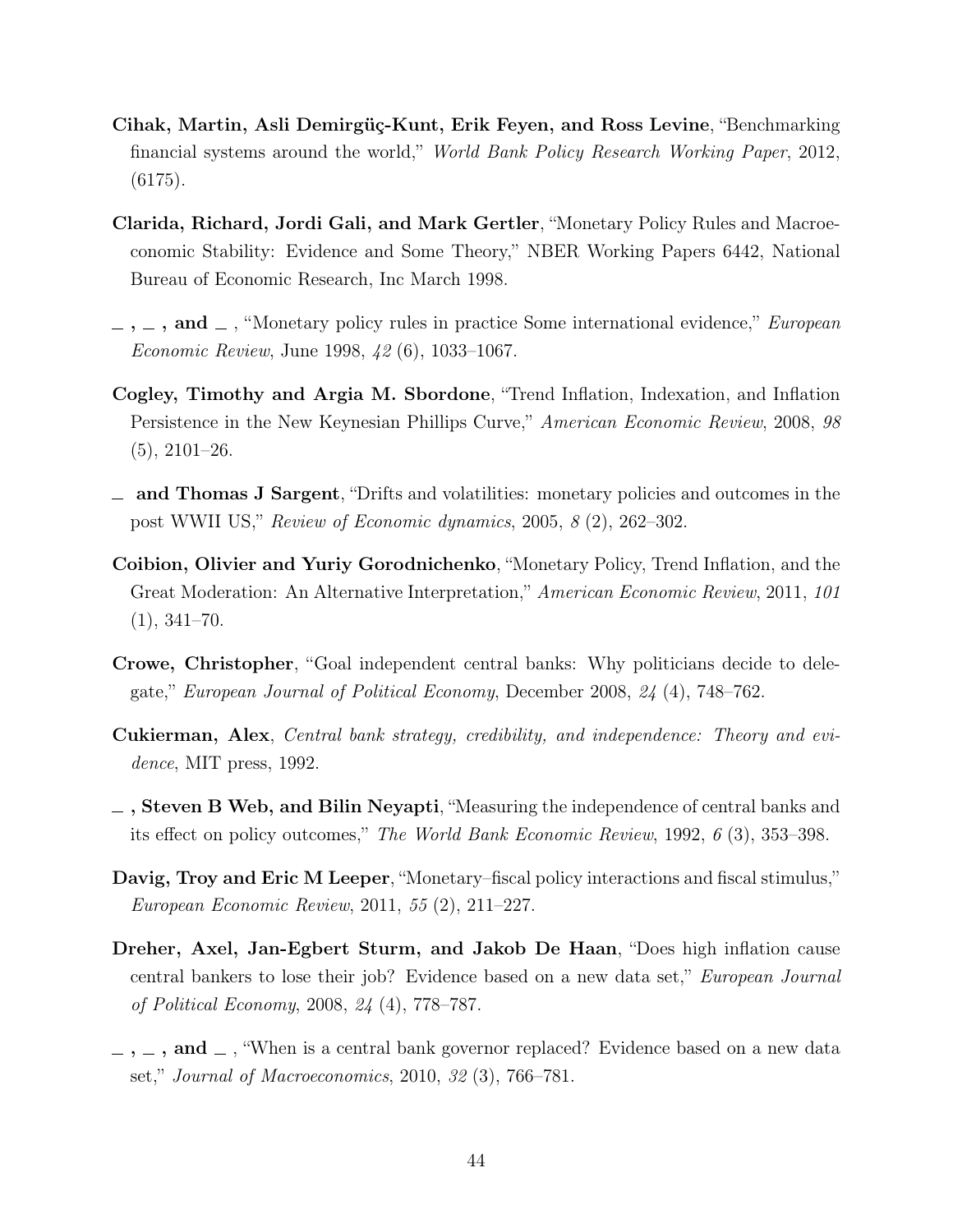- Ehrmann, Michael and Marcel Fratzscher, "Politics and monetary policy," Review of Economics and Statistics, 2011, 93 (3), 941–960.
- Eijffinger, Sylvester CW and Macro M Hoeberichts, "The trade-off between central bank independence and conservatism in a New Keynesian framework," *European Journal* of Political Economy, 2008, 24 (4), 742–747.
- $\overline{\phantom{a}}$ , Jakob De Haan et al., "The political economy of central-bank independence," 1996.
- Elder, John, "Another perspective on the effects of inflation uncertainty," Journal of Money, Credit and Banking, 2004, pp. 911–928.
- Ennser-Jedenastik, Laurenz, "Party politics and the survival of central bank governors," European Journal of Political Research, 2014, 53 (3), 500–519.
- Fatás, Antonio and Ilian Mihov, "Policy volatility, institutions and economic growth," The Review of Economics and Statistics, 2005, (0).
- Fernández-Albertos, José, "The politics of Central Bank independence," Annual Review of Political Science, 2015, 18, 217–237.
- Fernández-Villaverde, Jesús and Juan Rubio-Ramirez, "How structural are structural parameters?," 2007.
- Foerster, Andrew T, "Monetary policy regime switches and macroeconomic dynamics," International Economic Review, 2016, 57 (1), 211–230.
- Galí, Jordi, Monetary Policy, inflation, and the Business Cycle: An introduction to the new Keynesian Framework, Princeton University Press, 2009.
- George, Eddie, Mervyn King, David Clementi, Alan Budd, Willem Buiter, Charles Goodhart, DeAnne Julius, Ian Plenderleith, and John Vickers, "The transmission mechanism of monetary policy," Bank of England, 1999, pp.  $1-12$ .
- Geweke, John, "Using simulation methods for Bayesian econometric models: inference, development, and communication," Econometric Reviews, 1999, 18 (1), 1–73.
- Grier, Robin and Kevin B Grier, "On the real effects of inflation and inflation uncertainty in Mexico," Journal of Development Economics, 2006, 80 (2), 478–500.
- Grilli, Vittorio, Donato Masciandaro, and Guido Tabellini, "Political and monetary institutions and public financial policies in the industrial countries," *Economic policy*, 1991, 6 (13), 341–392.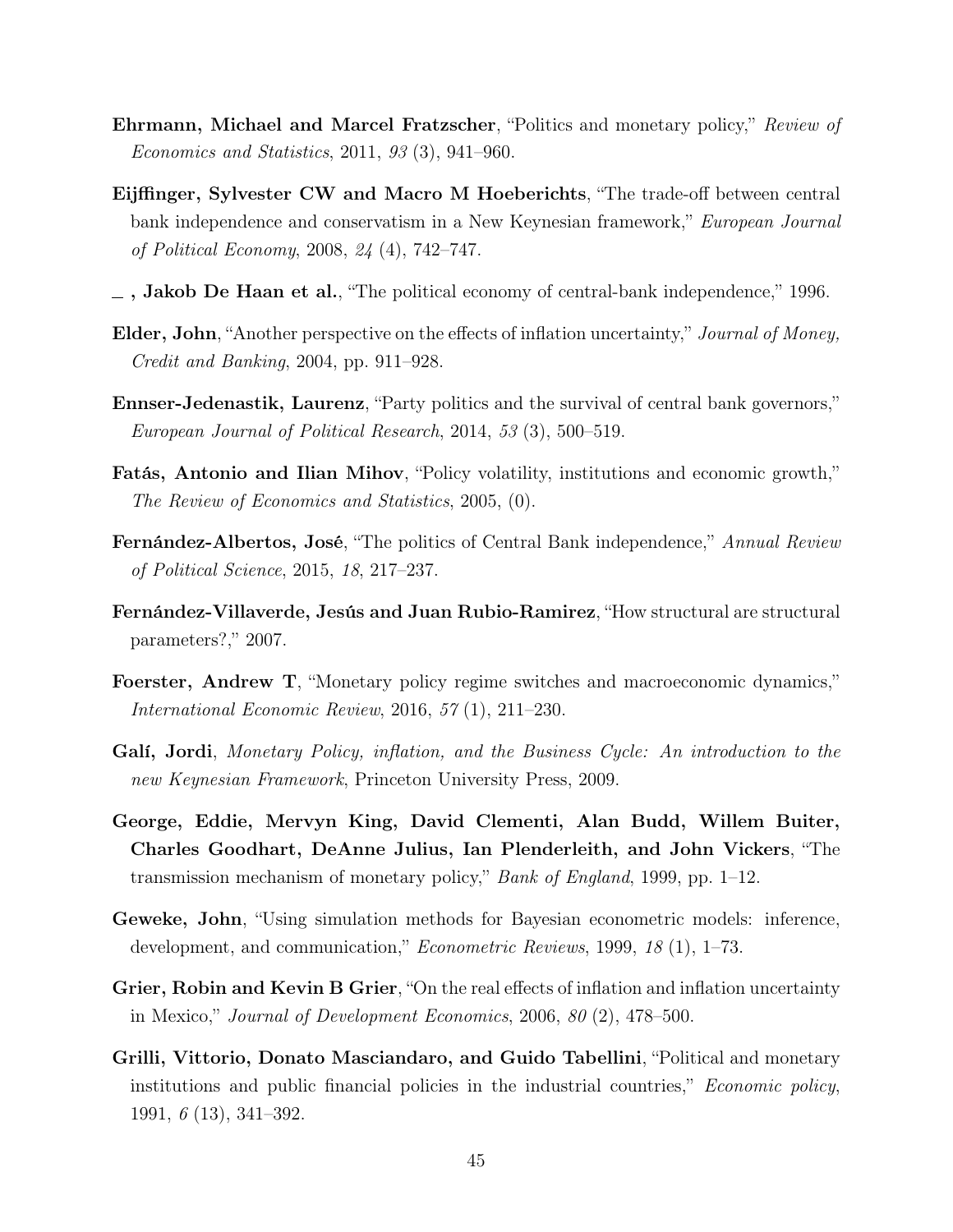- Haan, Jakob De and Clemens LJ Siermann, "Political instability, freedom, and economic growth: Some further evidence," *Economic Development and Cultural Change*, 1996, pp. 339–350.
- and Willem J Kooi, "Does central bank independence really matter?: New evidence for developing countries using a new indicator," Journal of Banking  $\mathscr B$  Finance, 2000, 24 (4), 643–664.
- Ireland, Peter N., "Changes in the Federal Reserve's Inflation Target: Causes and Consequences," Boston College Working Papers in Economics 607, Boston College Department of Economics January 2005.
- Judson, Ruth and Athanasios Orphanides, "Inflation, volatility and growth," International Finance, 1999, 2 (1), 117–138.
- **Justiniano, Alejandro and Giorgio E Primiceri**, "The time-varying volatility of macroeconomic fluctuations," The American Economic Review, 2008, 98 (3), 604–641.
- $\sim$ ,  $\sim$ , and Andrea Tambalotti, "Investment shocks and the relative price of investment," Review of Economic Dynamics, 2011, 14 (1), 102–121.
- Katsimbris, George M, "The relationship between the inflation rate, its variability, and output growth variability: disaggregated international evidence," Journal of Money, Credit and Banking, 1985, pp. 179–188.
- Keefer, Philip and David Stasavage, "The limits of delegation: Veto players, central bank independence, and the credibility of monetary policy," American political science review, 2003, 97 (3), 407–423.
- Klomp, Jeroen and Jakob de Haan, "Do central bank law reforms affect the term in office of central bank governors?," Economics Letters, 2010, 106 (3), 219–222.
- Kumhof, Michael, Ricardo Nunes, and Irina Yakadina, "Simple monetary rules under fiscal dominance," Journal of Money, Credit and Banking, 2010, 42 (1), 63–92.
- Kydland, Finn E and Edward C Prescott, "Rules rather than discretion: The inconsistency of optimal plans," The Journal of Political Economy, 1977, pp. 473–491.
- Lakdawala, Aeimit, "Changes in Federal Reserve preferences," Journal of Economic Dynamics and Control, 2016, 70, 124 – 143.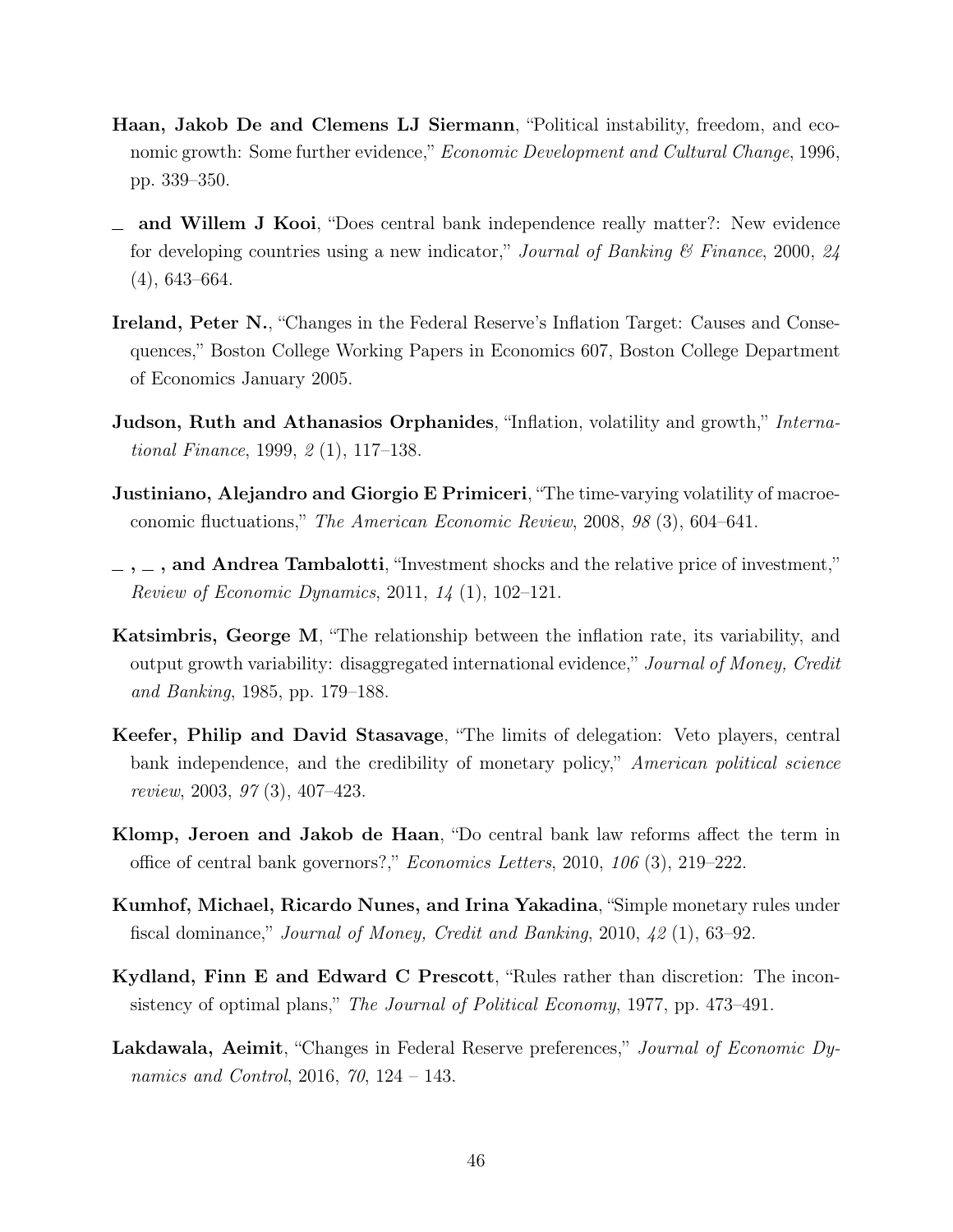- Laurens, Bernard, "Monetary policy implementation at different stages of market development," Technical Report, International Monetary Fund 2005.
- Leeper, Eric M, "Equilibria under 'active' and 'passive' monetary and fiscal policies," Journal of monetary Economics, 1991, 27 (1), 129–147.
- and Todd B Walker, "Perceptions and misperceptions of fiscal inflation," Technical Report, National Bureau of Economic Research 2012.
- Levieuge, Grégory and Yannick Lucotte, "A simple empirical measure of central banks' conservatism," Southern Economic Journal, 2014, 81 (2), 409–434.
- Lubik, Thomas A and Frank Schorfheide, "Testing for Indeterminacy: An Application to US Monetary Policy," American Economic Review, 2004, 94 (1), 190–217.
- Lubik, Thomas A. and Frank Schorfheide, "Testing for Indeterminacy: An Application to U.S. Monetary Policy," American Economic Review, March 2004, 94 (1), 190–217.
- Masciandaro, Donato, "Bankers, Bureaucrats, and Central Bank Politics: The Myth of Neutrality," Journal of Economic Literature, 2014, 52 (1), 223–226.
- McConnell, Margaret M and Gabriel Perez-Quiros, "Output Fluctuations in the United States: What Has Changed since the Early 1980's?," American Economic Review, 2000, 90 (5), 1464–1476.
- Mishra, Prachi and Peter Montiel, "How effective is monetary transmission in lowincome countries? A survey of the empirical evidence," *Economic Systems*, 2013, 37(2), 187–216.
- $-$ , Peter J Montiel, and Antonio Spilimbergo, "Monetary transmission in low-income countries: Effectiveness and policy implications," IMF Economic Review, 2012, 60 (2), 270–302.
- Moser-Boehm, Paul, "The relationship between the central bank and the government," in "Central banks and the challenge of development, A special meeting of governors held at the BIS, Basel" 2006, pp. 14–15.
- Norris, Pippa et al., "Driving democracy," Do Power-Sharing Institutions Work, 2008, pp. 29–50.
- Orphanides, Athanasios, "Monetary-Policy Rules and the Great Inflation," American Economic Review, May 2002, 92 (2), 115–120.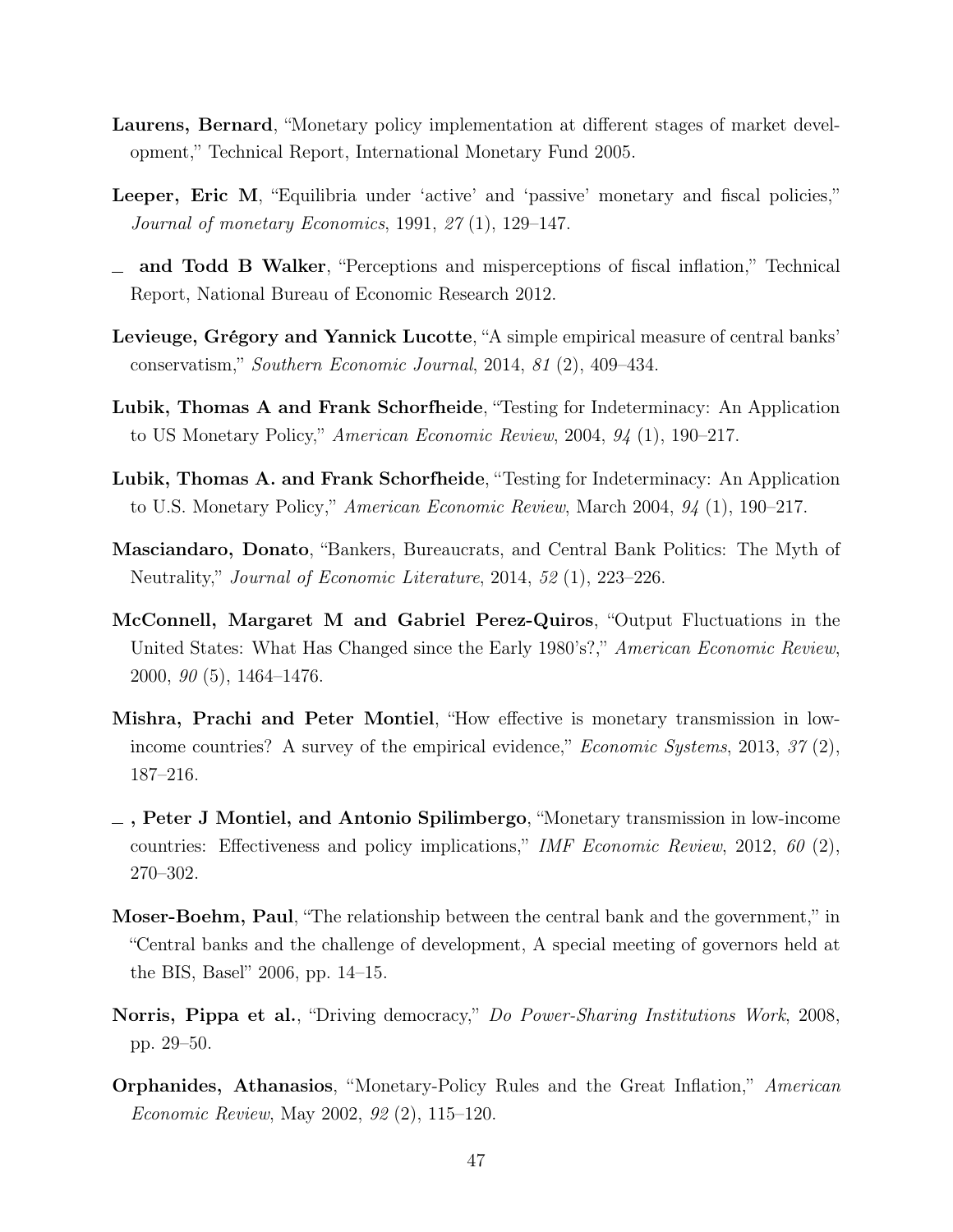- Posen, Adam S, "Declarations are not enough: financial sector sources of central bank independence," in "NBER Macroeconomics Annual 1995, Volume 10," MIT Press, 1995, pp. 253–274.
- Posen, Adam S., "Declarations Are Not Enough: Financial Sector Sources of Central Bank Independence," in "NBER Macroeconomics Annual 1995, Volume 10" NBER Chapters, National Bureau of Economic Research, Inc, september 1995, pp. 253–274.
- Primiceri, Giorgio, "Why inflation rose and fell: policymakers' beliefs and US postwar stabilization policy," Technical Report, National Bureau of Economic Research 2005.
- Primiceri, Giorgio E, "Time varying structural vector autoregressions and monetary policy," The Review of Economic Studies, 2005, 72 (3), 821–852.
- Qureshi, Irfan, "What are monetary policy shocks?," Technical Report 2015.
- Reinhart, Carmen M and Kenneth S Rogoff, "The modern history of exchange rate arrangements: a reinterpretation," Technical Report, National Bureau of Economic Research 2002.
- Resende, Carlos De, "Cross-country estimates of the degree of fiscal dominance and central bank independence," Technical Report, Bank of Canada Working Paper 2007.
- Roberts, John M, "Monetary Policy and Inflation Dynamics. International Journal of Central Banking," International Journal of Central Banking, 2006, 2 (4), 193–230.
- Rogoff, Kenneth, "The optimal degree of commitment to an intermediate monetary target," The quarterly journal of economics, 1985, pp. 1169–1189.
- Romer, David et al., "Openness and Inflation: Theory and Evidence," The Quarterly Journal of Economics, 1993, 108 (4), 869–903.
- Rudebusch, Glenn and Lars EO Svensson, "Policy rules for inflation targeting," in "Monetary policy rules," University of Chicago Press, 1999, pp. 203–262.
- Sargent, Thomas J and Neil Wallace, "Some unpleasant monetarist arithmetic," in "Monetarism in the United Kingdom," Springer, 1984, pp. 15–41.
- Sims, Christopher A and Tao Zha, "Were there regime switches in US monetary policy?," The American Economic Review, 2006, 96 (1), 54–81.
- Smets, Frank and Rafael Wouters, "Shocks and frictions in US business cycles: A Bayesian DSGE approach," The American Economic Review, 2007, 97 (3), 586–606.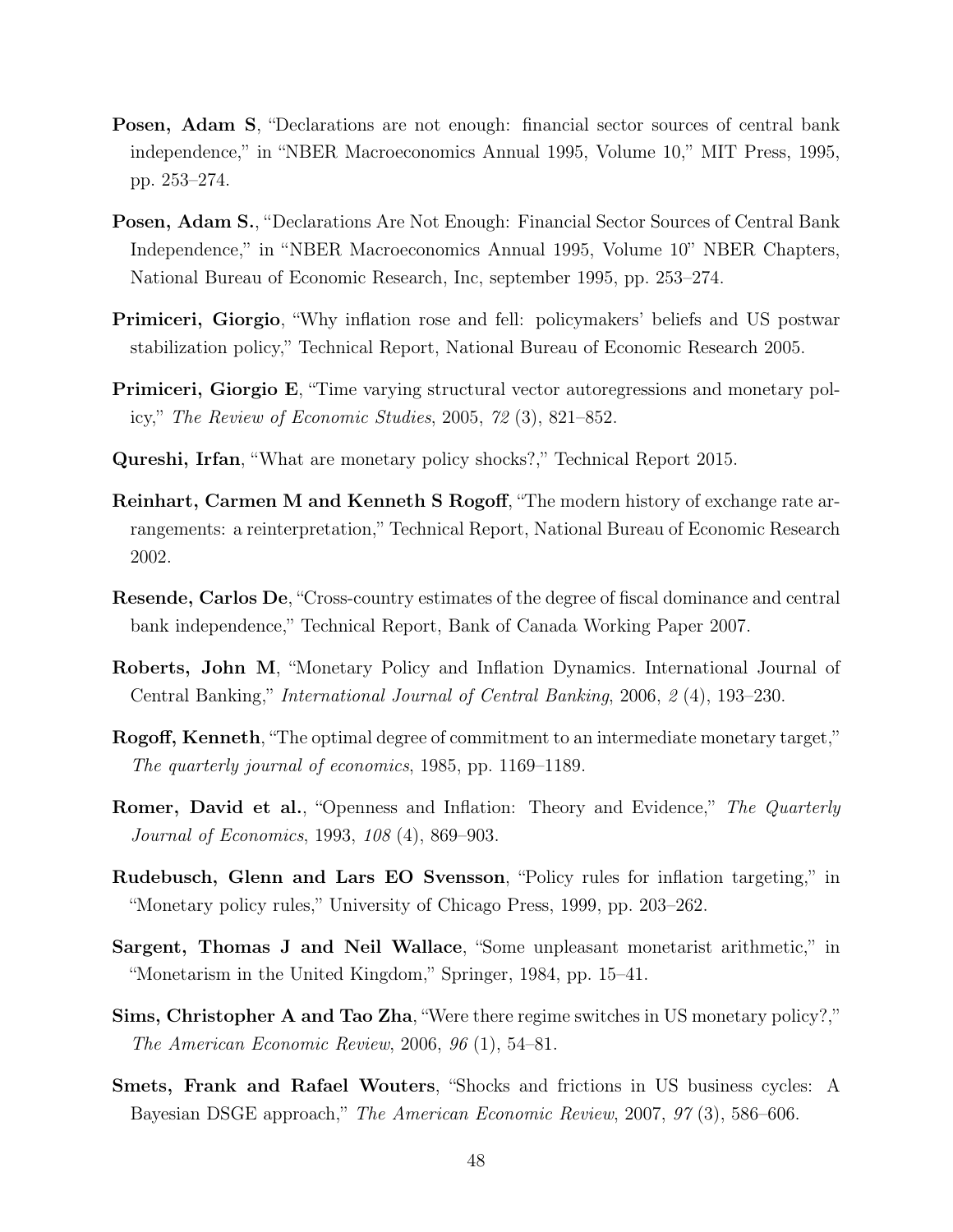- et al., "Financial stability and monetary policy: How closely interlinked?," Sveriges  $\equiv$ Riksbank Economic Review, 2013, 3, 121–160.
- Stock, James H and Mark W Watson, "Has the business cycle changed and why?," NBER macroeconomics annual, 2002, 17, 159–218.
- Sturm, Jan-Egbert and Jakob De Haan, "Inflation in developing countries: does Central Bank independence matter?," 2001.
- Svensson, Lars EO, "Inflation forecast targeting: Implementing and monitoring inflation targets," European economic review, 1997, 41 (6), 1111–1146.
- Taylor, John B., "Discretion versus policy rules in practice," Carnegie-Rochester Conference Series on Public Policy, December 1993, 39 (1), 195–214.
- Taylor, John B, "A historical analysis of monetary policy rules," in "Monetary policy rules," University of Chicago Press, 1999, pp. 319–348.
- $\Box$ , "The effectiveness of central bank independence vs. policy rules," *Business Economics*, 2013, 48 (3), 155–162.
- Tootell, Geoffrey MB, "Whose monetary policy is it anyway?," Journal of Monetary Economics, 1999, 43 (1), 217–235.
- **Vanhanen, Tatu**, "A new dataset for measuring democracy, 1810-1998," *Journal of Peace* Research, 2000, 37 (2), 251–265.
- Vuletin, Guillermo and Ling Zhu, "Replacing a "Disobedient" Central Bank Governor with a "Docile" One: A Novel Measure of Central Bank Independence and Its Effect on Inflation," Journal of Money, Credit and Banking, 2011, 43 (6), 1185–1215.
- Woodford, Michael, "Inflation targeting and financial stability," Technical Report, National Bureau of Economic Research 2012.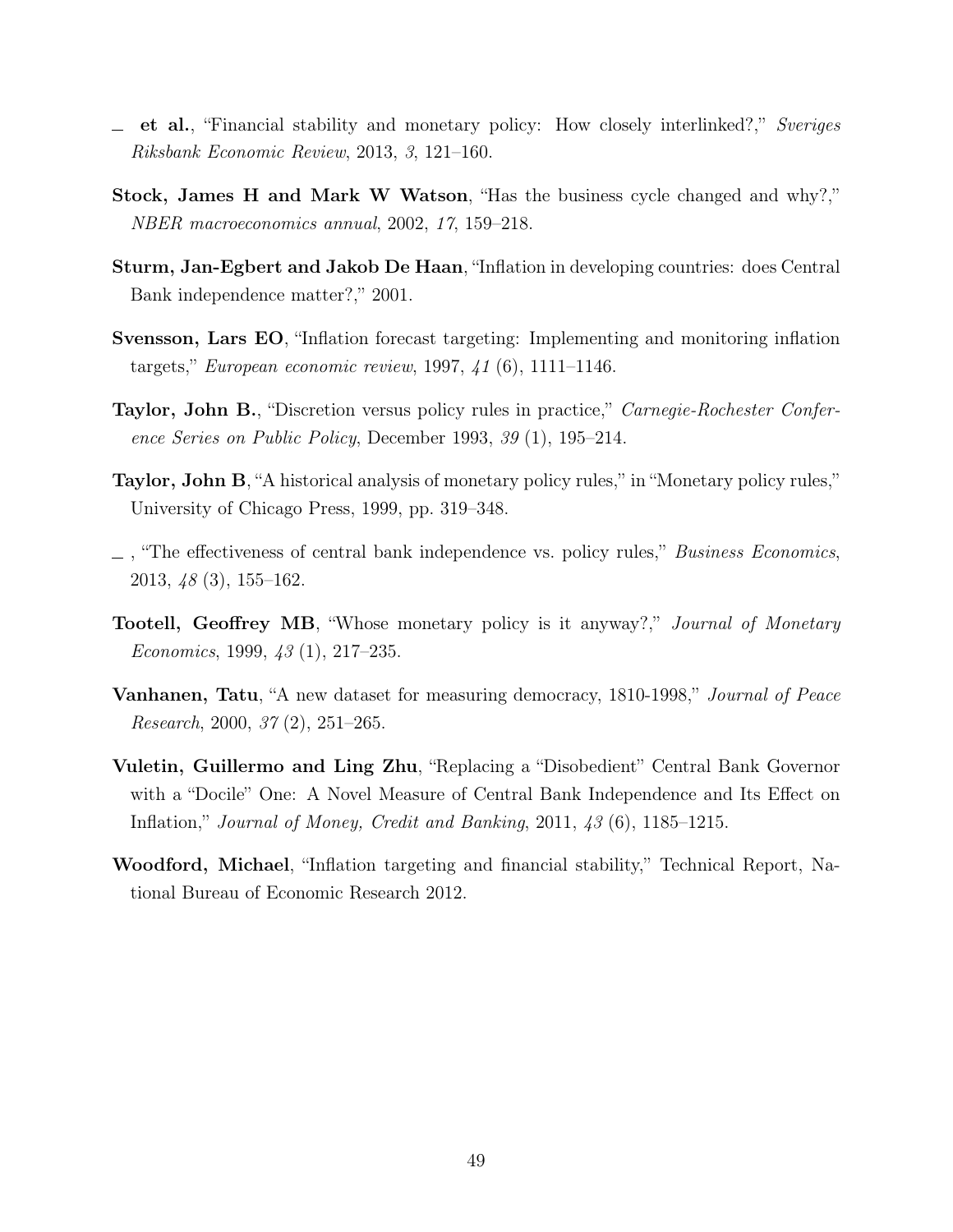## A. Appendix: for online publication

# A.1. Data Sources and Transformations: Panel **REGRESSION**

The baseline data on chairman dismissal is compiled by Vuletin and Zhu (2011), and consists of 42 countries for the period 1972 through to 2006, of which 21 are advanced economies and 21 are developing countries. The additional variables used to estimate the empirical specification presented in section 2.2 are described below.

Inflation Date on annual inflation is taken from the Global Financial Data.

Inflation volatility I calculate rolling window of 4 years to calculate standard deviation of inflation (Bowdler and Malik (2005)) to obtain a measure of inflation variability. My results are robust for window lengths of 3 and 5 years.

TOR rate Similar to Klomp and de Haan (2010), I calculate the turnover rate (TOR) using a rolling average over 4 years preceding a central bank governor change. According to Vuletin and Zhu (2011) using rolling windows to calculate average turnover rate of central bank governors allows for a more gradual and continuous institutional change. It is important to remark that because we calculate the rolling average over 4 years preceding a central bank governor change, we do not include current or future changes of central bank governor in our current calculation of TOR. This strategy purges reverse causality concerns, a crucial distinction because Dreher et al. (2008) find that past inflation increases the likelihood of a central banker to be replaced. My results are robust when calculating TOR over 2,3 and 5 years.

Government Regime Data on 'Regimes' is taken from Democracy Time-series Data used in Norris et al. (2008). The series contains data on the social, economic and political characteristics of 190 countries with over 700 variables from 1971 to 2007. It merges the indicators of democracy by Freedom House, Vanhanen (2000), Polity IV, and Cheibub et al. (2010), plus selected institutional classifications and also socio-economic indicators from the World Bank. This dataset is in a country-year case format and therefore suitable for time-series analysis.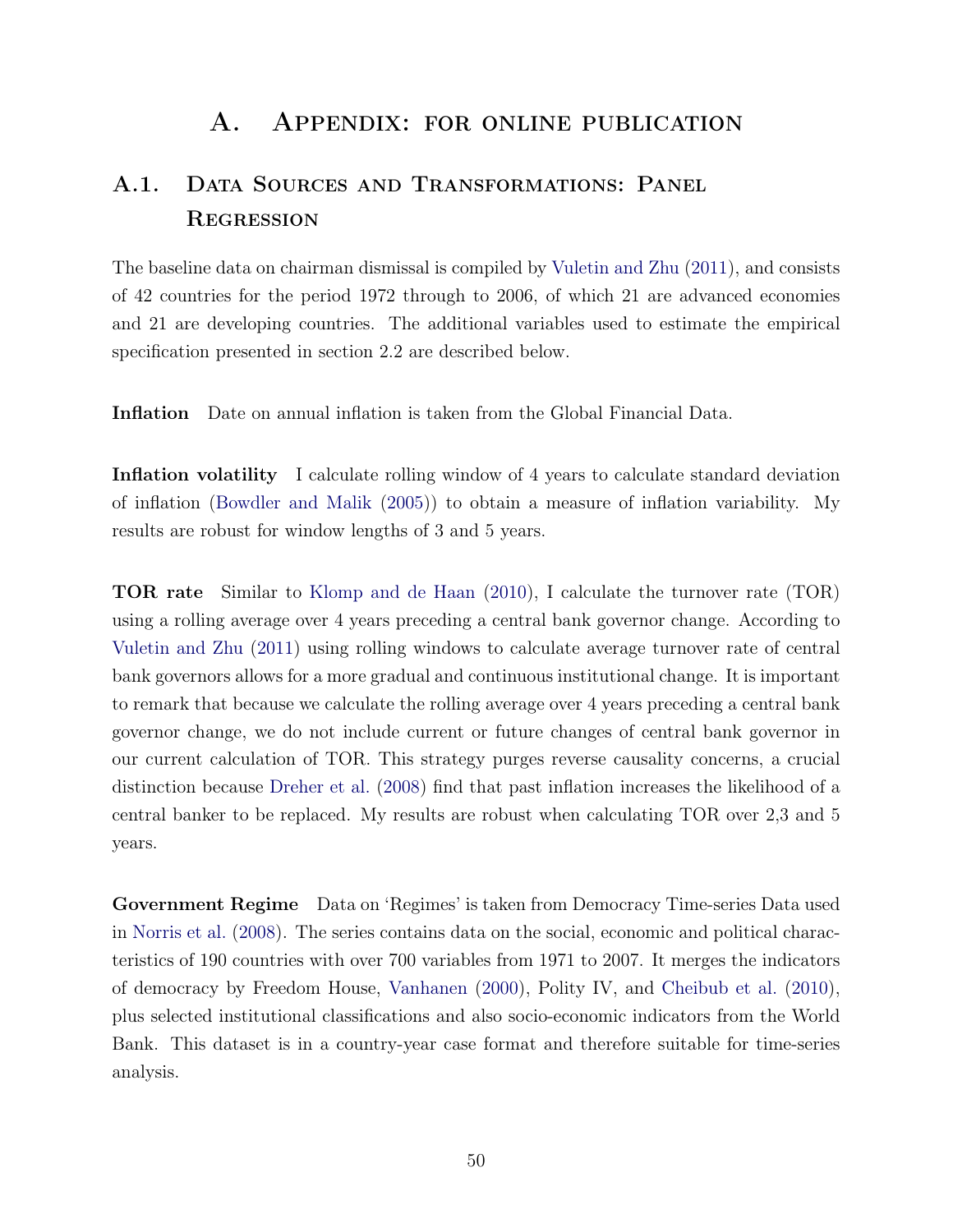Efficiency I use the data on financial efficiency, which is available in the Global Financial Data, as used in Cihak et al. (2012). This indicator represents the efficiency of financial intermediaries and markets in intermediating resources and facilitating financial transactions. Since a number of variables can further be categorized under efficiency, I take the mean of variety of indicators related to efficiency. My results remain robust to a variety of other indicators representing financial development, such as depth (size of financial institutions and markets), stability (stability of financial institutions and markets), access (degree to which individuals can and do use financial services) as well as other factors influencing financial development.

Output volatility I use real GDP to calculate output volatility, with the underlying data available in the Global Financial Data. I convert this data into growth rates and calculate standard deviation of output over rolling window of 4 years to coincide with the baseline measure of inflation volatility. My results are robust for window lengths of 3 and 5 years.

#### A.2. Log-linearization

$$
I_t = V_t (I_{t-1})^{\Phi_i} [\Pi_t^{\Phi_{\pi,t}} Y_t^{\Phi_y}]^{1-\Phi_i}
$$
\n(12)

Define  $ln(X_t) = x_t$ . Therefore;

$$
exp(i_t) = exp(v_t)exp(\Phi_i i_{t-1})exp((1-\Phi_i)exp(\phi_{\pi,t})(\pi_t))exp((1-\phi_i)exp(\phi_y)(y_t))
$$
 (13)

Next, I take logs on both sides:

$$
i_t = v_t + \Phi_i i_{t-1} + (1 - \Phi_i)(exp(\phi_{\pi,t})\pi_t + \Phi_y y_t)
$$
\n(14)

To be consistent with the quarterly model, this non-linear equation represents quarterly variables. I now linearize this equation to obtain the time-varying rule in the following form:

$$
i_t = \Phi_i i_{t-1} + (1 - \Phi_i) [\Phi_\pi(\bar{\pi}^{ss} \phi_{\pi,t} + \pi_t) + \Phi_y y_t] + v_t
$$
\n(15)

In this equation,  $\bar{\pi}^{ss}$  represents quarterly steady state inflation and  $\phi_{\pi,t}$  is the time-varying policy parameter. Notice that when trend inflation is zero,  $\bar{\pi}^{ss}$  is zero, and it returns the following policy rule which is commonly used in the literature:

$$
i_t = \Phi_i i_{t-1} + (1 - \Phi_i)[\Phi_\pi \pi_t + \Phi_y y_t] + v_t \tag{16}
$$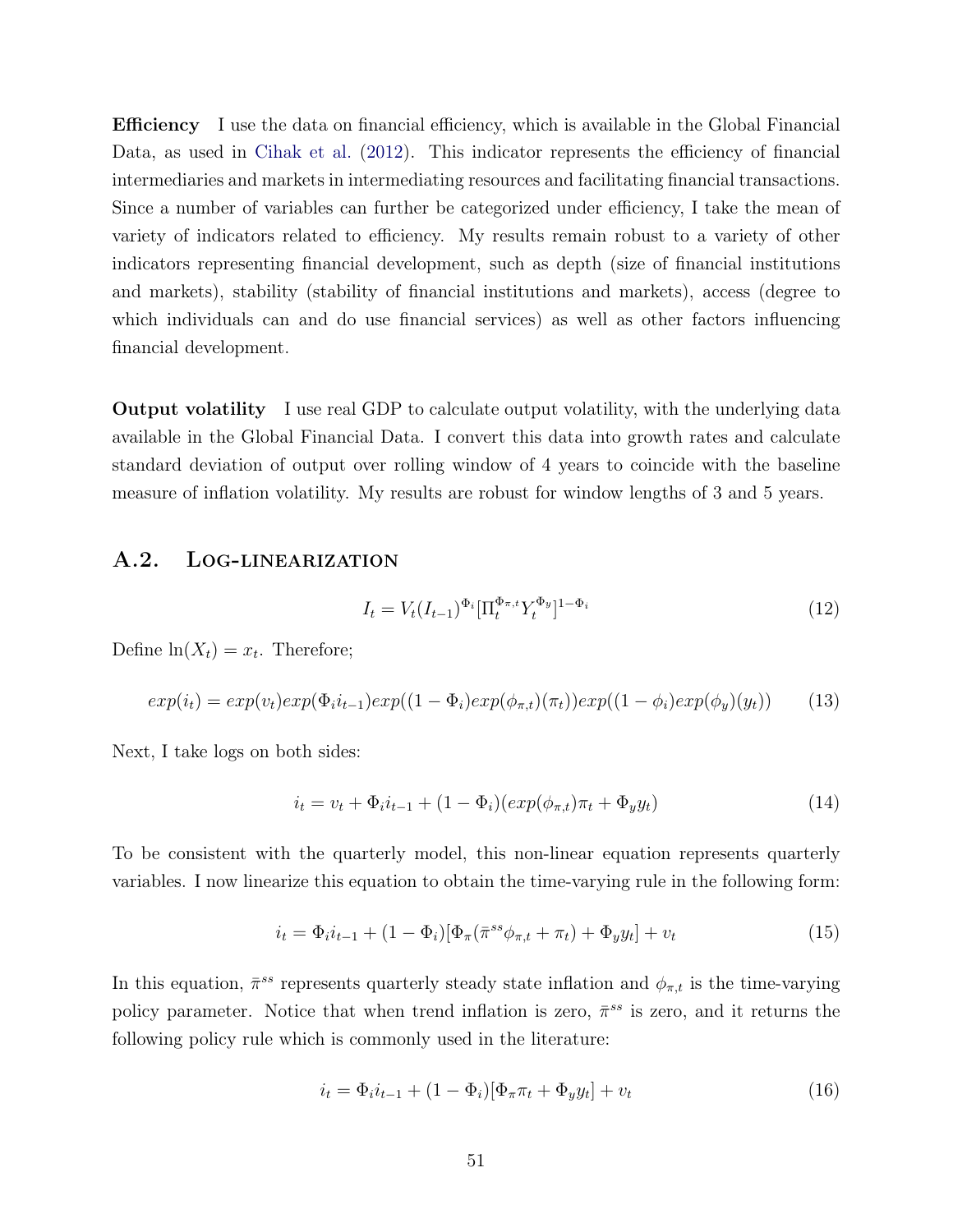# A.3. Data Sources and Transformations: Bayesian **ESTIMATION**

The following table summarizes the data used to estimate cross-country model. I outline the period covered in the estimation process as well as the data source. The complete data set may be obtained from the online appendix.

|                 | <b>Advanced Countries</b> |                        |                                |              | Developing Countries   |
|-----------------|---------------------------|------------------------|--------------------------------|--------------|------------------------|
|                 | Data                      | Time                   |                                | Data         | Time                   |
| Country         | Source                    | Period                 | Country                        | Source       | Period                 |
| Australia       | FRED/RBA                  | 1968:I - 2008:II       | Albania                        | INSTAT/BeS   | $2003:I - 2008:II$     |
| Austria         | FRED/OeNB                 | 1968:I - 2008:II       | Argentina                      | IFS/CRA      | 1994:II - 2008:II      |
| Belgium         | FRED/NBB                  | 1966:I - 2008:II       | Bulgaria                       | IFS/BNB      | 1994:I - 2008:II       |
| Canada          | FRED/BoC                  | 1966:I - 2008:II       | Chile                          | FRED/CBC     | 1997:II - 2008:I       |
| Czech Republic  | FRED/CZB                  | 1992:I - 2008:II       | China                          | FRBA/PBC     | 1992:II - 2008:II      |
| Denmark         | FRED/DNB                  | 1974:I - 2008:II       | Hungary                        | FRED/MNB     | 1990:I - 2008:II       |
| Finland         | FRED/BoF                  | 1975:I - 2008:II       | India                          | FRED/ISI     | 1994:II - 2008:II      |
| France          | FRED/BdF                  | 1970:I - 2008:II       | Indonesia                      | <b>BSRI</b>  | $2001.I - 2008:II$     |
| Germany         | FRED/DB                   | 1991:I - 2008:II       | Jamaica                        | IFS/BoJ      | $2002.I - 2008:II$     |
| Greece          | FRED/BoG/MoF              | 1995:I - 2008:II       | $\label{eq:lithuan} Lithuania$ | IFS/LB       | 2000.III - 2008:II     |
| Italy           | FRED/BdI                  | 1981:I - 2008:II       | Malaysia                       | <b>BNM</b>   | 1997:I - 2008:II       |
| Japan           | FRED/BoJ                  | $1966:$ I - $2008:$ II | Mexico                         | $_{\rm BdM}$ | 1993:I - 2008:II       |
| Malta           | FRED/CBM                  | 1997:I - 2003:IV       | Pakistan                       | IFS/SBP      | 1972:II - 2008:II      |
| Netherlands     | FRED/DNB                  | 1986:I - 2008:II       | Philippines                    | <b>BSP</b>   | 1994:I - 2008:II       |
| New Zealand     | FRED/RBNZ                 | 1977:II - 2008:II      | Poland                         | FRED/NBP     | 1995:I - 2008:II       |
| Norway          | FRED/NB                   | 1979:I - 2008:II       | Romania                        | <b>BNR</b>   | 1995:I - 2008:II       |
| Slovak Republic | ${\rm FRED/NBS}$          | 1997:II - 2008:II      | Russia                         | FRED/BoR     | 1990:I - 2008:II       |
| Spain           | FRED/BdE                  | 1994:II - 2007:II      | South Africa                   | FRED/SARB    | $1960:$ I - $2008:$ II |
| Sweden          | FRED/RB                   | 1994:I - 2008:II       | Thailand                       | IFS/BoT      | $1995:I - 2005:IV$     |
| United Kingdom  | FRED/BoE                  | 1975:IV - 2008:II      | Turkey                         | FRED/TCMB    | 1991:II - 2008:II      |
| United States   | FRED/Fed                  | 1966:I - 2008:II       | Uruguay                        | FRED/BCU     | 1981:II - 2007:II      |

Note: Data on gross real GDP and consumer price index are obtained from the Federal Reserve Bank of St. Louis database (FRED), IMF's International Financial Statistics (IFS) or from the ministry of finance/central bank of each country. Detailed information about the key central bank policy rate as well as historical changes in central bank chairman is obtained from the country-specific central bank website. Data used in the estimation is the longest historical data available for each country. The countries in bold are countries who do not tack GDP at a quarterly or monthly frequency. For these countries industrial production was used a proxy instead of GDP. Countries in italics did not experience any changes in chairmanship for the data period available.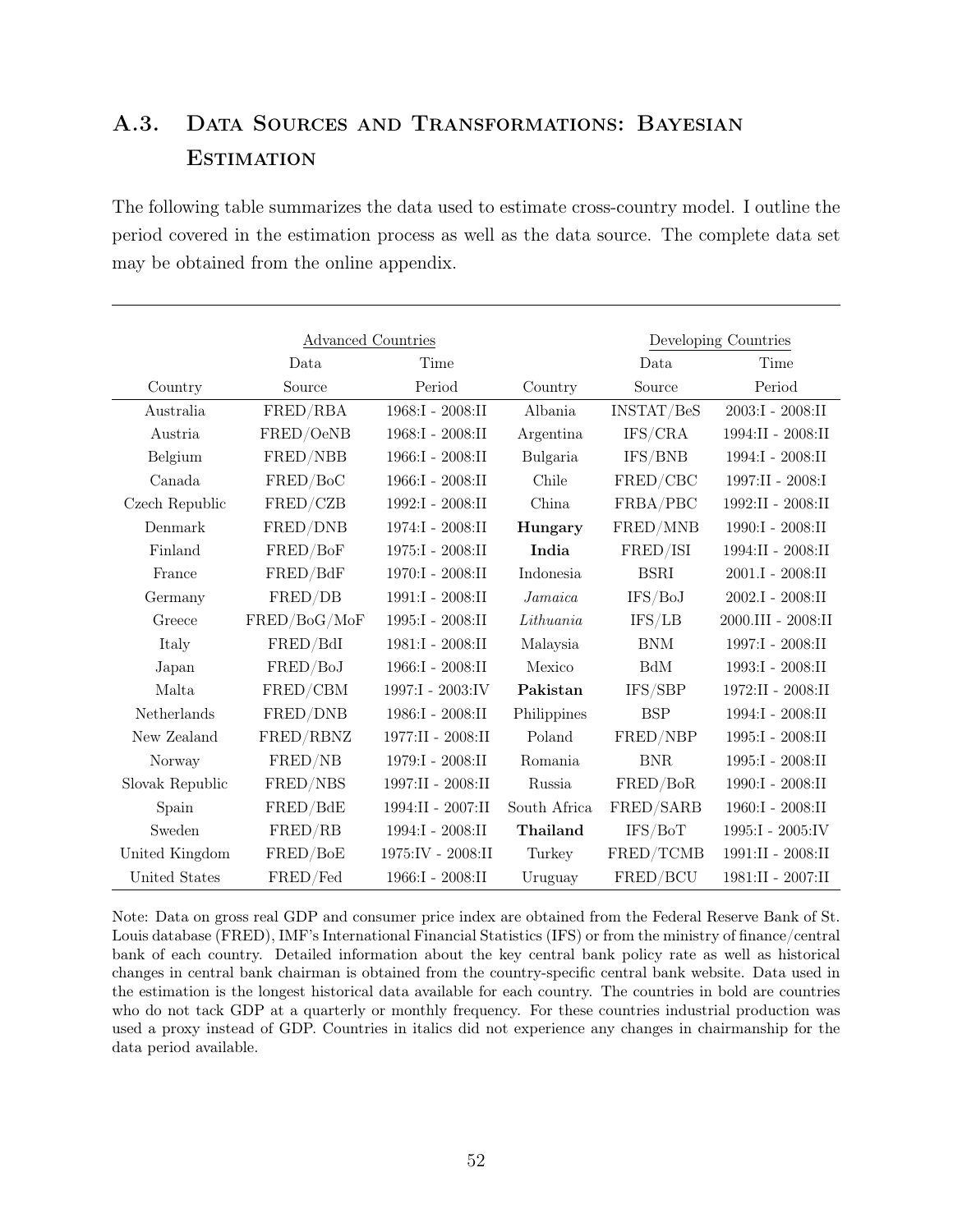# A.4. Overall Period Turnover and Frequency of Change in Central Bank Chairman

The following table summarizes the data used to plot figure 1 in the main text. The baseline data on governor dismissal is compiled by Vuletin and Zhu (2011), and consists of 42 countries for the period 1972 through to 2006, of which 21 are advanced economies and 21 are developing countries.

|                 |                  | Advanced Countries     | Developing Countries |                       |                       |  |  |  |
|-----------------|------------------|------------------------|----------------------|-----------------------|-----------------------|--|--|--|
|                 | Average          | Average frequency      |                      | Average               | Average frequency     |  |  |  |
|                 | turnover         | of central bank        |                      | turnover              | of central bank       |  |  |  |
|                 | ratio of central | governor               |                      | ratio of central bank | governor              |  |  |  |
| Country         | bank governor    | replacement            | Country              | bank governor         | replacement           |  |  |  |
| Australia       | 0.143            | 7 years                | Albania              | 0.333                 | 3 years               |  |  |  |
| Austria         | 0.192            | 5 years and 2 months   | Argentina            | 0.800                 | 1 year and 3 months   |  |  |  |
| Belgium         | 0.115            | 8 years and 8 months   | Bulgaria             | 0.200                 | 5 years               |  |  |  |
| Canada          | 0.114            | 8 years and 9 months   | Chile                | 0.429                 | 2 years and 4 months  |  |  |  |
| Czech Republic  | 0.200            | 5 years                | China                | 0.214                 | 4 years and 8 months  |  |  |  |
| Denmark         | 0.143            | 7 years                | Hungary              | 0.188                 | 5 years and 4 months  |  |  |  |
| Finland         | 0.115            | 8 years and 8 months   | India                | 0.286                 | 3 years and 5 months  |  |  |  |
| France          | 0.192            | 5 years and 2 months   | Indonesia            | 0.143                 | 7 years               |  |  |  |
| Germany         | 0.115            | 8 years and 8 months   | Jamaica              | 0.286                 | 3 years and 5 months  |  |  |  |
| Greece          | 0.276            | 3 years and 7 months   | Lithuania            | 0.273                 | 3 years and 7 months  |  |  |  |
| Italy           | 0.115            | 8 years and 8 months   | Malaysia             | 0.143                 | 7 years               |  |  |  |
| Japan           | 0.200            | 5 years                | Mexico               | 0.114                 | 8 years and 9 months  |  |  |  |
| Malta           | 0.250            | 4 years                | Pakistan             | 0.229                 | 4 years and 4 months  |  |  |  |
| Netherlands     | 0.077            | 12 years and 11 months | Philippines          | 0.171                 | 5 years and 9 months  |  |  |  |
| New Zealand     | 0.143            | 7 years                | Poland               | 0.313                 | 3 years and 2 months  |  |  |  |
| Norway          | 0.114            | 8 years and 9 months   | Romania              | 0.063                 | 16 years              |  |  |  |
| Slovak Republic | 0.182            | 5 years and 5 months   | Russia               | 0.286                 | 3 years and 5 months  |  |  |  |
| Spain           | 0.172            | 5 years and 9 months   | South Africa         | 0.086                 | 11 years and 7 months |  |  |  |
| Sweden          | 0.171            | 5 years and 9 months   | Thailand             | 0.257                 | 3 years and 10 months |  |  |  |
| United Kingdom  | 0.114            | 8 years and 9 months   | Turkey               | 0.286                 | 3 years and 5 months  |  |  |  |
| United States   | 0.114            | 8 years and 9 months   | Uruguay              | 0.371                 | 2 years and 8 months  |  |  |  |
| Average         | 0.155            | 6 years and 5 months   | Average              | 0.255                 | 3 years and 11 months |  |  |  |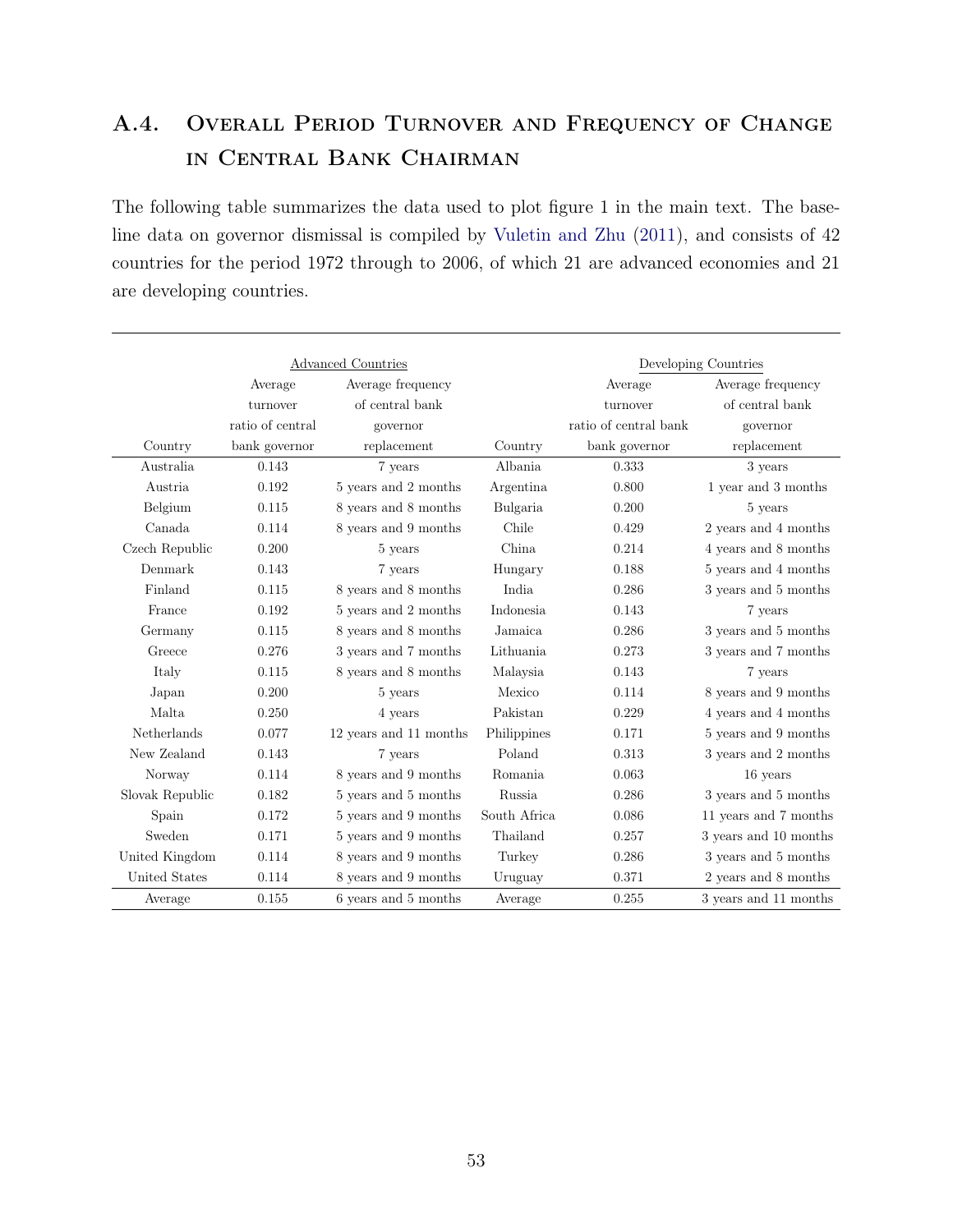### A.5. MODEL PARAMETERS AND PRIORS

The following table describes the parameters of the log-linearized DSGE model used in the text. The priors correspond to those used in Ascari et al. (2011).

|              | rabic <i>11.0.</i> Daycolari Louillauoli             |                        |
|--------------|------------------------------------------------------|------------------------|
| Parameters   | Description                                          | Prior (mean, std)      |
| $\chi$       | Indexation                                           | Beta $(0.50, 0.285)$   |
| $\theta$     | Calvo                                                | Beta $(0.50, 0.15)$    |
| $\sigma$     | Risk aversion                                        | Normal (2.50, 0.25)    |
| $\Phi_{\pi}$ | Taylor rule response to inflation                    | Normal (2.00, 0.50)    |
| $\Phi_y$     | Taylor rule response to output                       | Gamma (0.125, 0.05)    |
| $\Phi_i$     | Policy persistence                                   | Beta $(0.50, 0.285)$   |
| $\rho_a$     | Technology persistence                               | Gamma (0.90, 0.05)     |
| $\rho_v$     | Policy persistence                                   | Beta $(0.50, 0.15)$    |
| $\rho_g$     | IS persistence                                       | Gamma (0.90, 0.05)     |
| $\rho_p$     | Policy (II) persistence                              | Gamma (0.90, 0.05)     |
| $\sigma_p$   | Policy (II) standard deviation                       | IGamma (0.005, 2.00)   |
| $\sigma_a$   | Technology standard deviation                        | IGamma $(0.005, 2.00)$ |
| $\sigma_v$   | Policy standard deviation                            | IGamma (0.005, 2.00)   |
| $\sigma_g$   | IS standard deviation                                | IGamma $(0.005, 2.00)$ |
| $\sigma_p^t$ | Total standard deviation (including Chairman effect) | IGamma $(0.005, 2.00)$ |

Table A.5: Bayesian Estimation

#### A.6. Bayesian Estimation

#### A.6.1. Data and Algorithm

I use three key macro-economic quarterly US time series as observable variables for the model estimated in section 3: log of quarterly gross rate of the GDP deflator, the log deviation of real GDP with respect to its long run trend, and the federal funds rate All data are available from the FRED database. The data for the chairman turnover dates is available on the website of the Board of Governors of the Federal Reserve System. The model is estimated over the full sample period from 1966:I till 2008:II. To study how the measurement equations are altered to incorporate the chairman effect, the following equations define the time-varying parameter rule:

$$
i_t = \Phi_i i_{t-1} + (1 - \Phi_i) [\Phi_\pi(\bar{\pi}^{ss} \phi_{\pi,t} + \pi_t) + \Phi_y y_t] + v_t
$$
\n(17)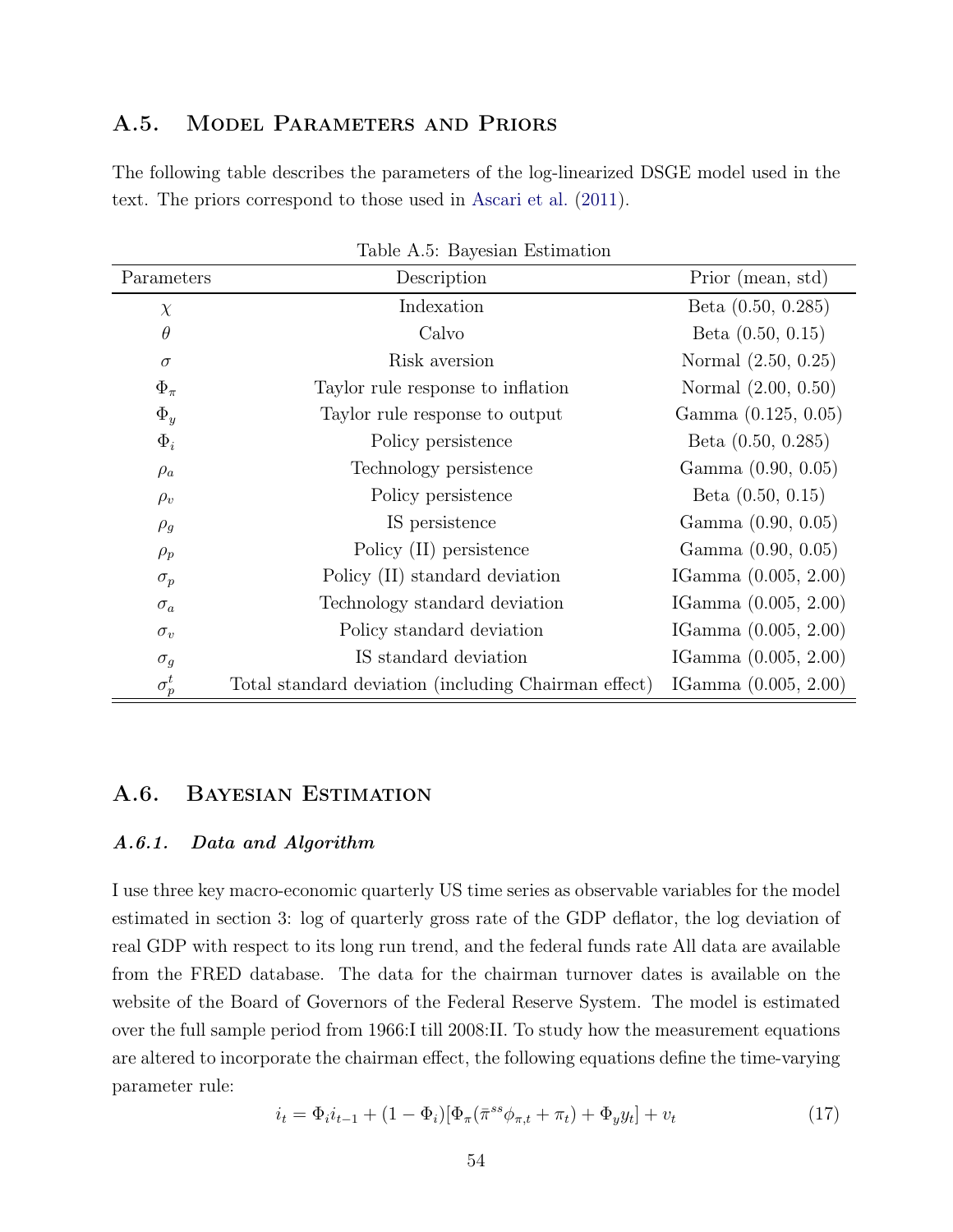$$
\phi_{\pi,t} = \rho_p \phi_{\pi,t-1} + \epsilon_t \tag{18}
$$

The complete model when estimated using three series allows me to capture  $\rho_p$  and  $\sigma_p$ , where  $\sigma_p$  captures the standard deviation of changes in policy. To specifically identify the "chairman effect" I introduce a chairman dummy in the AR(1) process for the policy shock. The difference in volatility during periods when the chairman changes is identified using information from a fourth data series in the model estimation. Specifically, this series consists of values zero and one, with one specified against the quarters corresponding to changes in the chairman of the Federal Reserve. In the data sample there are five changes in the chairman therefore the dummy series has 5 observations equal to 1 at 1970:I (Martin), 1978:I (Burns), 1979:III (Miller), 1987:III (Volcker) and 2006:I (Greenspan). Observations at other points in this series are set to zero. The corresponding measurement equations of the quarterly model with the chairman dummy are (the bars denote steady state variables):

$$
\begin{pmatrix} dlGDP_t \\ dlP_t \\ FEDFUNDS_t \\ FEDTOR_t \end{pmatrix} = \begin{pmatrix} \bar{\gamma} \\ \bar{\pi} - 1 \\ \bar{r} \\ 0 \end{pmatrix} + \begin{pmatrix} y_t - y_{t-1} \\ \pi_t \\ r_t \\ \sigma_p^t \end{pmatrix}
$$
(19)

The complete model when estimated using these four series allows me to capture  $\rho_p$  and  $\sigma_p^t$ , where  $\sigma_p^t$  captures the aggregate standard deviation of changes in policy. Then  $\sigma_p^d$ , the "chairman effect" is extracted simply as  $\sigma_p^d = \sigma_p^t - \sigma_p$ .

Finally, the following algorithm is used to compute the MH procedure:

- 1. Choose a starting value or prior for our parameters stacked in  $\Theta$ .
- 2. Draw  $\Theta^*$  from  $J_t(\Theta^*|\Theta^{t-1})$ . The jumping distribution  $J_t(\Theta^*|\Theta^{t-1})$  determines where we move to in the next iteration of the Markov chain and contains the support of the posterior.
- 3. Compute acceptance ratio  $r$ , according to:

$$
r = \frac{p(\Theta^*|y)/J_t(\Theta^*|\Theta^{t-1})}{p(\Theta^{t-1}|y)/J_t(\Theta^{t-1}|\Theta^*)}
$$
(20)

If our candidate draw has higher probability than our current draw, then our candidate is better so we definitely accept it. Otherwise, our candidate is accepted according to the ratio of the probabilities of the candidate and current draws.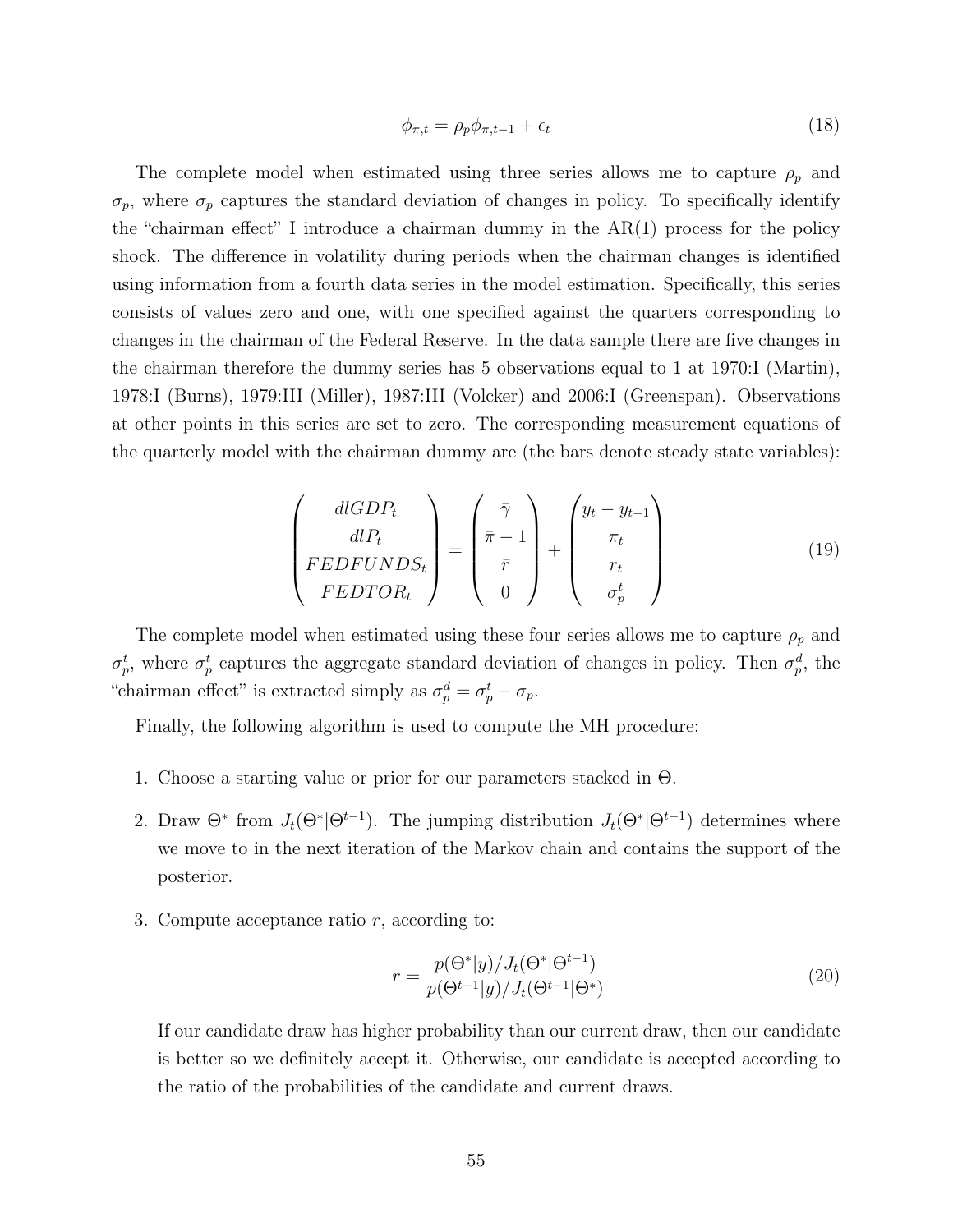4. Accept  $\Theta^*$  as  $\Theta^t$  with probability  $min(r, 1)$ . If  $\Theta^*$  is not accepted, then  $\Theta^t = \Theta^{t-1}$ . Candidate draws with higher density than the current draw are always accepted.

A sample of 200000 draws was created, with 2 MH chains, and the first 20% of the sample was rejected. The results remain robust when 200000 draws were created, with 5 MH chains and so forth.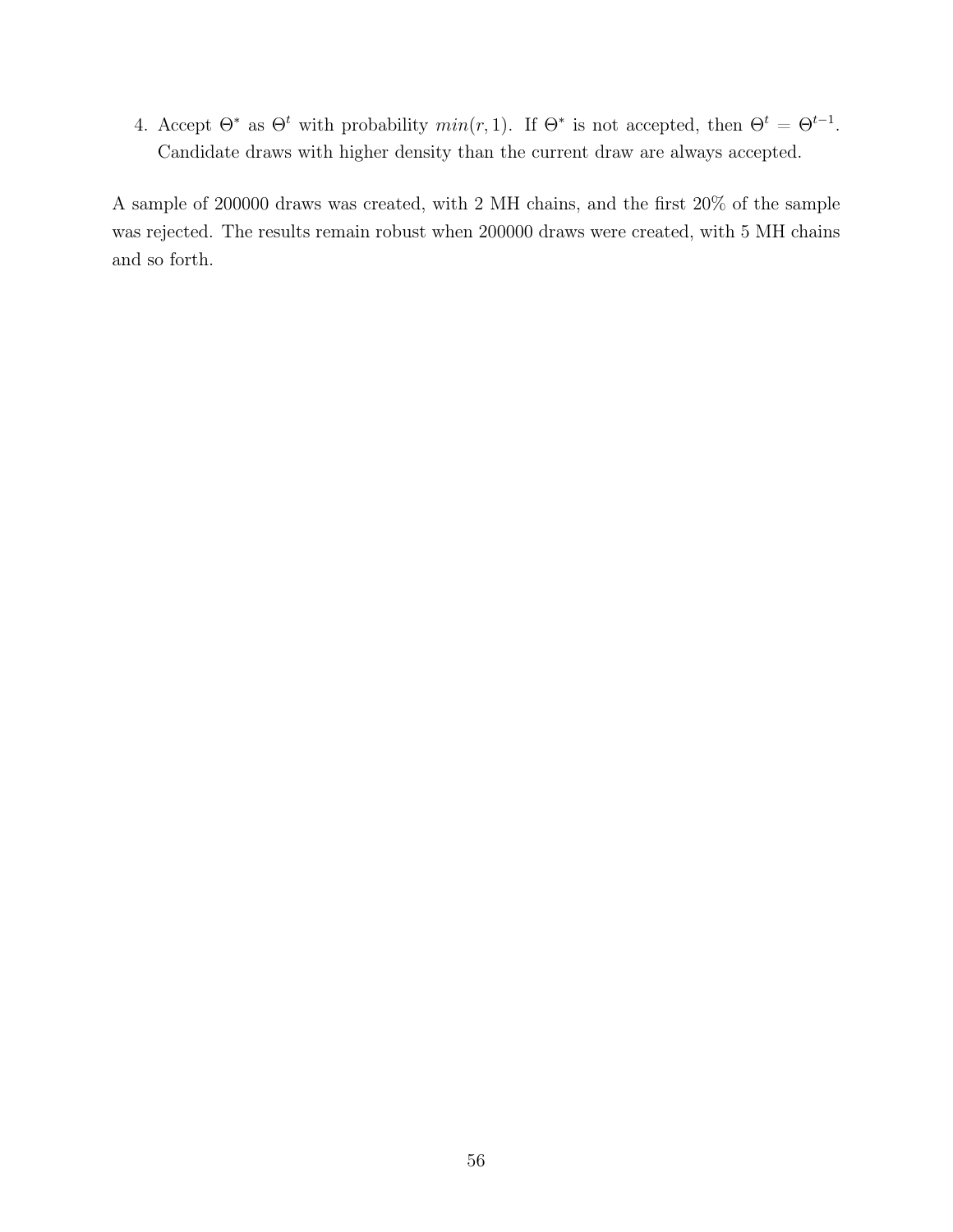#### A.6.2. Cross-Country Estimation

The following section describes the posterior estimates of the models parameters, which are estimated using Bayesian estimation techniques using three, quarterly country-specific series: log of quarterly gross rate of the GDP deflator/CPI, the log deviation of real GDP/production index with respect to its long run trend, and the central bank policy rate. I use the HP detrended output with the relative weight of the smoothing component set to 1600 as also done in Ascari et al. (2011). I include a fourth series that contains information pertaining to changes in the chairman of the country-specific central bank. Details on the data sources as well as the time period covered are summarized in appendix A.3. Table B.1 focuses on the results for advanced countries while table B.2 summarizes the results for developing countries.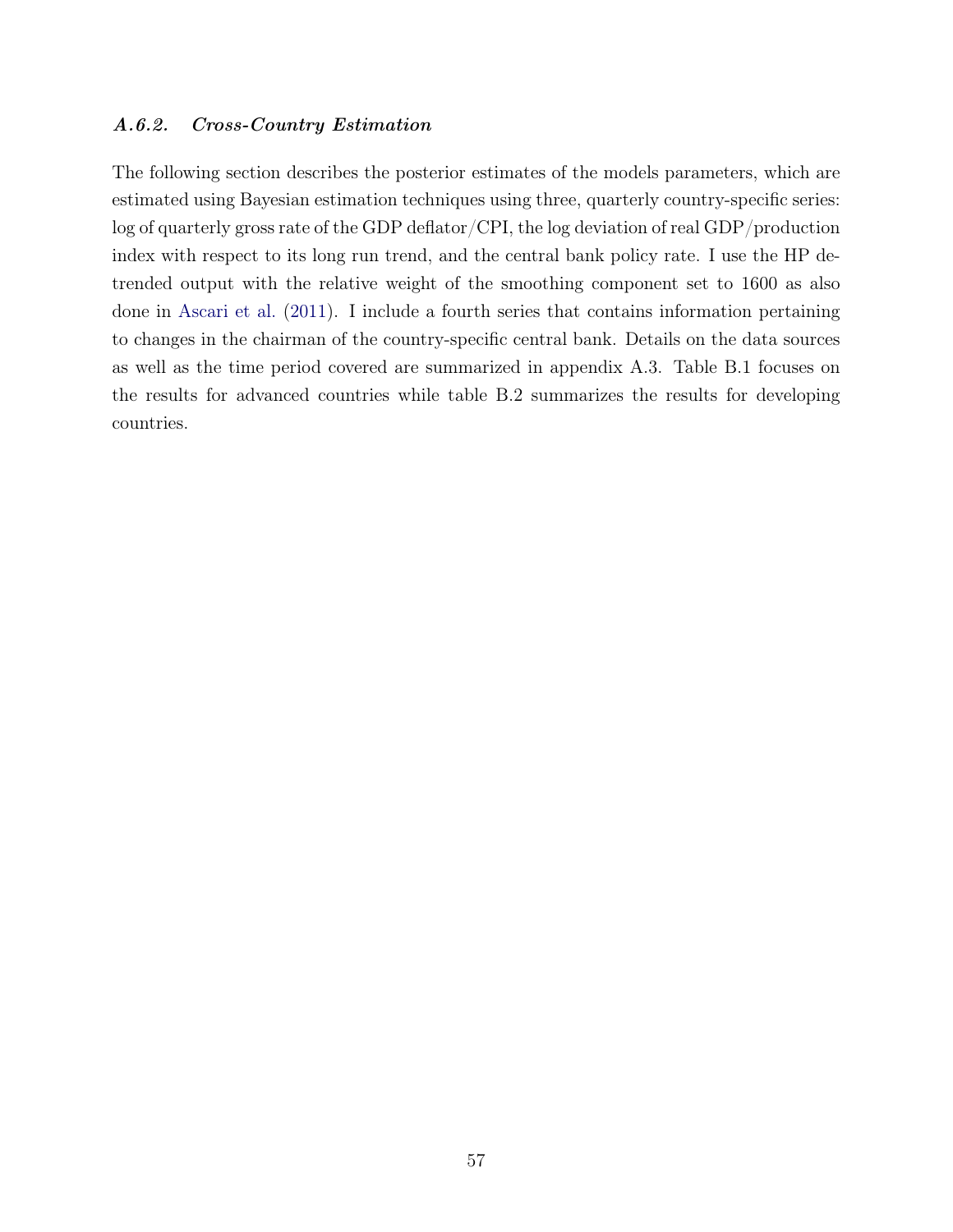|              | Aus. | Au. | Bel.                      | Can. | Cze.                             | Den. | Fin. | Fra. | Ger.                                                                                                                                                                                                                           | Grel. |     |     |     |     |     | Ita.   Jap.   Mal.   Net.   NZ.   Nor. |     | $Slo.$ Spa. Swe. UK. |    |                                                                           |
|--------------|------|-----|---------------------------|------|----------------------------------|------|------|------|--------------------------------------------------------------------------------------------------------------------------------------------------------------------------------------------------------------------------------|-------|-----|-----|-----|-----|-----|----------------------------------------|-----|----------------------|----|---------------------------------------------------------------------------|
| $\chi$       |      |     |                           |      |                                  |      |      |      | $ 0.548 0.519 $ $0.467$ $ 0.489 $ $0.508$ $ $ $0.316$ $ 0.089 0.714 $ $0.066$ $ 0.539 0.492 0.487 0.444 0.471 0.309 0.505 0.509 0.885 0.481 0.031$                                                                             |       |     |     |     |     |     |                                        |     |                      |    |                                                                           |
| $\theta$     |      |     |                           |      |                                  |      |      |      | $[0.467] 0.578]$ $0.581$ $[0.486]$ $0.576$ $[$ $0.797$ $[0.356]$ $0.56$ $[$ $0.537$ $[0.246]$ $0.592]$ $0.586$ $[0.819]$ $0.769$ $[0.824]$ $0.566$ $[0.468]$ $0.26$ $[0.587]$ $0.384$                                          |       |     |     |     |     |     |                                        |     |                      |    |                                                                           |
| $\sigma$     |      |     |                           |      |                                  |      |      |      | $[2.359]2.189]$ $2.667$ $[2.463]$ $2.414$ $[$ $2.779$ $[2.388]2.574]$ $2.676$ $[$ $2.61$ $[2.313]$ $2.34$ $[$ $2.41$ $[2.447]2.507]2.213]2.416]3.125]2.391]2.750$                                                              |       |     |     |     |     |     |                                        |     |                      |    |                                                                           |
| $\Phi_\pi$   |      |     |                           |      | 2.550 2.936  2.981  3.252  2.655 |      |      |      | 2.515 4.252 3.531 3.821 2.647 2.918 2.722 2.026 2.873 2.035 2.665 2.68 2.521 2.808 3.190                                                                                                                                       |       |     |     |     |     |     |                                        |     |                      |    |                                                                           |
| $\Phi_u$     |      |     |                           |      |                                  |      |      |      | $ 0.066 0.031 $ $0.069$ $ 0.078 $ $0.054$ $ $ $0.055$ $ 0.026 0.058 0.0381 0.099 0.097 0.024 0.106 0.065 0.086 0.058 0.078 0.093 0.098 0.062$                                                                                  |       |     |     |     |     |     |                                        |     |                      |    |                                                                           |
| $\Phi_i$     |      |     |                           |      |                                  |      |      |      | $[0.591 0.927 0.727 0.776 0.933 0.948 0.843 0.711 0.926 0.814 0.764 0.923 0.991 0.924 0.897 0.804 0.85 0.363 0.926 0.737$                                                                                                      |       |     |     |     |     |     |                                        |     |                      |    |                                                                           |
| $\rho_a$     |      |     |                           |      |                                  |      |      |      | 0.984 0.996  0.989  0.985  0.988   0.994  0.996  0.99   0.915  0.965 0.974 0.997 0.851 0.987 0.941 0.987 0.977 0.978 0.967 0.982                                                                                               |       |     |     |     |     |     |                                        |     |                      |    |                                                                           |
| $\rho_v$     |      |     |                           |      |                                  |      |      |      | $ 0.319 0.374 $ $0.445$ $ 0.248 $ $0.299$ $ 0.3711 0.192 0.307 $ $ 0.33 $ $ $                                                                                                                                                  |       |     |     |     |     |     |                                        |     |                      |    | $0.11$ $ 0.324 $ $0.4$ $ 0.513 0.483 0.274 0.313 0.267 0.153 0.327 0.273$ |
| $\rho_g$     |      |     | 0.908 0.881  0.898   0.92 |      |                                  |      |      |      | $0.908 \mid 0.851 \mid 0.775 \mid 0.947 \mid 0.724 \mid 0.916 \mid 0.919 \mid 0.848 \mid 0.816 \mid 0.858 \mid 0.852 \mid 0.923 \mid 0.923 \mid 0.965 \mid 0.85 \mid 0.797$                                                    |       |     |     |     |     |     |                                        |     |                      |    |                                                                           |
| $\rho_p$     |      |     |                           |      |                                  |      |      |      | 0.961 0.942  0.901  0.976  0.904   0.984  0.996 0.928  0.998  0.943 0.987 0.992 0.886 0.937 0.922 0.879 0.894 0.947 0.877 0.991                                                                                                |       |     |     |     |     |     |                                        |     |                      |    |                                                                           |
| $\sigma_p$   |      |     |                           |      |                                  |      |      |      | $ 0.004 0.003 0.0045 0.064 $ $0.003$ $ $ $0.022$ $ 0.043 0.123 $ $0.003$ $ 0.004 0.059 0.048 0.004 0.008 0.003 0.004 0.004 0.004 0.005 0.004 0.005 0.004 0.005 0.004 0.005 0.004 0.005 0.004 0.005 0.004 0.005 0.004 0.005 0.$ |       |     |     |     |     |     |                                        |     |                      |    |                                                                           |
| $\sigma_a$   |      |     |                           |      |                                  |      |      |      | $ 0.017 0.027 $ $0.012$ $ 0.013 $ $0.045$ $ $ $0.074$ $ 0.018 0.008 $ $0.013$ $ 0.015 0.009 0.028 0.126 0.032 0.064 0.021 0.029 0.005 $ $0.01$ $ 0.015 $                                                                       |       |     |     |     |     |     |                                        |     |                      |    |                                                                           |
| $\sigma_v$   |      |     |                           |      |                                  |      |      |      | $0.01 0.001 0.004 0.004 0.003 0.001 0.004 0.004 0.002 0.008 0.003 0.002 0.001 0.001 0.003 0.005 0.007 0.012 0.001 0.007$                                                                                                       |       |     |     |     |     |     |                                        |     |                      |    |                                                                           |
| $\sigma_q$   |      |     |                           |      | 0.001 0.001 0.001 0.001 0.002    |      |      |      | $0.004$ $ 0.001 0.001 $ $0.002$ $ 0.001 0.001 0.001 $ $0.01$ $ 0.002 0.005 0.001 0.002 0.001 0.001 0.001$                                                                                                                      |       |     |     |     |     |     |                                        |     |                      |    |                                                                           |
| $\sigma_p^t$ |      |     |                           |      |                                  |      |      |      | $ 0.193 0.203 $ $0.171$ $ 0.153 0.2135 $ $0.206$ $ 0.194 0.196 0.2365 0.192 0.135 $ $0.23$ $ 0.267 0.105 0.179 0.183 0.215 0.199 0.187 0.152$                                                                                  |       |     |     |     |     |     |                                        |     |                      |    |                                                                           |
| LL           | 514  | 384 | 292                       | 327  | 301                              | 539  | 320  | 244  | 181                                                                                                                                                                                                                            | 216   | 113 | 485 | 157 | 139 | 536 | 340                                    | 214 | 138                  | 79 | 340                                                                       |

Table B.1: Bayesian Estimation: Advanced Countries

Note: I use 200,000 draws from the posterior to compute the model. Acceptance rates on average were between 20% to 35%. The log-marginal likelihoods are computed with the harmonic mean estimator presented in Geweke (1999). From left to right, the countries are Australia, Austria, Belgium, Canada, Czech Republic, Denmark, Finland, France, Germany, Greece, Italy, Japan, Matla, Netherland, New Zealand, Norway, SlovakRepublic, Spain, Sweden, and United Kingdom. The parameters of the model are described in appendix A.5.

58